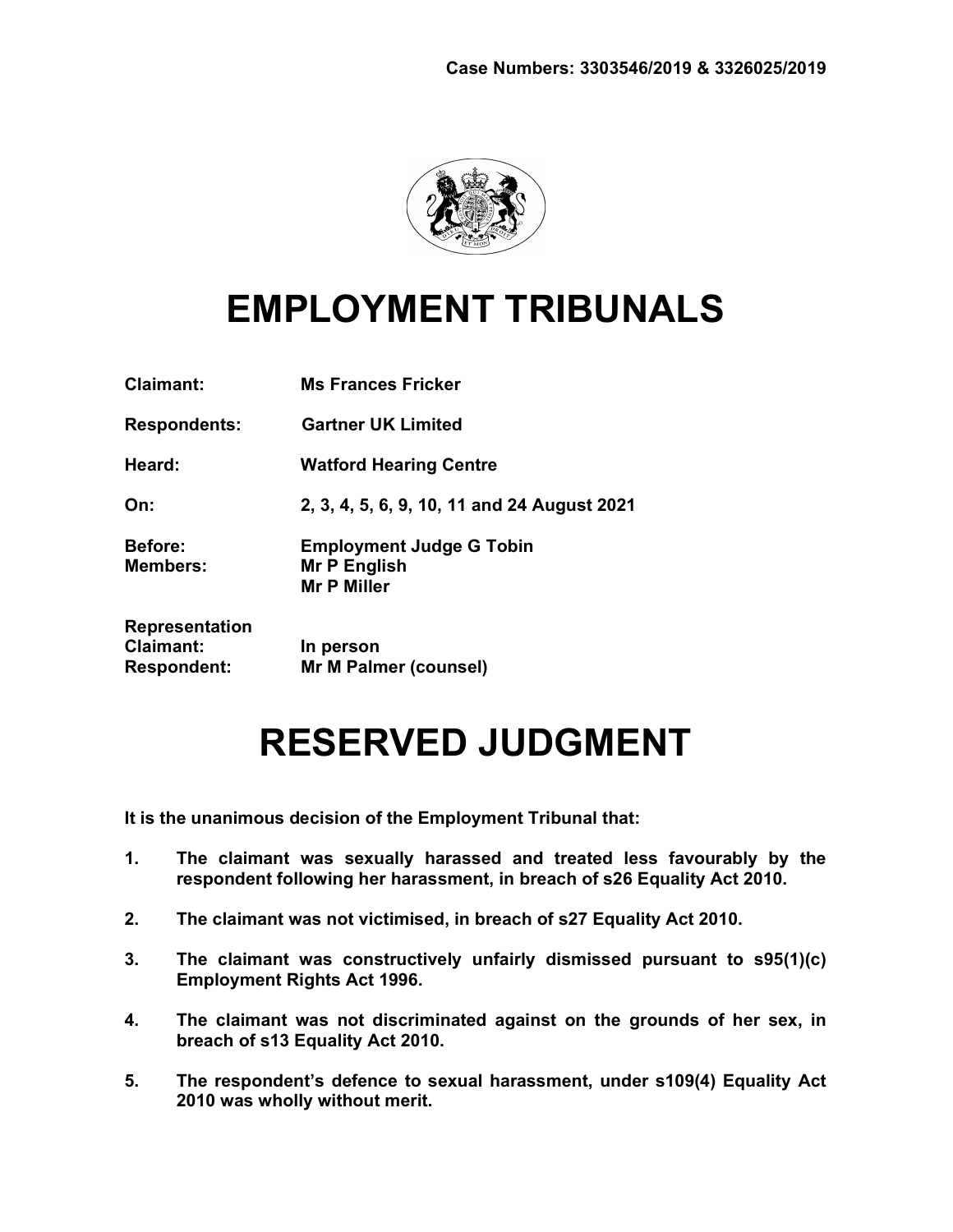6. The case will now be listed for a remedy hearing.

# REASONS

# The proceedings

- 1. The claimant was employed by the respondent as a Accounts Executive from 1 September 2017 until 15 October 2019 when she treated herself as constructively dismissed. The respondent sold research and advice to businesses across the world and the claimant's role was to sell such services to existing businesses and prospective clients in England and Wales.
- 2. The claimant originally issued proceedings on 31 January 2019 (in respect of claim number 3303546/2019) after a period of ACAS conciliation from 4 December 2018 to 3 January 2019. The claimant contended that she had been subject to harassment on the basis of her sex, sexual harassment and less favourable treatment for rejecting the harassment, in breach of s26 of the Equality Act 2010 ("EqA"). The claimant also claimed victimisation in breach of s27 EqA. The claimant contended that she was sexually harassed by her line manager, Mr Giuseppe Ajroldi, and a subject to further harassment for rejecting her harassment in respect of, amongst other things, Mr Ajroldi's implementation of a performance review against her. The claimant claimed victimisation in her employer's response to her complaints and her formal grievance. The claimant contended that for any acts or omissions complained of prior to her contact with ACAS, these represented part of a continuing act or pattern of discriminatory behaviour, pursuant to s123(3) EqA, such that the claim was presented in time. Alternatively, the claimant asserted that because she was attempting to put in place measures to stop the discriminatory treatment through continued internal processes without having to resort to a Tribunal claim and also because she had been through significant stress and upset, the Tribunal ought to extend the appropriate time limit, if necessary, as being just and equitable under s123(1) EqA.
- 3. The respondent denied all allegations of discrimination in its Response dated 28 March 2019. The respondent contended that, even if harassment of the claimant took place by Mr Ajroldi, that the respondent acted reasonably in the handling of her complaint at the grievance stage, that it effected the departure of Mr Ajroldi, and it upheld the claimant's grievance. The respondent denied victimisation and contended that the claimant is time-barred and "in the circumstances of her own behaviour" it is not just and equitable to allow the claims to proceed.
- 4. The claimant issued claim number 3326025/20192 on 20 November 2019. This claimed further discrimination for raising the sexual harassment grievance and also referred to victimisation. The claimant said that she had resigned on 15 October 2019 with immediate effect due to several fundamental breaches of contract.
- 5. The second Response denied constructive unfair dismissal [under s95(1)(c) Employment Rights Act 1996 ("ERA")] and sex discrimination. The respondent contended that the claimant resigned of her own accord because she had found another job and/or she wanted to add another claim to the first claim, and that she had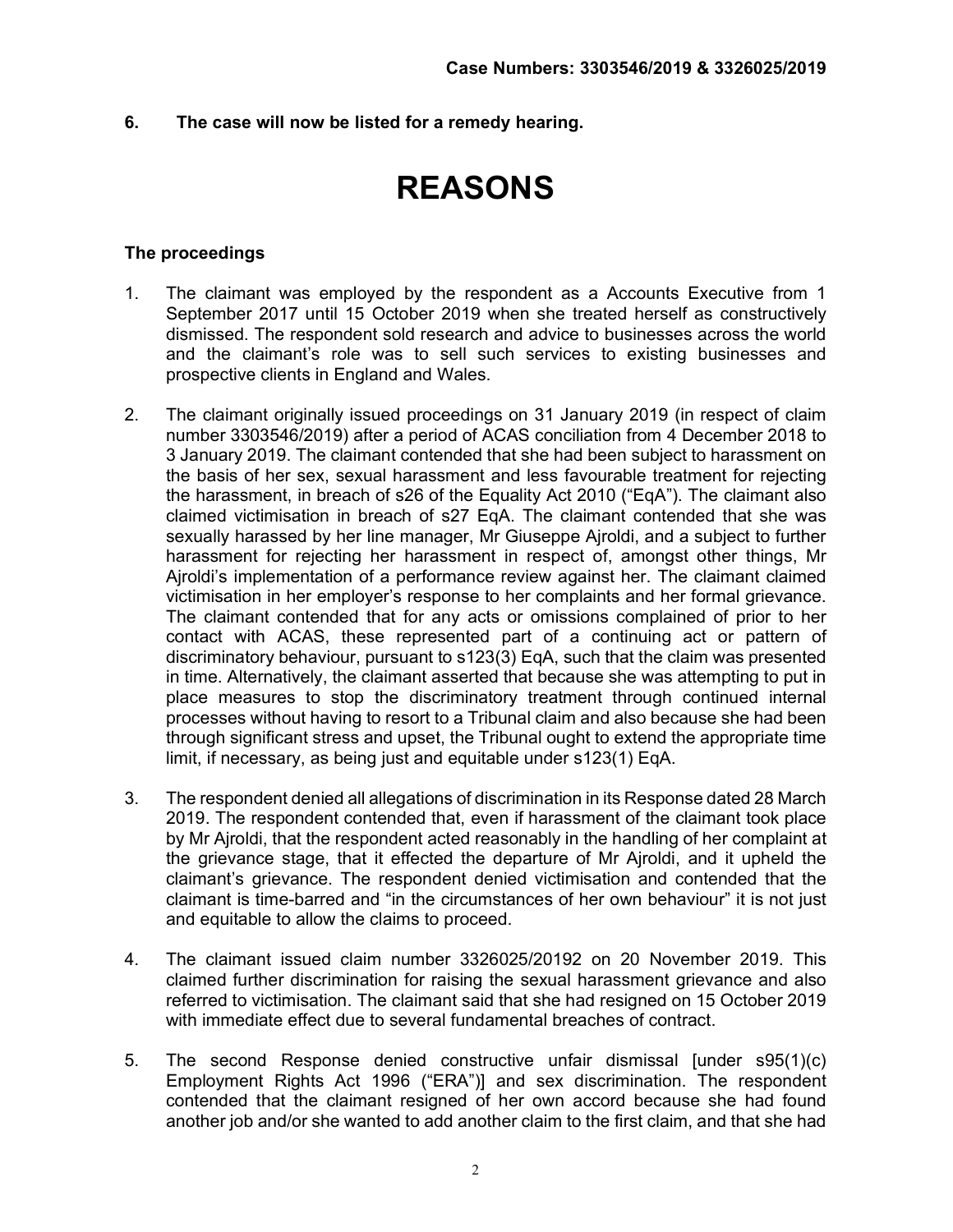waived any alleged breach by her actions. The respondent again contended that the Tribunal did not have the jurisdiction to hear the claimant's claim for any incidents complained of before the 3-month limitation period as extended by the ACAS conciliation period.

- 6. The following a direction or order of the Tribunal the respondent provided particulars of its statutory defence under s109(4) EqA.
- 7. Employment Judge Palmer made an order that these claims be heard together on 4 December 2019. The parties had agreed a list of issues. The list of issues sets out all the legal and factual disputes to be determined by this Tribunal and is as follows.

#### The list of issues

- 8. The issues to be determined by the Tribunal were as follows:
	- A. Harassment
	- 1. Did the respondent engage in unwanted conduct related to the claimant sex, or unwanted conduct of a sexual nature, which had the purpose or effect of violating her dignity or creating an intimidating, hostile, degrading, humiliating or offensive environment for her? S26(1) and (2) EqA.
	- 2. Did the respondent subject claimant less favourable treatment for rejecting the alleged unwanted conduct? S26(3) EqA.
	- 3. The allegations of harassment are as follows (factual allegation relevant date person responsible) [extracted from Scott schedule<sup>1</sup>]:

H1. Sexual advances made to the claimant, including being told that "sleeping with GA could further her career/provide her with job security and using her womanly ways and appearance to befriend analyst" 7 November 2017

Giuseppe Arjoldi ("GA")<sup>2</sup>

H2. GA ate claimant's food and drank her drink. The claimant claims this was a demeaning and humiliating act which was related to her sex. 11 December 2017.  $GA<sup>3</sup>$ 

H3. GA repeatedly pressurising claimant to update pictures on intranet and Linked-In and making comments about her appearance such as the claimant was "beautiful" and that her "photo would help her to sell".

9 November 2017, 21 November 2017, 16 December 2017, 17 December 2017, 22 December 2017, 8 January 2018

GA

H4. The claimant received messages on a mobile phone rating her out of 10 on her appearance. 12 December 2017

 $GA<sup>4</sup>$ 

 $^1$  No comparator is required for a claim of harassment under s26(1) and S26(20 EqA. The statutory language is "unfavourable treatment" as opposed to "less favourable treatment".

<sup>2</sup> Allegation withdrawn by claimant, 16 August 2021

<sup>3</sup> Allegation withdrawn by claimant, 16 August 2021

<sup>4</sup> Allegation withdrawn by claimant, 16 August 2021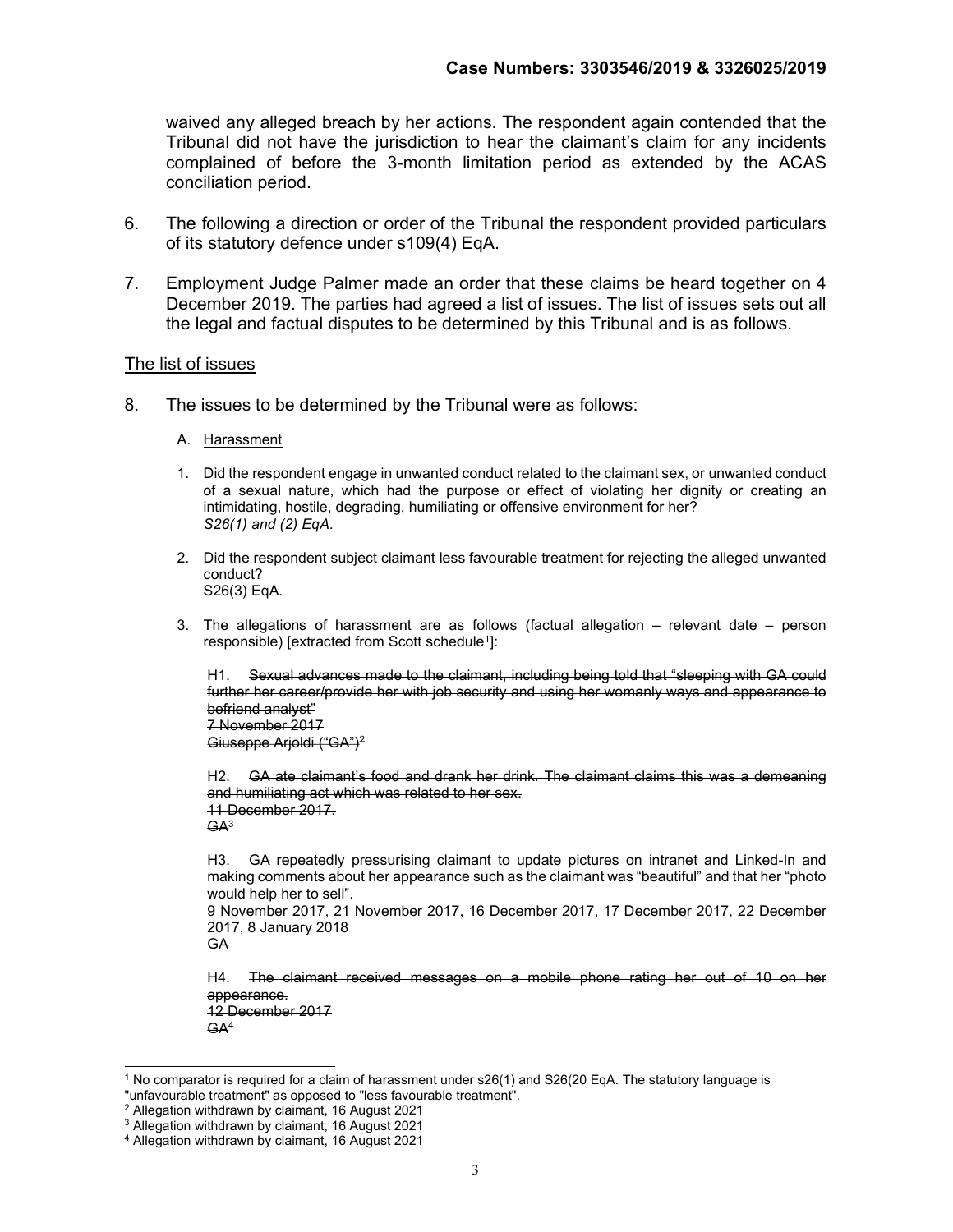H5. GA attempted to kiss the claimant and car park after a client meeting. 19 January 2018  $GA<sup>5</sup>$ 

H6. Over a period of several months GA referred to the claimant as a "good girl". This was harassment on the grounds of the claimant sex which she found demeaning.

19 January 2018, 5 February 2018, 12 February 2018, 23 February 2018, 15 March 2018, 24 April 2018

GA.

H7. Over a period of several months GA criticised the claimant's weight and said he thought she looked fat, including comments on Facebook photos. The specific allegations were as follows;

H7.1 3 April 2018: GA pulled a picture of the claimant's Facebook account where he thought she looked fat and sent it to her laughing (via messages)

- H7.2 9 April 2018: in the office GA pulled his phone out where he'd save the pictures and was pointing in the claimant's face, laughing which was making her feel degraded and humiliated (in person).
- H7.3 26 April 2018: as soon as the claimant walked into the office GA got the picture out on his phone and started laughing again, later on that day the claimant walked back to the desk and he puffed his cheeks out pretending to be an overweight person, again making her feel degraded and humiliated (in person).
- H7.4 22 May 2018: GA pulled picture out on his phone again during the meeting, laughing (in person).
- H7.5 14 June 2018: more references being made about the claimant's weight, more degrading comments about how much she'd put on since joining Gartner and whether she needed to buy a new wardrobe while looking her body up and down, especially at her glutinous maximus [hips and bum] (in person).
- H7.6 28 June 2018 GA "joking" around said that he was going to display the "fat" picture it saved on his phone on PowerPoint in the next team meeting.
- H7.7 29 June 2018: GA asked whether the claimant had lunch and said to take it easy, you'll be back to being fit again very soon (via messages)

The claimant claims this behaviour was an act gain power and control over her and to be made to feel uncomfortable. The comments made about the clothes the claimant should be wearing was related to her sex.

H8. Unwelcome sexual advances made in a hotel room, including attempts to kiss and touch 7 August 2018

GA

H9. GA said he would join a dating website, pretend to be someone else and try to link up with the claimant to meet with her. This was in the office. The claimant felt threatened by this. Allegation in respect of this as follows:

10 September 2018: while in the office with GA, he asked about what the claimant had done over the weekend. She mentioned that she went on another date with someone she had been seeing. GA asked how they met and the claimant told him that she met him on a dating website, he then went on to say that he was going to join the same website and pretend to be someone else so that he can try to link up with the claimant and meet up with her. The claimant was shocked, felt threatened and deleted her account shortly after.

H10 Threatening behaviour (being aggressive and shouting) and using historical "issues" against her; and EP fallout (which was never a problem at the time) and stating that everyone had an issue with her. GA also said the claimant just needs to do as she's told (less favourable treatment for rejecting harassment).

19 September 2018: there were regular team meetings with consulting, during this call they discussed the significant progress the claimant was making with Welsh government (meeting with the Executive Directors of NHS Wales, her direct reports and head of Wales digital etc) as the claimant was able to demonstrate significant progress, consulting became quite hostile, GA was involved in the meeting and it felt that he was making a situation worse rather than trying to

<sup>5</sup> Allegation withdrawn by claimant, 16 August 2021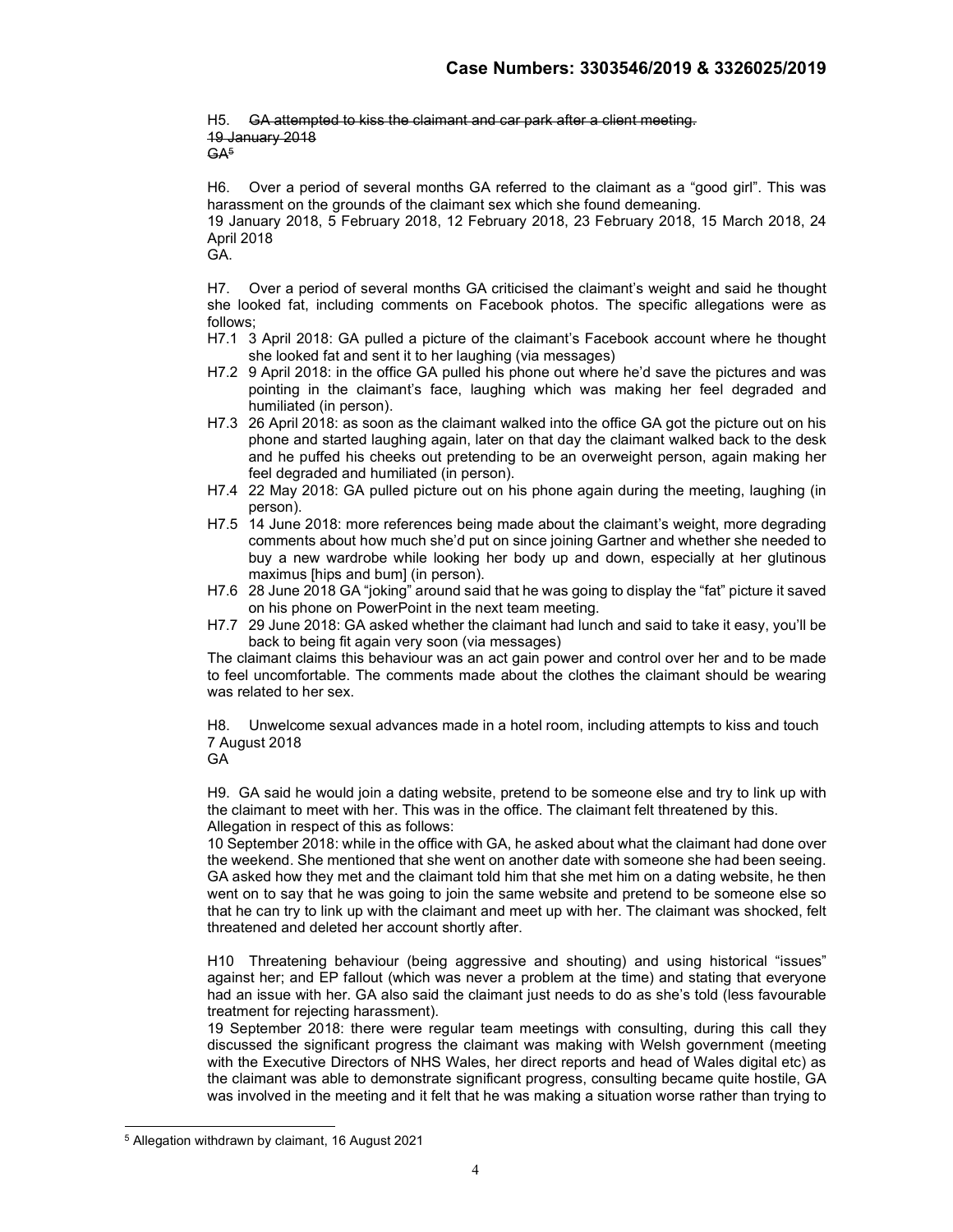support claimant by agreeing to actions with her prospects that she may not be able to deliver etc.

The claimant alleges that this is behaviour from GA was a direct result of her having rejected GA's advances towards her.

13 September 2018, 19 September 2018 GA

H11 Threatening behaviour on a phone call including shouting and asking the claimant whether she should still be working for Gartner.

The claimant alleges that this behaviour from GA was a direct result of her having rejected GA's advances towards her.

19 September 2018

GA

H12 Instigating performance management proceedings against claimant with no formal or informal issues raised prior.

24 September 2018

GA

H13 Continuing hostile and intimidating behaviour following the claimant raising informal grievance with HR on 27 September 2018 and 12 October 2018

H13.1 27 September 2018: GA called the claimant into an office and started to read out the criteria for the CTA; 100k in 4 weeks, 2 accompanied (GA) client visits per week, 4 new added prospects per week and weekly face-to-face meetings with GA & GA copied in on every correspondence. The claimant became upset and he aggressively said that "as long as the claimant does everything he tells her, she'll be fine". He then went on to say that he knew the claimant was trying to speak to HR & Roger and that whatever the claimant does or say, he will be informed about as that is how Gartner works.

H13.2 15 October 2018: [GA] created a hostile environment at work, not speaking to the claimant once she was in the office and generally been very aggressive if she approached him for a question (in person).

H13.3 22 October 2018: during to stay in the office GA was still very hostile in his mannerisms, when the claimant asked a question he ignored her, not speaking to the claimant at all during the day, very angry facial expressions and making remarks about people doing as they are told, made the claimant feel very uncomfortable and exposed.

- 4. The allegations of less favourable treatment for rejecting the alleged unwanted conduct are as H10, H11 and H12.
- 5. Did the respondent take "all reasonable steps" to prevent the employee from doing the alleged discriminatory acts from doing anything that description: see s109(4) EqA. The respondent relies on the reasonable steps defence set out in the respondent's Particulars of Statutory Defence of 15 November 2019.
- B. Victimisation
- 6. Did the claimant commit a "protected act" under s27 EQA? The protected act relied upon are:
	- a. On 27 September 2018 and 12 October 2018 the claimant raised informal grievances with HR regarding the complaints of harassment and less favourable treatment
	- b. On 30 October 2018 the claimant raised a formal grievance with HR regarding the complaints of harassment and less favourable treatment.
	- c. On 18 December 2018 appeal meeting held as a result of the grievance regarding harassment, less favourable treatment and victimisation.
	- d. On 17 January 2019 the claimant responded to outcome of the appeal hearing, complaints of harassment, less favourable treatment and victimisation.
- 7. If so, did the respondent treat the claimant less favourably because she did any such protected act?
- 8. The allegations of victimisation are as follows: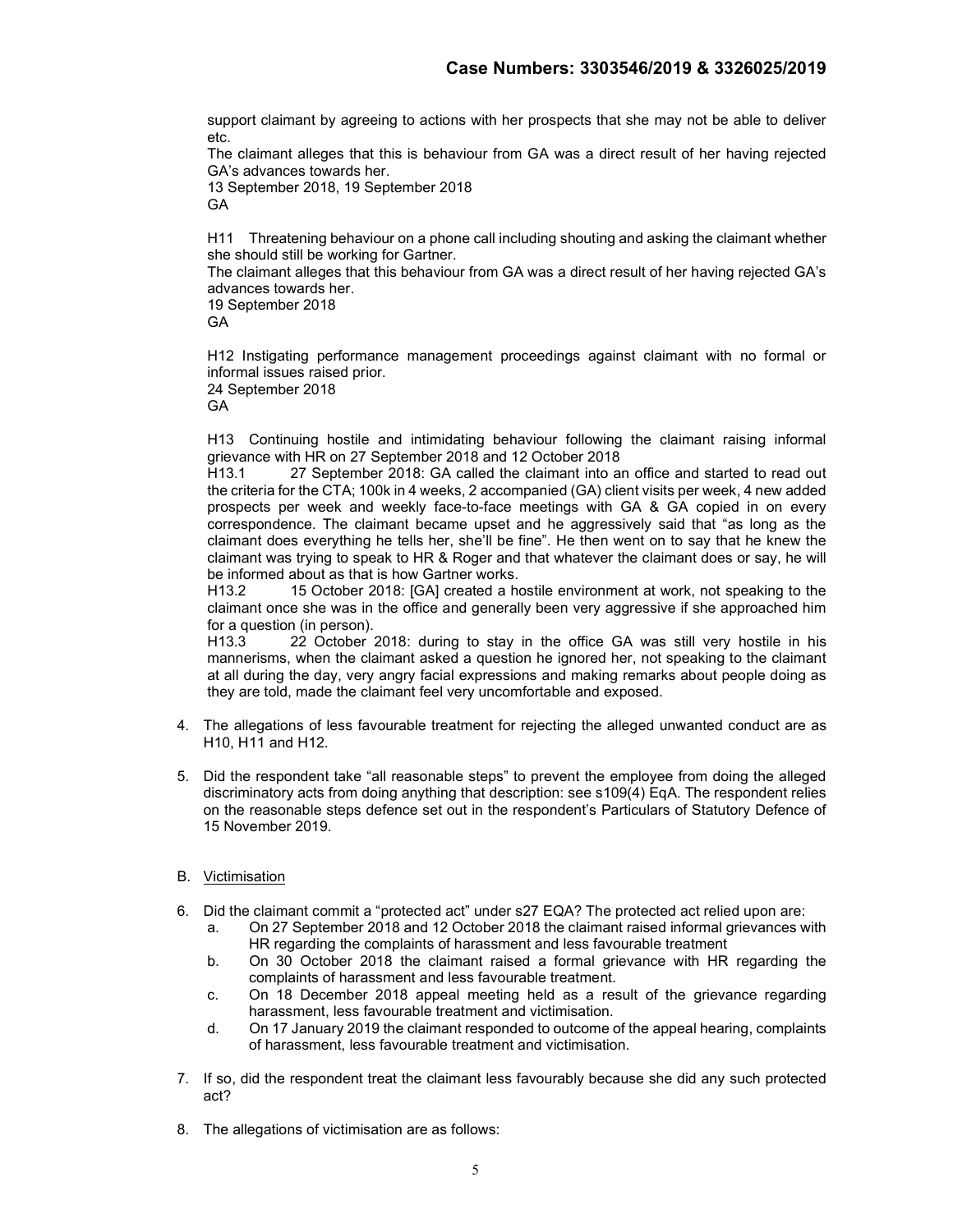V1 Confidentiality not kept up following the claimant submitting her grievances, with increased hostile and bullying behaviour by GA towards the claimant.

V1.1 16 October 2018: The claimant called GA to discuss the meeting she'd had with a prospect and answered the phone without saying hi, he said "what do you want". She said she wanted to give him an update and then said that he didn't want to talk, why don't you go and speak to Roger and hung up on the phone.

V1.2 12 October 2018: The claimant had requested a private meeting with RV and asked RV to keep this confidential as it was highly sensitive. The claimant believes that GA and Emmanuele were still informed. (22 October was when the claimant had the meeting with RV to inform him).

V1.3 25 October 2018: During a call with KW, the claimant requested that her grievance was kept confidential due to the relationship GA had with Emanuele and how that could damage the investigation.

V1.4 1 November 2018: During the call with HR the claimant asked whether Emanuele knew about the grievance and she was told by KW that he did know but only top-level information.

V1.5 3 December 2018: the claimant and asked for an investigation to be carried out on how GA found out about the confidential meeting she'd requested with RV, this came back as inconclusive.

The claimant claims singularly and/or cumulatively these detriments amounted to conduct that would destroy the relationship of trust and confidence. GA, RV

V2 Confidentiality not kept following the claimant requesting a confidential meeting with Roger Vestey, which increased harassment and bullying behaviour by GA towards the claimant. 12 October 2018

V3 The claimant noticed a change in behaviour towards her from colleagues.

V3.1 From November 2018 after the claimant submitted her evidence (31 October 2018) team communication disappeared, from this point she felt as though they had been warned off speaking to her.

V3.2 From November 2018 after the claimant submitted our evidence on 31 October 2018, she didn't hear anything from Roger or KW, until she started to receive grievance hearing meeting invites for 16 November 2018. During all this time she was expected to continue to work with GA. V.3 1 December 2018: received a call from a team member Hannah Mills who informed the claimant that Tony Wood had called her to speak to her about GA and the reasons for his departure, the rest of the team had met with GEA after he "left". Claimant's team, KW & RV

V4 GA informed claimant that he was stopping the performance review as he wanted claimant to have a nice Christmas with family and that her performance had improved. 29 October 2018 **GA** 

V5 Breach of confidentiality in that Emanuele was informed of the claimant's grievance. 30 October 2018 KW

V6 The grievance process was not handled properly and allowed the harassment to continue by not allowing team members to support the claimant as there will be a conflict of interest, and holding the meeting at a time there was a strong chance the claimant would see GA. The claimant was expected to work with the respondent during the investigation. 19 November 2018 KW, RV

V7 The claimant had the impression she was not believed in her grievance meeting. 21 November 2018 RV, KW

V8 The claimant was not given the opportunity to counter respond to the evidence produced by GA.

22 November 2018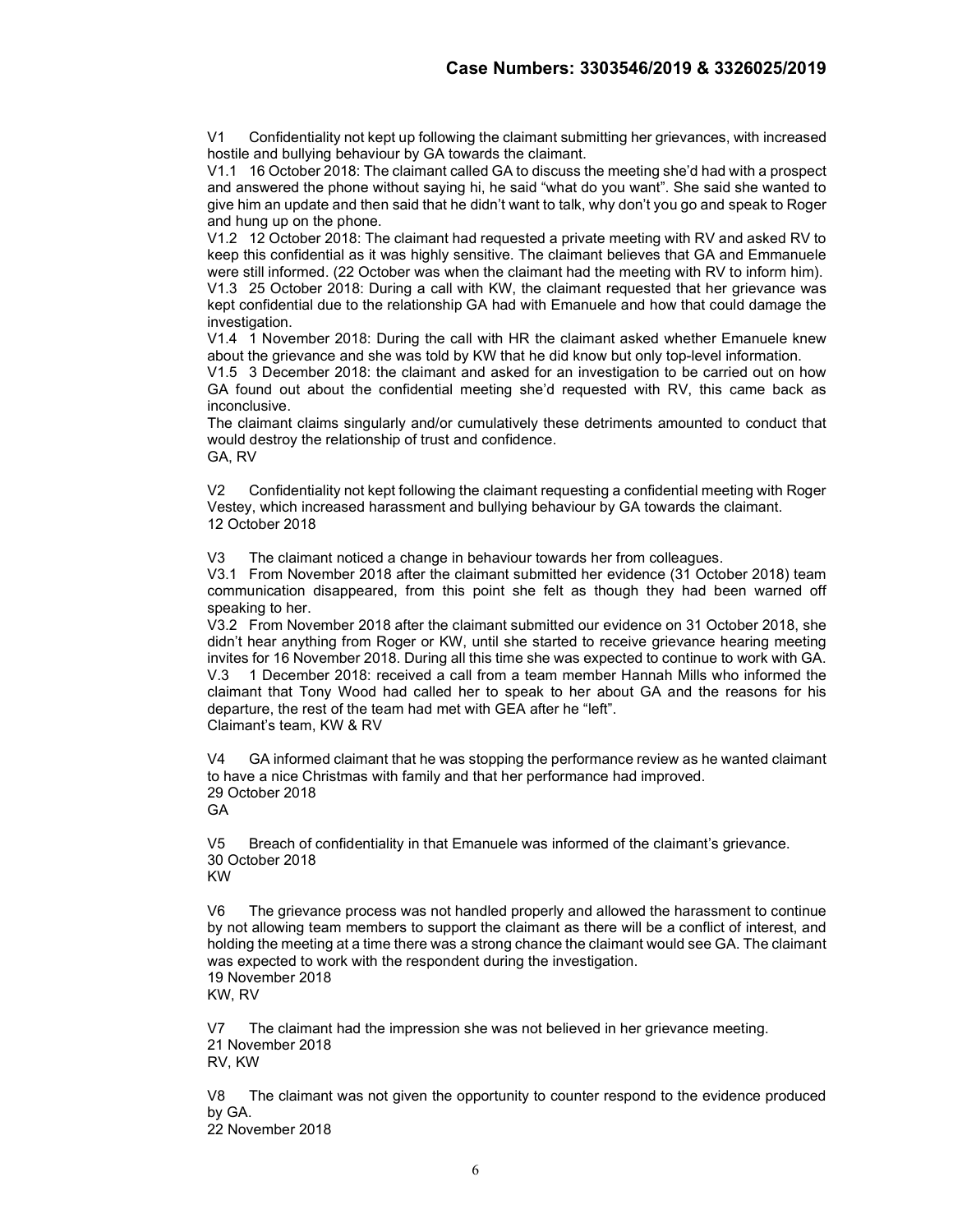RV, KW

V9 Grievance outcome did not acknowledge harassment after February 2018 and that it appeared to be reciprocated. Additionally the claims were not properly investigated. 23 November 2018 RV, KW

V10 The claimant was newly informed in the grievance outcome that Roger Vestey instigated the performance review not GA.

the claimant believes that the respondent changed who was responsible for starting the CTA in an attempt to cover up any wrongdoing by GA. 23 November 2018 KW, RV

V11 The claimant informed by colleagues that GA was speaking to people around the respondent's business about his version of events. 26 November 2018 GA & persons not specified

V12 The claimant complaint to HR about not feeling protected by business after GA's voluntary departure; nothing was put in place to stop GA from speaking to people around the business & he was allowed to keep his phone. Concerns about the claimant's role being untenable and a future at Gartner. 3 December 2018

KW

V13 The Claimant raised concerns about GA departure and nothing was done to protect wellbeing/brand, HR described claimant as "clutching at straws"; HR demonstrated no concern or support and responded with "I'm going to the pub, she can wait till Monday". 1 December 2018

JW, RV, LD

V14 Appeal meeting was prejudiced, claimant wasn't given the opportunity to respond to GA evidence/story.

The claimant went through the appeal meeting with Alan Miller and Leonie Dorkins, the call was closed off with Alan informing the claimant that he needed to complete more internal investigations. Alan Miller then said that he didn't know whether the claimant would like the outcome of the appeal. This made the claimant feel the outcome was prejudiced.

Outcome of appeal shows that grievance was not investigated properly. Claimant was newly informed of several areas why the performance review was requested, which the claimant alleges were falsified:-

- 1. Poor pipeline; which the claimant claims was 1 of the strongest in the team.
- 2. Fall out with EP, which was never an issue.
- 3. Fall out with a team member (Tony Wood) who the claimant had also made a complaint against for inappropriate behaviour.

18 December 2018

LD, AM

V15 No response was received to the claimant's response to the appeal 17 January 2019  $H\rightarrow$ 

C. Dismissal - claims arising out of claimant number: 3326025/2019

9. What was the reason for the claimant's resignation? The respondent contends that the claimant resigned in order to commence new employment and therefore for her own reasons. The claimant contends that she was unfairly constructively dismissed and relies on matters contained below in paragraphs 10 and \_\_ below.

<sup>6</sup> Allegation withdrawn by claimant 16 August 2021.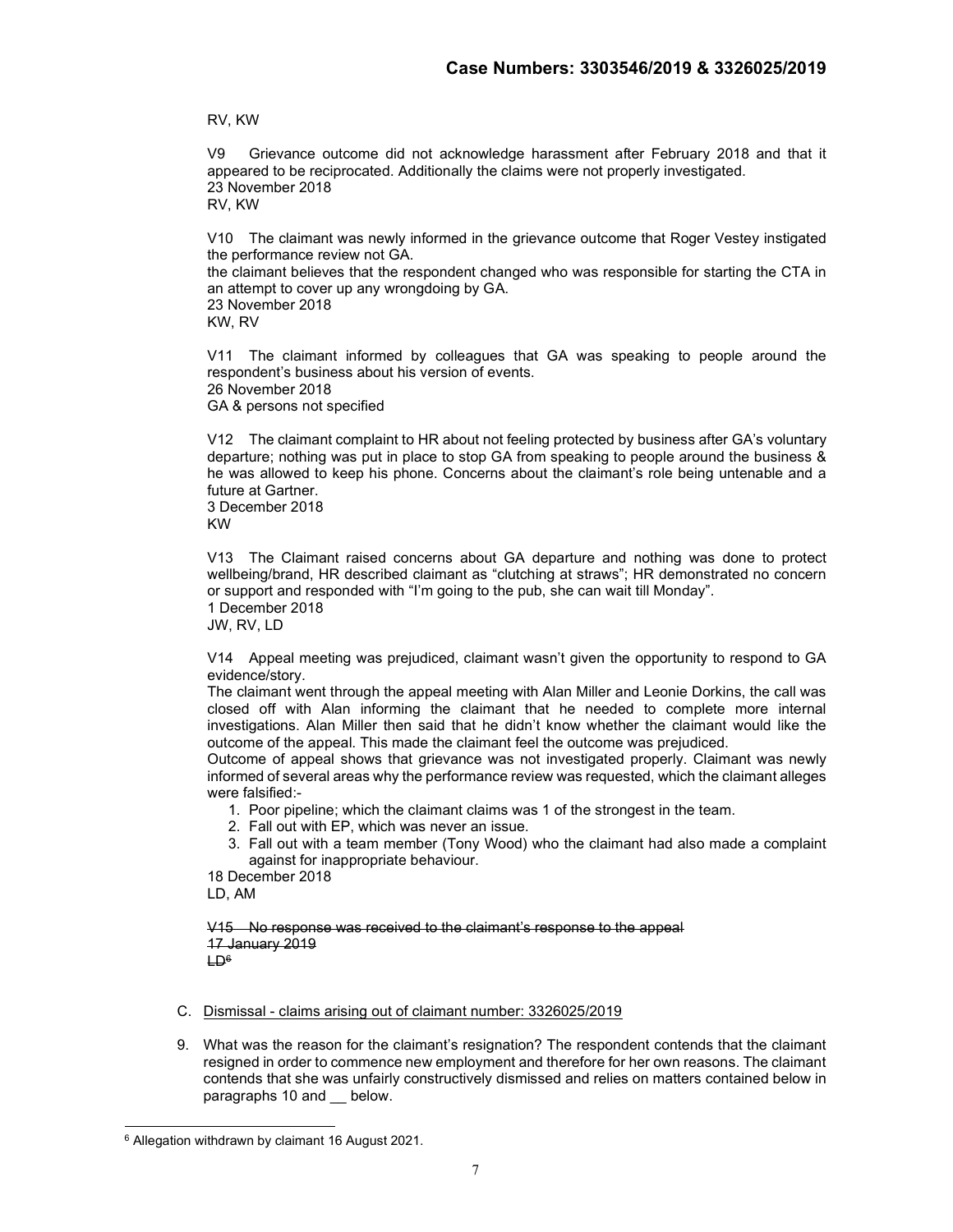- 10. Did the claimant resign in response to a repudiate re-breach the contract of employment? The claimant relies upon the matters set out in the claimant's appendix schedule together with the following matters as continuing acts or omissions which taken individually or cumulatively amount to a breach of the terms of trust and confidence implied into a contract of employment?
	- a. Did the respondent provide a safe working environment for the claimant?
	- b. Did the respondent address any alleged failings in performance with the claimant, formally or informally?
	- c. Did the respondent fail to appropriately consider a reasonable adjustments request or move into another team where she would not be at a severe disadvantage?
	- d. Was the claimant victimised and treated less favourably due to her mental disability or her state of health as a result of the sex harassment?
	- e. Did the respondent act unreasonably by refusing to look at a workplace adjustment and did this contribute towards the unfair dismissal.
- 11. If the claimant did resign in response to any alleged breach(es) of her contract of employment did she resign in good time or by reason of any delay, did she affirm or waive any breach of contract?
- 12. If the claimant was dismissed in breach of contract in accordance with s 95(1)(c), was her dismissal unfair within the meaning of s98(2) ERA?
- 13. If the claimant was unfairly dismissed within the meaning of s98(4) ERA, did she contribute to a dismissal by any actions or omissions on her own part and should her compensation be reduced accordingly by reference to s123(6) ERA?
- D. Sex Discrimination
- 14. Was the claimant treated less favourably as a woman who had made a sex harassment grievance by the respondent contrary to s13 EqA by reference to the following acts (set out in the claimant's own words):
	- a. Was the claimant provided with a fair and unprejudiced platform to raise a sex harassment grievance within the wider team?
	- b. Was the claimant able to raise a grievance for being treated less favourably by HR and senior management for escalating a sex harassment grievance without being treated unfairly and without prejudice?
- 15. Was the claimant subjected to victimisation contrary to s27 EqA following her making of a sexual harassment grievance? The claimant relies upon her grievance made on 27 September 2018, 12 October 2018 and 31 October 2018 as being protected acts within the meaning of s27 EqA.
- 16. Were the incidents relied upon by the claimant as founding her complaint sex discrimination brought in good time within 3 months of the claimant presenting her claim within the meaning of s123 EqA or did any single act falling outside such period form part of a continuous series of acts, the last of which was within 3 months' prior to the presentation of her claim?
- E. Time Limitation
- 17. Were the claims in respect of harassment brought in time?
- 18. If there were not brought in time, do they mount conduct extending over a period within the meaning of section 123(a) EqA.
- 19. If there were neither brought in time nor amount conduct extending over a period within the meaning of s123(3) EqA, is it just and equitable to extend time for submission of these claims: s123(1) EqA.
- F. Remedy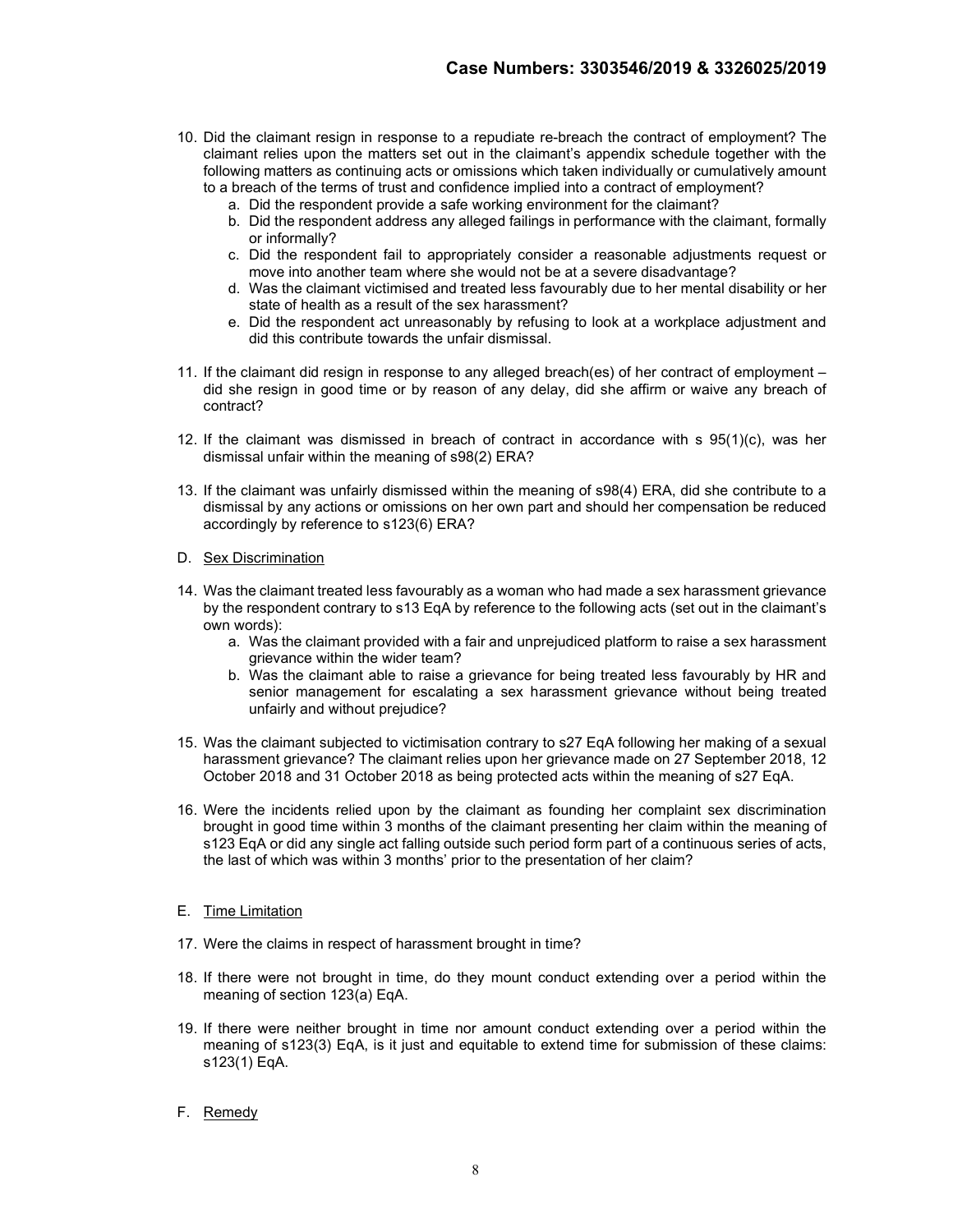20. If to be determined in future.

## The relevant law

9. The relevant applicable law for the claims considered is as follows.

#### Protected characteristics

10. Under s4 EqA, a protected characteristic for a claimant includes her sex.

#### Direct discrimination

11. S13(1) EqA precludes direct discrimination:

A person (A) discriminates against another (B) if, because of a protected characteristic, A treats B less favourably than A treats or would treat others.

12. The examination of less favourable treatment because of the protected characteristic involves the search for a comparator and a causal link. When assessing an appropriate comparator, "there must be no material difference between the circumstances relating to each case": s23(1) EqA.

#### **Harassment**

- 13. The definition of harassment is set out in s26 of EqA:
	- (1) A person (A) harasses another (B) if—
		- (a) A engages in unwanted conduct related to a relevant protected characteristic, and <br>(b) the conduct has the purpose or effect of
			- the conduct has the purpose or effect of-
				- (i) violating B's dignity, or
				- (ii) creating an intimidating, hostile, degrading, humiliating or offensive environment for B.
	- (2) A also harasses B if— (a)A engages in unwanted conduct of a sexual nature, and (b)the conduct has the purpose or effect referred to in subsection (1)(b).
	- (3) A also harasses B if—
		- (a) A or another person engages in unwanted conduct of a sexual nature or that is related to gender reassignment or sex,
		- (b) the conduct has the purpose or effect referred to in subsection (1)(b), and
		- (c) because of B's rejection of or submission to the conduct, A treats B less favourably than A would treat B if B had not rejected or submitted to the conduct.
	- (4) In deciding whether conduct has the effect referred to in subsection (1)(b), each of the following must be taken into account—
		- (a) the perception of B;
		- (b) the other circumstances of the case;
		- (c) whether it is reasonable for the conduct to have that effect.
	- (5) The relevant protected characteristics are
		- age;
		- disability;
		- gender reassignment;
		- race;
		- religion or belief;
		- sex;
		- sexual orientation.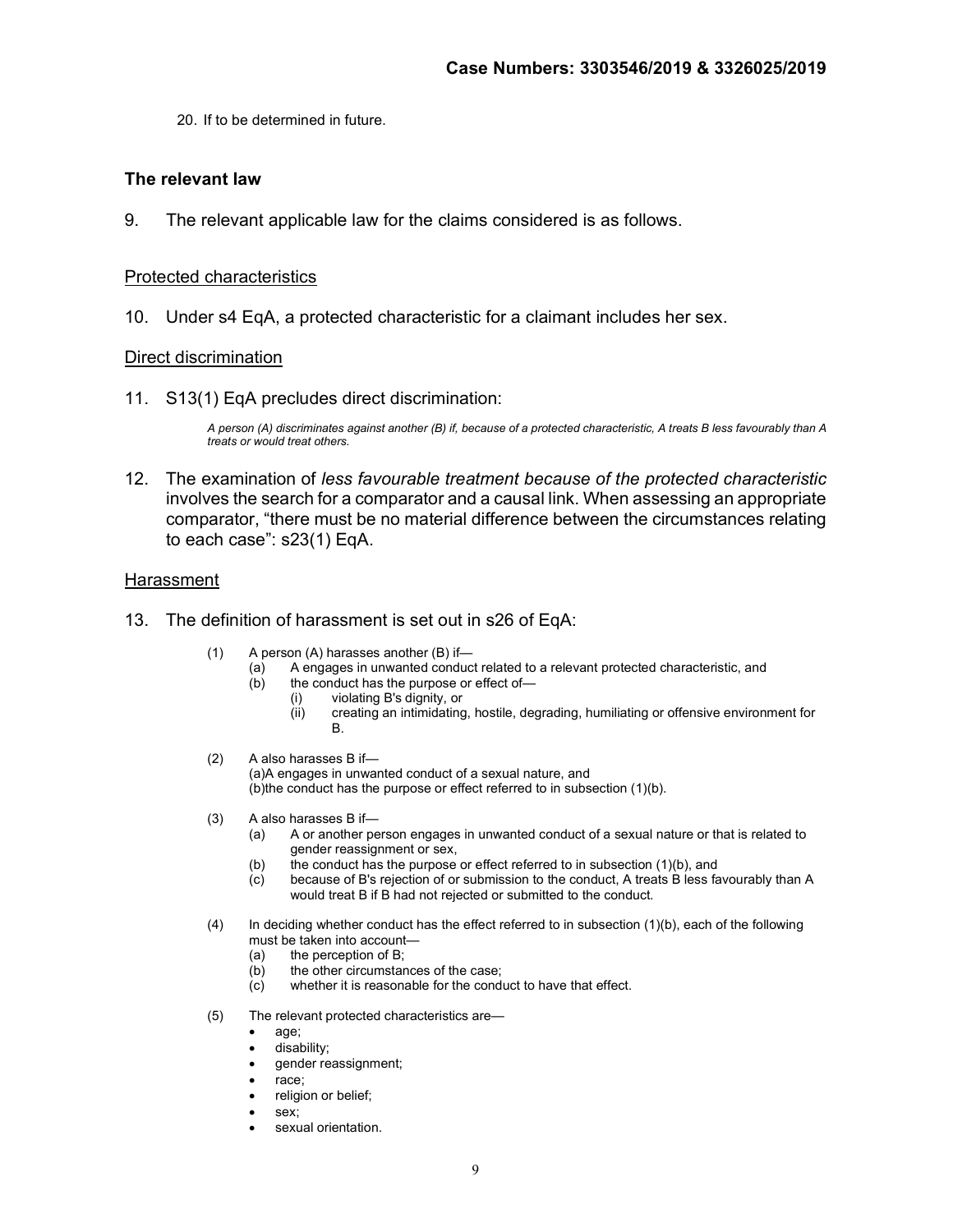14. Sexual harassment encompasses any conduct of a sexual nature which has the purpose or effect of violating a person's dignity or of creating an intimidating, hostile, degrading, humiliating or offensive environment. Conduct of a sexual nature is not defined in the EqA. The example given by the Equality & Human Rights Commission's unwelcome sexual advances – touching, standing too close, the displaying of offensive pictures. The explanatory note provides an example: an employer who displayed any material of a sexual nature, such as a topless calendar, maybe harassing her employees where this makes the workplace an inventive place to work for any employee, female or male.

#### Victimisation

15. Victimisation under s27(1) EqA is defined as follows:

A person (A) victimises another person (B) if A subjects B to a detriment because  $-$ (a) B does a protected act, or (b) A believes that B has done, or may do, a protected act.

16. A "protected act" includes bringing proceedings under the EqA, as well as giving evidence or making allegations that a person has contravened the EqA. There is no need to find a comparator for victimisation as it is only the treatment of the victim that matters in establishing causation; it is possible to *infer* from the employer's conduct that there has been victimisation.

#### Employer's liability and the statutory defence

17. S109 EqA states:

(1) Anything done by a person (A) in the course of A's employment must be treated as also done by the employer.

(2) Anything done by an agent for a principal, with the authority of the principal, must be treated as also done by the principal.

(3) It does not matter whether that thing is done with the employer's or principal's knowledge or approval.

(4) In proceedings against A's employer (B) in respect of anything alleged to have been done by A in the course of A's employment it is a defence for B to show that B took all reasonable steps to prevent A—

- (a) from doing that thing, or
- (b) from doing anything of that description.
- 18. So s109(4) EqA sets down a strict defence where discrimination has occurred, which is why it is not frequently relied upon, as if, for example, a Tribunal were to conceive of a step that it thought would have been reasonable for the employer to take, but which was not taken, the admission of that step would mean that not all reasonable steps were taken with the consequence that the defence might fail.
- 19. The onus rests on the employer to establish the defence.
- 20. In Canniffe v East Riding of Yorkshire Council 2000 IRLR 555, the EAT set out the relevant 2-stage test:
	- 1. Whether there were any preventative steps taken by the employer, and
	- 2. whether there were any further preventative steps that the employer could have taken that were reasonably practicable.

The burden of proof and the standard of proof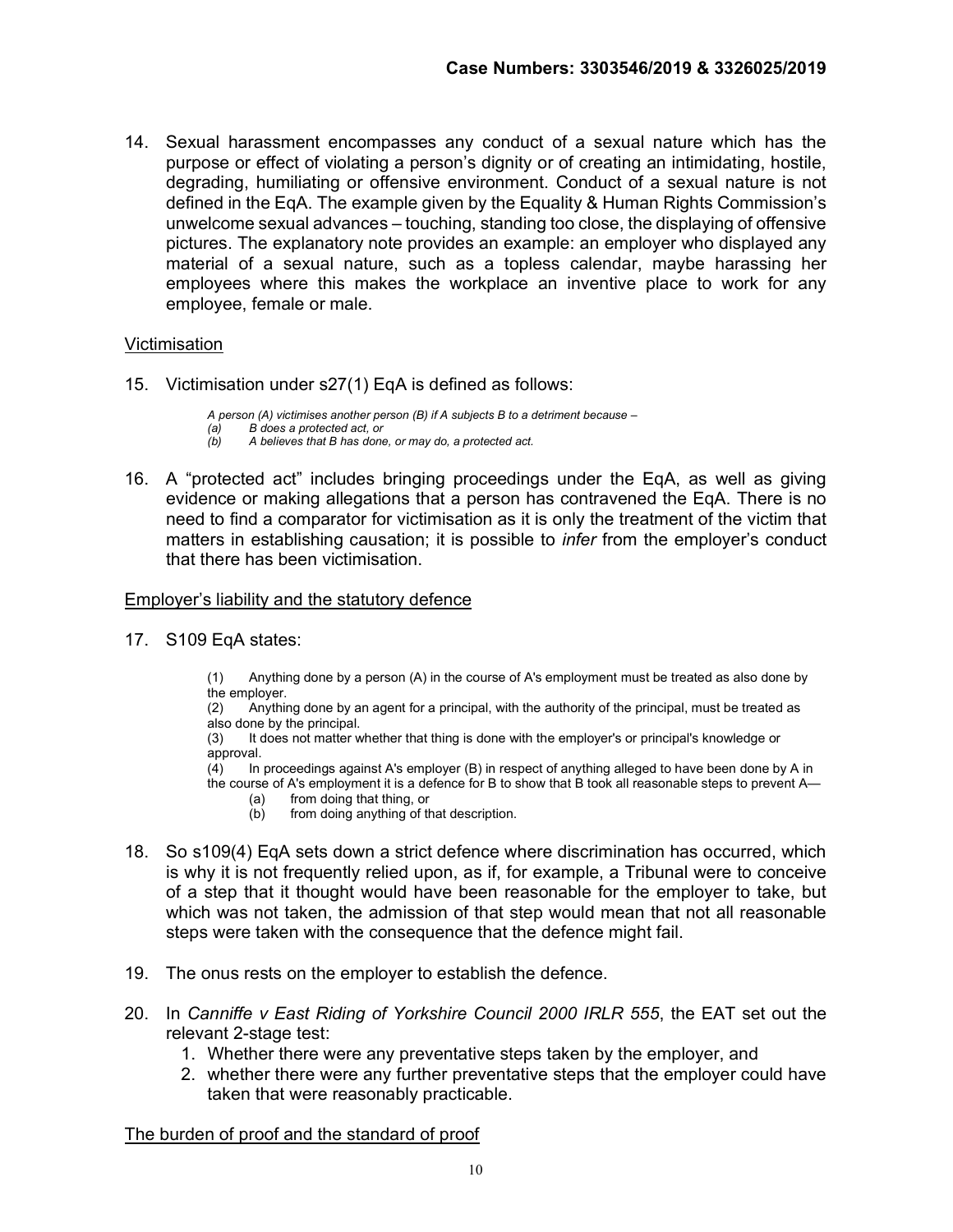- 21. S136 EqA implements the European Union Burden of Proof Directive. This requires the claimant to prove facts from which the Tribunal could conclude, in the absence of an adequate explanation, that the employer has committed an act of unlawful discrimination, and it is then for the employer to prove otherwise.
- 22. The cases of Barton v Investec Henderson Crosthwaite Securities Ltd [2003] ICR 1205 and Igen Ltd v Wong [2005] EWCA Civ 142, [2005] ICR 931 provide a 13-point form/checklist which outlines a two-stage approach to discharge the burden of proof. In essence, this can be distilled into a 2-strage approach:
	- a. Has the claimant proved facts from which, in the absence of an adequate explanation, the tribunal could conclude that the respondent had committed unlawful discrimination?
	- b. If the claimant satisfies (a), but not otherwise, has the respondent proved that unlawful discrimination was not committed or was not to be treated as committed?
- 23. The Court of Appeal in *Igen* emphasised the importance of *could* in (a). The claimant is nevertheless required to produce evidence from which the tribunal could conclude that discrimination has occurred. The tribunal must establish that there is prime facie evidence of a link between less favourable treatment and, say, the difference of race and that these are not merely two unrelated factors: see University of Huddersfield v Wolff [2004] IRLR 534. It is usually essential to have concrete evidence of less favourable treatment. It is essential that the employment tribunal draws its inferences from findings of primary fact and not just from evidence that is not taken to a conclusion: see Anya v University of Oxford [2001] EWCA Civ 405, [2001] ICR 847.
- 24. So, the burden is on the claimant to prove, on a balance of probabilities, a prima facie case of discrimination. The Court of Appeal, in Madarassy v Nomura International plc [2007] EWCA Civ 33 at paragraph 56. The court in Igen expressly rejected the argument that it was sufficient for the complainant simply to prove facts from which the Tribunal could conclude that the respondent could have committed an unlawful act of discrimination. The bare facts of a difference in status and a difference in treatment only indicate a possibility of discrimination. They are not, without more, sufficient material from which a Tribunal *could conclude* that, on the balance of probabilities, the respondent had committed an unlawful act of discrimination. It was confirmed that the claimant must establish more than a difference in status (e.g. sex) and a difference in treatment before a Tribunal will be in a position where it could conclude that an act of discrimination had been committed.
- 25. Even if the Tribunal believes that the respondent's conduct requires explanation, before the burden of proof can shift there must be something to suggest that the treatment was due to the claimant's race. In B and C v A [2010] IRLR 400 EAT at paragraph 22:

The crucial question is on what evidence or primary findings the tribunal based its conclusion that C would not have feared further violence from a female alleged aggressor (and so would have accorded her due process). As we have already noted (paragraph 19), the tribunal does not spell out its thinking on that point. There was no direct evidence on which such a conclusion could be based; no such situation had ever occurred, and the tribunal refers to no admission by C, or other evidence of his attitudes, that might have supported a view as to how he would have behaved if it had. It is of course true that the tribunal was in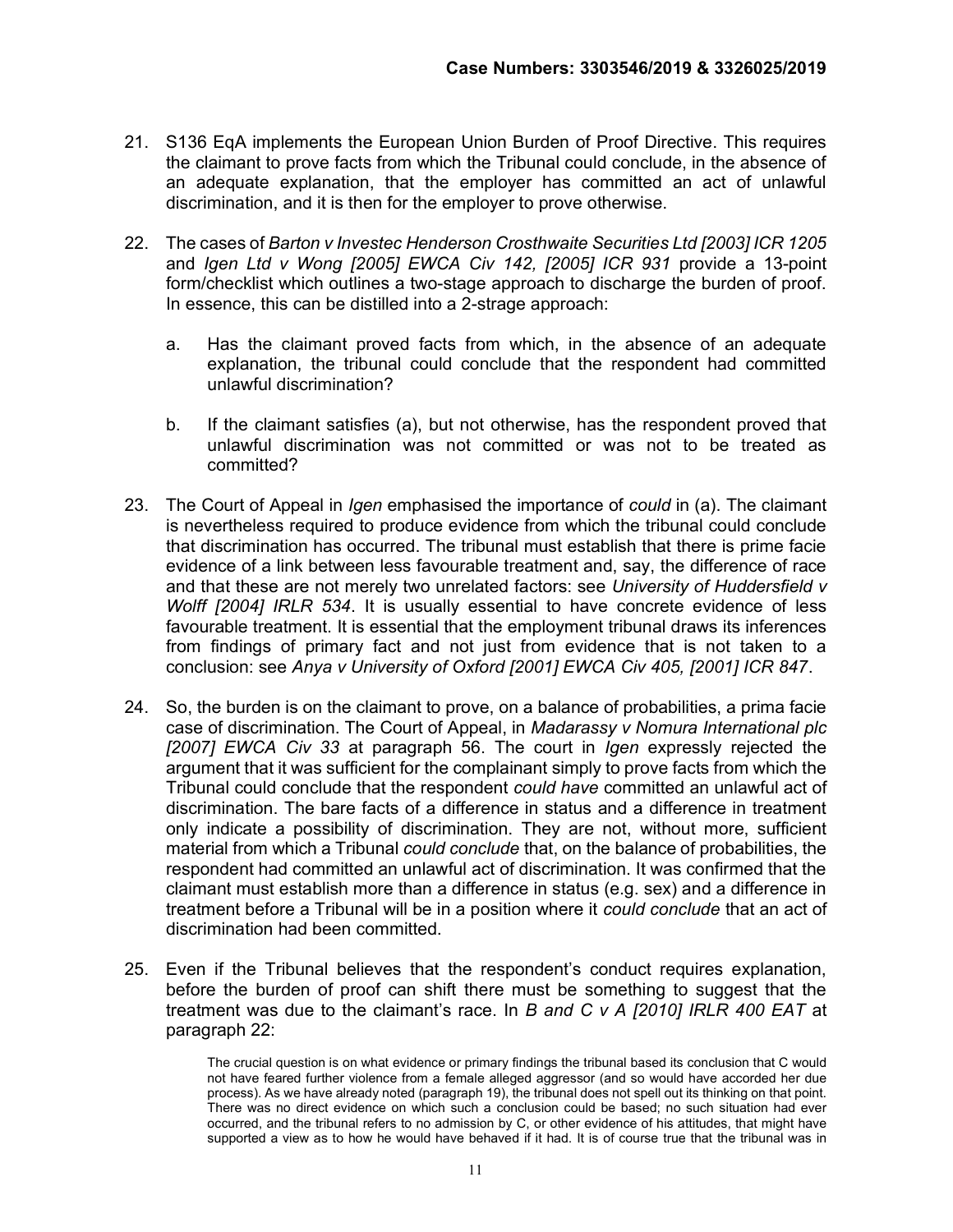principle entitled to draw appropriate inferences from the nature of the behaviour complained of. C's behaviour was certainly sufficiently surprising to call for some explanation: in the public sector in particular, it is second nature to executives to follow appropriate procedures, and the explanation offered by C for his failure to do so in the present case – namely that he was seeking to avoid repeat violence (see paragraph 16 above) – is irrational since he could have mitigated the risk to precisely the same extent by suspending the claimant. But the fact that his behaviour calls for explanation does not automatically get the claimant past 'Igen stage 1'. There still has to be reason to believe that the explanation could be that that behaviour was attributable (at least to a significant extent) to the fact that the claimant was a man. On the face of it there is nothing in C's behaviour, all the surrounding circumstances, to give rise to that suspicion.

## 26. It is not sufficient to shift the burden onto the respondent, that the conduct is simply unfair or unreasonable if it is unconnected to a protected characteristic. In St Christopher's Fellowship v Walters-Ellis [2010] EWCA Civ 921 at paragraph 44:

The respondent's bad treatment of the claimant fully justified findings of constructive unfair dismissal, but it could not, in all the circumstances, lead to a finding, in the absence of an adequate explanation, of an act of discrimination. Non-racial considerations were accepted as the explanation for the respondent's similar treatment of the claimant in the other instances in which the claimant alleged race discrimination in relation to participation in recruitment. In the case of Ms Hayward, the respondent made a genuine mistake about the nature of the relationship, which they would not have made if they had properly investigated the nature of the relationship with the claimant and communicated with her, but their failure to do so was accepted to be the result of a genuine belief. The fact that it was mistaken could not, in the context of scrupulous attention to recruitment procedures, reasonably be held to have the effect of indicating the presence of racial grounds and so shifting the burden of proof to the respondent to prove that he had not committed an act of race discrimination.

27. In the case of Nagarajan v London Regional Transport [2000] 1 AC 501, Lord Nicholls stated at 512-513:

> Decisions are frequently reached for more than one reason. Discrimination may be on racial grounds, even though it is not the sole ground for the decision. A variety of phases, with different shades of meaning, have been used to explain how to legislation applies in such cases: discrimination requires that racial grounds were a cause, the aggravating cause, a substantial and effective cause, a substantial reason, an important factor. No one phrase is obviously preferable to all others, although in the application of this legislation legalistic phases, as well as subtle distinctions, are better avoided. So far as possible. If racial grounds or protected acts has a significant influence on the outcome, discrimination is made out.

28. Employment Tribunal's adopt the civil standard of proof, which is on the balance of probabilities, i.e. more likely than not.

#### Time limits for discrimination proceedings

29. Claims of discrimination in the Employment Tribunal must be presented within 3 months of the act complained of, pursuant to s123 EqA. Acts of discrimination often extend over a period of time, so s123(3)(a) EqA goes on to say that "conduct extending over a period is to be treated as done at the end of the period". In addition, Employment Tribunals have a discretion to extend the 3-month period if they think it just and equitable to do so, under s123(1)(b) EqA.

#### Unfair Dismissal

3 Section 95(1) ERA provides that an employee is dismissed by her employer for the purposes of claiming unfair dismissal if:

<sup>(</sup>c) the employee terminates the contract under which he is employed (with or without notice) in circumstances in which he is entitled to terminate it without notice by reason of the employer's conduct.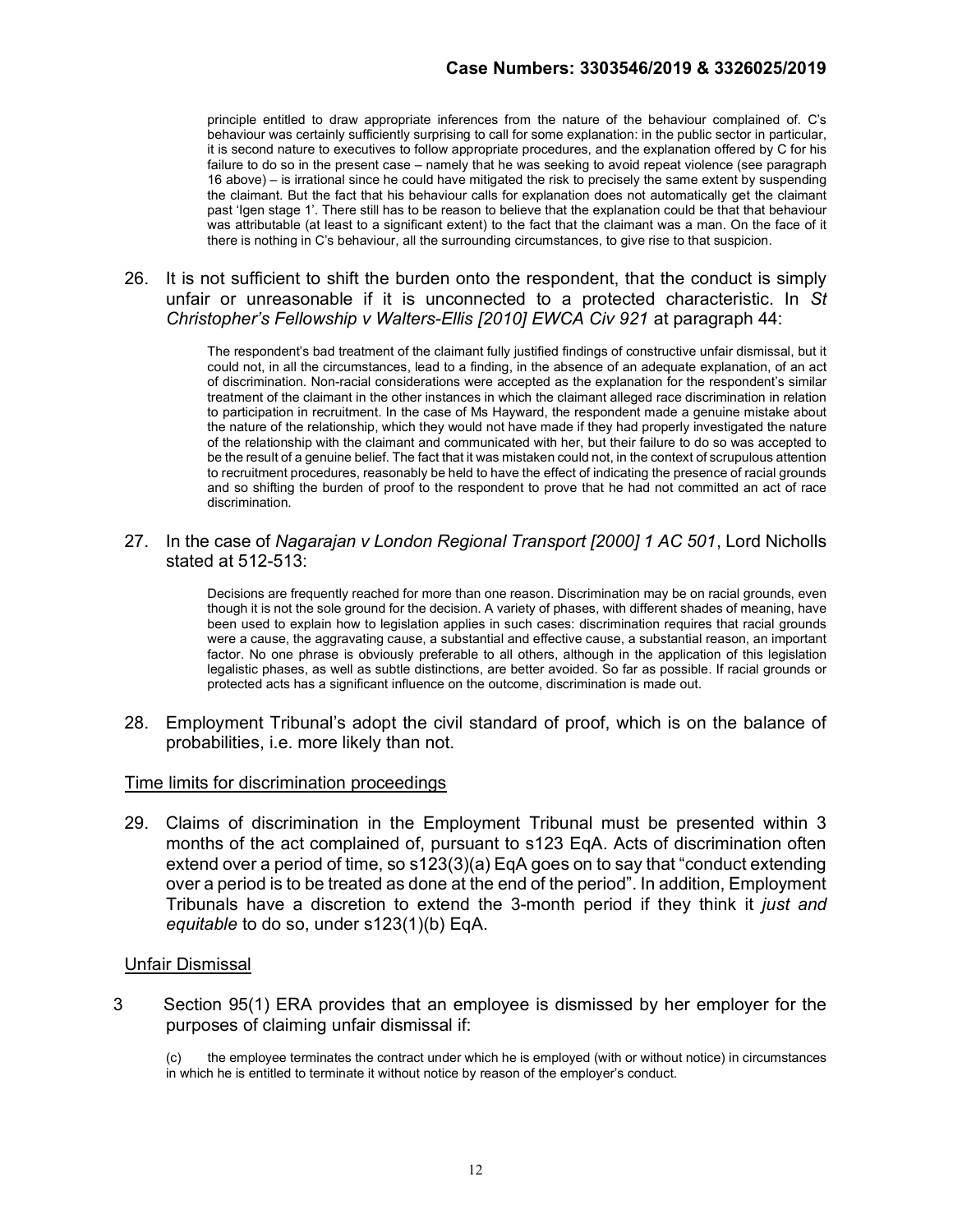4 An employee may only terminate her contract of employment without notice if the employee has committed a fundamental breach of contract. According to Lord Denning MR:

If the employer is guilty of conduct which is a significant breach going to the root of the contract of employment, or which shows that the employer no longer intends to be bound by one or more of the essential terms of the contract, then the employee is entitled to treat himself as discharged from any further performance. If he does so, then he terminates the contract by reason of the employer's conduct. He is constructively dismissed. Western Excavating (ECC) Ltd v Sharp [1978] ICR 221.

- 5 Courtaulds Northern Textile Ltd v Andrew [1979] IRLR 84 (EAT) held that a term is to be implied into all contracts of employment stating that employers will not, without reasonable or proper cause, conduct themselves in a manner calculated or likely to destroy or seriously damage the relationship of trust and confidence between the employer and employee.
- 6 Brown-Wilkinson J in Woods v WM Car Services (Peterborough) Ltd [1981] ICR 666 (EAT) described how a breach of this implied term might arise:

 To constitute a breach of this implied term it is not necessary to show that the employer intended any repudiation of the contract: the tribunal's function is to look at the employer's conduct as a whole and determine whether it is such that its effect, judged reasonably and sensibly, is such that the employee cannot be expected to put up with it.

- 7 Western Excavating established that a serious breach is required. In Hilton v Shiner [2001] IRLR 727 the Employment Appeals Tribunal confirmed that the employer's conduct must be without reasonable and proper cause. According to Morrow v Safeway Stores [2002] IRLR 9 if a breach of mutual trust has been found, this implied term is so fundamental to the workings of the contract that its breach automatically constitutes a repudiation – a Tribunal cannot conclude that there was such a breach but, on the facts, hold that it was not serious.
- 8 If an employee contends that a particular matter amounted to a "last straw" entitling her to resign, the "last straw" must not be entirely innocuous. It need not be in itself a breach of contract, but it must contribute to the series of events alleged to amount to a breach of the mutual trust and confidence term: Waltham Forest London Borough v Omilaju [2005] ICR 418.
- 9 We have considered whether the claimant has established in the respects alleged by her a breach of the implied term of mutual trust and confidence. We have been careful to analyse not only the individual matters relied on by the claimant but also their cumulative effect.
- 10 Unfair dismissal proceeding must be commenced within 3-months from the effective date of dismissal under s111 ERA. S18A Employment Tribunals Act 1996 allows for a further period of up to 1-month (or in exceptional circumstances 1-month and 2-weeks) for ACAS Early Conciliation. There is some discretion to extend this time limit if it was not reasonably practical to issue proceeding within time and the complainant issued proceeding within a reasonable time thereafter.

#### The evidence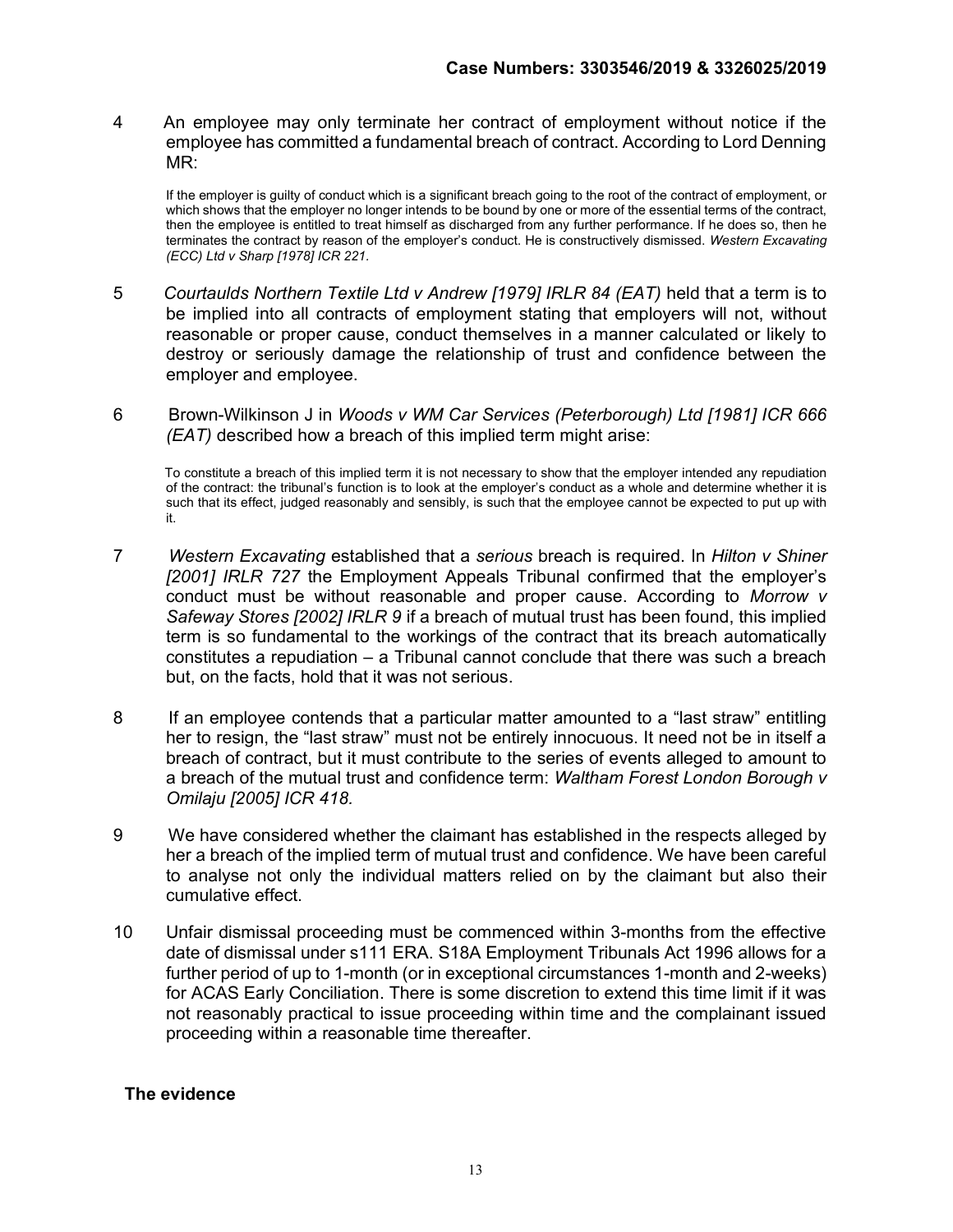- 30. After a short case management conference and a review of the list of issues, we (i.e. the Tribunal) retired to read the witness statements and the documents that had been identified for preliminary reading.
- 31. The Tribunal was provided with a bundle of documents from the respondent of 1031 pages as well as a chronology and a cast list. The Employment Judge advised the parties at the commencement of the hearing that, as a matter of course, Employment Tribunals do not read the entire hearing bundle. If a document is important and relevant then that document needed to be referred to us, either in a witness statement or being specifically referred to the Tribunal at the hearing.
- 32. We heard direct (i.e. oral) evidence from the claimant. The claimant also called Mr John McAdams, a former Account Executive and work colleague of the claimant. We heard directly from 5 witnesses for the respondent: Mr Roger Vestey (Sales Managing Vice-President for UK Public Sector and Financial Services), who was Mr Ajroldi's linemanager and dealt with the claimant's grievance; Ms Katie Wyatt (Associate Director Human Resources) and HR Business Partner who advised Mr Vestey in respect of the claimant's management and grievance; Mr Andrew Bisset, (Sales Manager Public Sector South) and the claimant's line manager from June 2019; Ms Leonie Dorkins (Vice-President HR, Europe and Emerging Markets) and Mr Alan Miller, (Global Vice-President Human Resources) who determined the claimant's grievance appeal.
- 33. Having now heard the totality of the evidence, we assess the witnesses as follows.
- 34. The claimant was clear in her accounts of events. During her cross-examination she remain consistent in her account of the events complained and consistent with the contemporaneous correspondence and records of events. She did not appear to embellish events and we regarded her as an accurate historian and an honest witness. Her version of events was entirely credible.
- 35. Mr McAdam worked with the claimant and although he did not directly observe Mr Ajroldi harassing the claimant, he did give evidence in respect of the workplace culture and in respect of the conduct of another colleague Mr Tony Wood. The respondent contended that Mr McAdam's evidence was designed to cast the respondents in a deliberately bad light because he was pursuing a vendetta against the respondent that his evidence was made up or overstated. We found Mr McAdam to be a credible witness. He referred to his sexist behaviour and appeared genuinely contrite. He said that he wanted to fit in with the sexist culture that prevailed at the respondent, which we accept. We could not understand why Mr McAdam would seek to damage the respondent and cast himself in a very bad light if he was not being truthful. If he wanted to pursue proceeding against the respondent, which the respondent raised, then his evidence in this claim could not reasonably assist him.
- 36. We set out our concerns about the evidence of the respondent's witnesses in our findings of fact. Mr Vestey and Ms Wyatt were pivotal witness for the respondent. We were struck by their hostility to the claimant, which seemed prevalent at both the hearing and which we noted in the contemporaneous documents. Although it was not relevant to our findings of fact, we were surprised about Mr Vestry's complaint about the claimant's purported lewd behaviour at a work-related social. The claimant respondent to Mr Vestry's complaint of inappropriate behaviour saying that she merely kissed someone, and that her behaviour was not offensive in comparison with other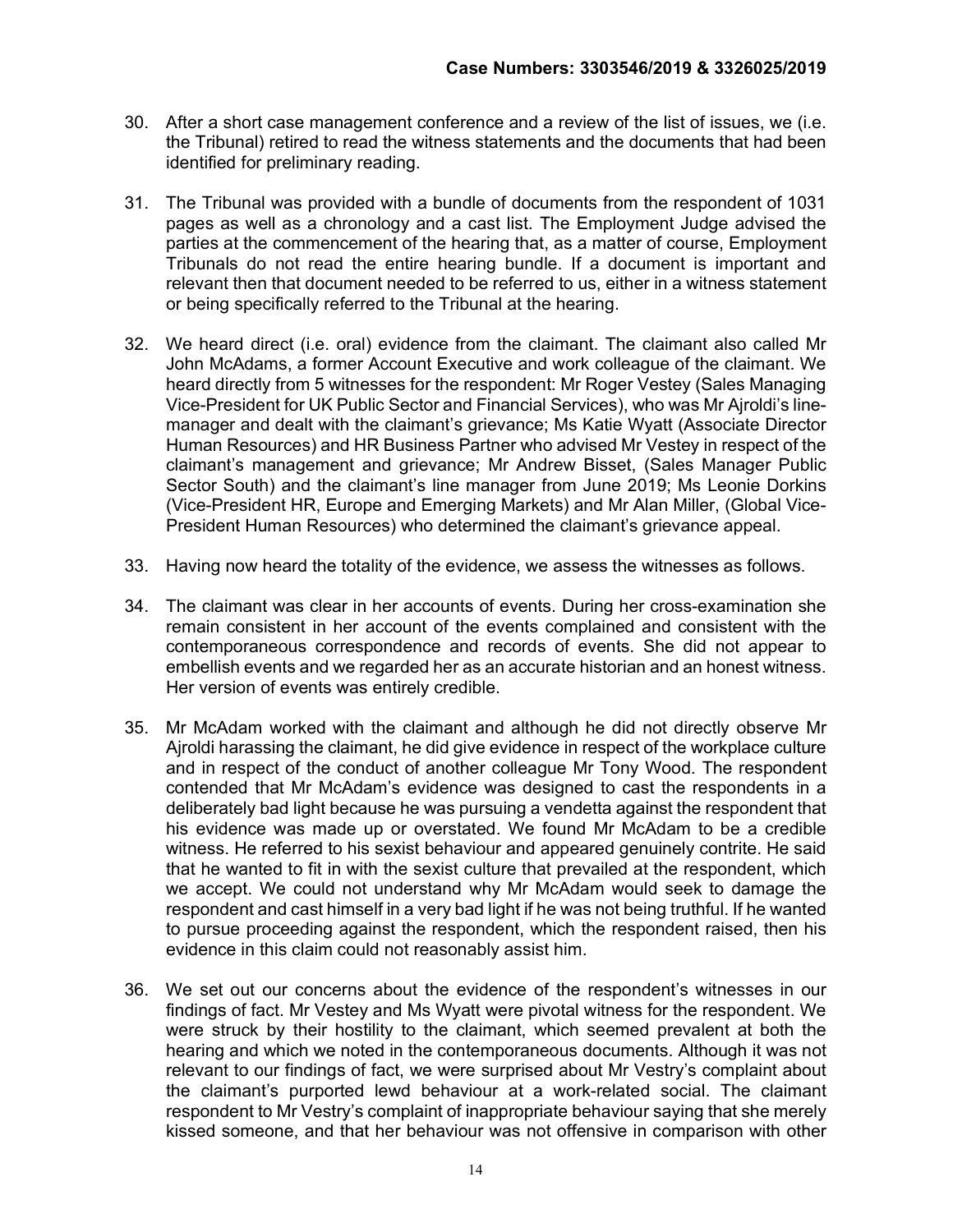male colleagues at this boozy event. Mr Vestey's attitude typified that of other respondent witnesses in varying degrees. In the contemporaneous documents, we detected a closing of ranks in support of Mr Ajroldi, combined with an attitude of nothing that wrong really happened, but if it did then the claimant brought it on herself. The respondent's failure to properly address the sexual harassment from Mr Ajroldi was noteworthy.

- 37. Mr Bisset was not a credible (for reasons set out below) but his evidence only covered a relatively short period of this unfortunate dispute. It was surprising that Mr Bisset was able to organise meetings offsite in order to facilitate the claimant's return to work, yet Ms Wyatt and Mr Vestey refused such an arrangement when the claimant's alleged sexual harasser was on the premises. Mrs Dorkins evidence was significantly undermined by, we believe, her attempt to misinform the Tribunal about the circumstances of the departure of the claimant's sexual harasser.
- 38. The respondents did not call Mr Ajroldi to give evidence, nor did they proffer any witness statement. At the outset of the hearing, the Employment Judge asked why he had not been called and Mr Palmer could not provide a response other than that the respondent chose not to. The Employment Judge referred to the interest of justice and said that, even this late stage, this might be an instance where an application for a witness order could be favourably received. Nevertheless, no application was made.
- 39. We noted that apparently significant parts of the respondent's email chains were excluded in the hearing bundle and there appeared to be a considerable amount of redactions. When the Tribunal queried this incomplete picture in the respondent's documentation no satisfactory explanation was forthcoming for these omissions.
- 40. The whole tone of the respondent's case from the pleadings through the evidence of his witness was of hostility towards the claimant. Mr Palmer was a notable exception to this. This was a difficult case and whilst diligently presenting the respondent's case as pleaded, we record our appreciation of Mr Palmer's professional and courteous approach. The claimant presented he case with dignity in difficult circumstances, she became upset on occasions, but this never seemed inappropriate, and she acted professionally throughout.

# Our findings of fact

- 41. We set out the following findings of fact, which were relevant to determining whether or not the claims and issues identified above have been established. We have not determined all of the points of dispute between the parties, merely those that we regard as relevant to determining the issues of this case as identified above. When determining certain findings of fact, where we consider this appropriate, we have set out why we have made these findings.
- 42. In assessing the evidence and making findings of fact, we placed particular reliance upon contemporaneous documents as an accurate version of events. We also place some emphasis (and drew appropriate inferences) on the absence of documents that we expected to see as a contemporaneous record of events and also on the absence of evidence which give an interpretation of what occurred. Witness statements are, of course, important. However, these stand as a version of events that was completed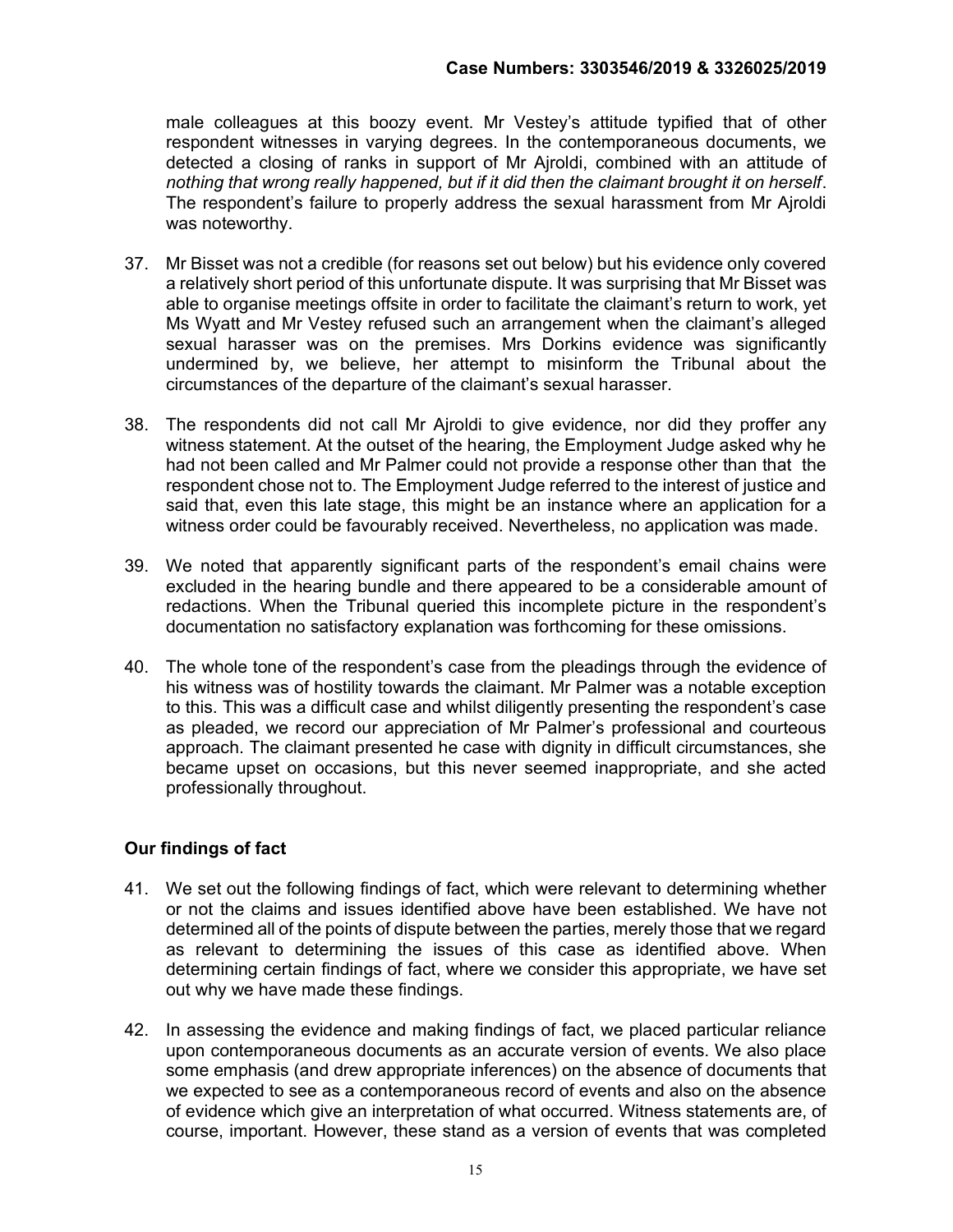sometime after the events in question and are drafted through the prism of either advancing or defending the claims in question. So, we regard them with a degree of circumspection as both memories fade and the accounts may reflect a degree of reinterpretation.

- 43. The claimant started work with the respondent as a Sales Executive on 1 September 2017. We accept the claimant's evidence that she was interview by her new line manager, Mr Giuseppe Ajroldi, amongst others.
- 44. On 9 November 2017 during the course of a WhatsApp exchange Mr Ajroldi told the claimant that she needed a better Linked-In picture [see HB428-429]. On 21 November 2017 Mr Ajroldi noted the claimant had changed her Linked-In picture and complained that she had not changed her picture on the company's intranet [see HB433]. Following a telephone discussion, which the claimant said Mr Ajroldi pressed her again to update her photograph (which we accept), the claimant sent Mr Ajroldi 2 further pictures of herself [HB445 and HB679].
- 45. On 17 December 2017 Mr Ajroldi again raised with the claimant whether she had taken a picture for the intranet [see HB446]. On 22 December 2017 Mr Ajroldi referred to a picture of the claimant as "It's a beautiful picture" [HB448] a discussion then followed during which Mr Ajroldi said "You are beautiful! For once trust your manager" [HB449]. On 8 January 2017 following a conversation with the claimant Mr Ajroldi wrote on WhatsApp "I forgot a thing... UPLOAD YOUR PICTURE ON THE INTRANET!!!" [HB451].
- 46. There is no documentary corroboration of Mr Ajroldi referring to the claimant as a "good girl" on 19 January 2019. however, Mr Ajroldi did not attend the hearing to possibly contradict claimant and because of the numerous references below we accept the claimant's contention that he referred to her in such terms on that specific date. Indeed, there is a plethora of documentary evidence to corroborate that Mr Ajroldi referred to the claimant as a "good girl" frequently, which was not, as Mr Palmer puts it, as jocular comments.
- 47. On 5 February 2018 Mr Ajroldi responded to the claimant saying that she will do some identified work with the comment "Good girl!". The claimant showed her irritation with 2 emojis -  $\mathbb{R}$   $\varphi$  - and then proceeded to make her feelings even clearer to her line manager "I'm an independent woman for goodness sake!! ;)". Mr Ajroldi played dumb: "Good girl is not appropriate…?" For which the claimant said "Hahah, just a little condescending". Not content with being told, apparently Mr Ajroldi wanted to retain the upper hand "Sorry… I didn't want to offend an independent woman" [see HB468-469].
- 48. On 12 February 2018 when complementing the claimant on a piece of work Mr Ajroldi steered the conversation in a different direction: "A part from when you tell me off I love working with you : - )". 30 Minutes later the claimant said "Good boy" to Mr Ajroldi and Mr Ajroldi said "Better… Good Girl" 15 minutes later. The claimant replied "Fuck off" for which Mr Ajroldi's response was "I love you too  $\mathbb{G}$ ".
- 49. On 23 February 2018 Mr Ajroldi said to the claimant during a lull in an otherwise amicable conversation, "Yeah… Listen good girl, any updated from CFS". For which the claimant responded: "I'm not even going to respond" Mr Ajroldi replied "(a)" and then "Please". The claimant's response was "only if you promise not to use that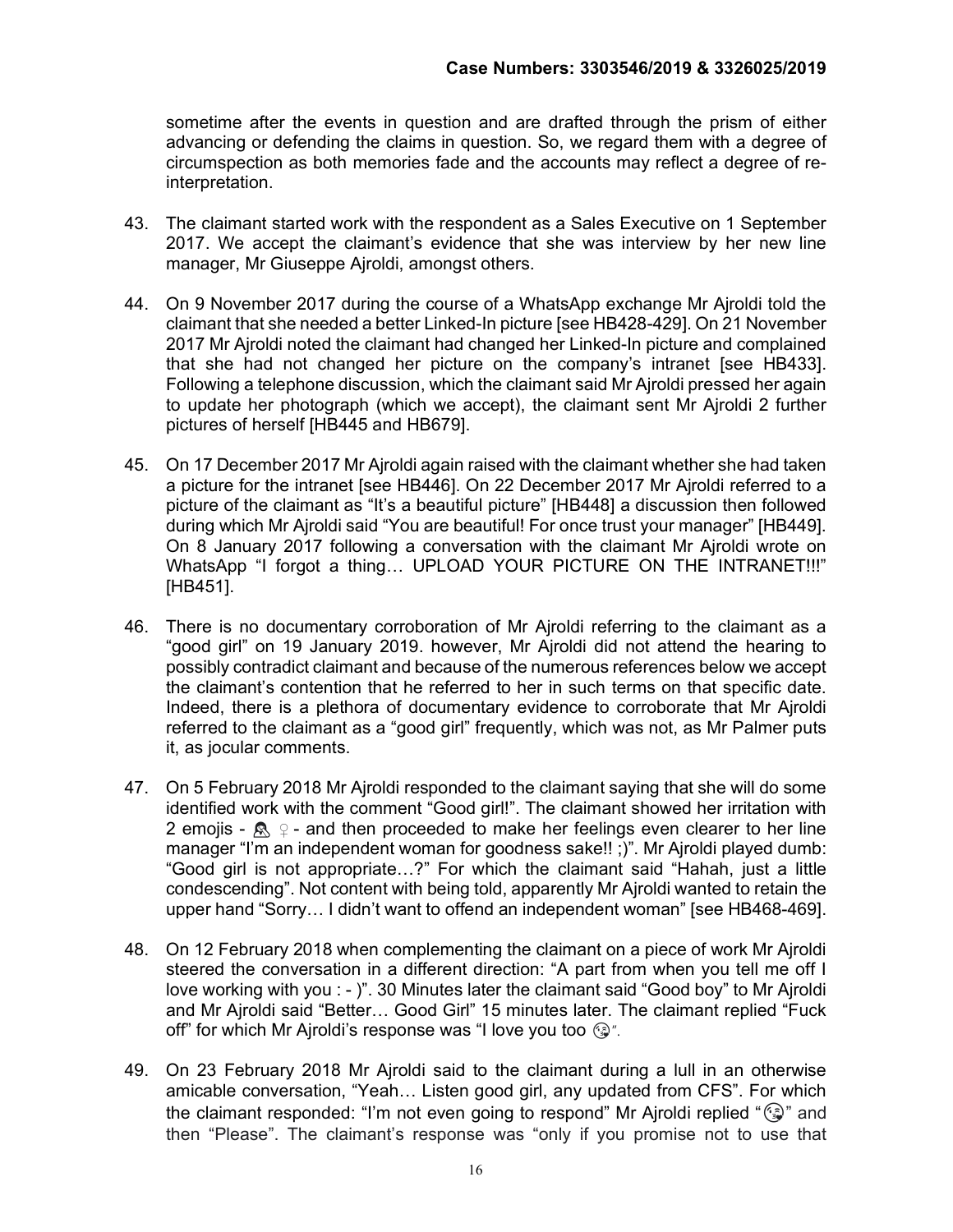pharase again" and Mr Ajroldi responded "I promise". The claimant replied "Ok" and then "No I've not". Mr Ajroldi replied "Ok thanks good girl".

- 50. The WhatsApp record show an image downloaded on 3 April 2018 which is consistent with the claimant's allegation that Mr Ajroldi pulled an image off her Facebook account. That image was referred to by Mr Ajroldi "So you in this pic" [HB485]. We believe the claimant when she said that he thought that she looked fat and sent this image laughing as that is also consistent with his behaviour towards the claimant.
- 51. We find that Mr Ajroldi had saved some pictures of the claimant on his mobile phone and showed these pictures to the claimant on 9 April 2018 laughing and pointing to her face indicating that the claimant had put on weight. We accept the claimant's version of events that Mr Ajroldi thought that this was funny. However, it was clear to us that this fitted in with a pattern of controlling behaviour which made claimant feel degraded and humiliated.
- 52. Again, on 24 April 2018 during a conversation about money and pay Mr Ajroldi again referred to the claimant as "Good girl", which was the last reference in the documents. The claimant did not take issue with this comment, and it was clear to us that by this stage that Mr Ajroldi was not going to modify his behaviour [BB504-505].
- 53. The claimant was in the office on 26 April 2018. We accept her account as soon as she arrived at the office Mr Ajroldi got out a picture on his mobile phone which he laughed at. This is consistent with Mr Ajroldi's behaviour on 9 April 2018. We also accept the claimant's account that later that day Mr Ajroldi puffed out his cheeks and pretended to be an overweight person because he thought it was funny to embarrass the claimant.
- 54. Mr Vestey said in evidence that he had been meeting with the claimant around June 2018 in which the claimant asked to change teams. Mr Vestry said that he raised performance concerns with the claimant. We reject Mr Vestey's evidence. Having heard the totality of the evidence in this case, we determine that Mr Vestey did not tell us the truth. In such conflicts of evidence, we prefer to believe the claimant's account as more credible. In such a rigidly commercial environment, it is inconceivable that at this time there was not a shred of documentary corroboration about challenging this salesperson for her purported poor results.
- 55. Taking out his mobile phone and looking at pictures of the claimant and laughing and/or making degrading comments was a familiar aspect of Mr Ajroldi's behaviour. We accept the claimant's account of the instances on 22 May 2018, 14 June 2018 and 28 June 2018. On 29 June 2018 Mr Ajroldi demonstrated his preoccupation with the claimant weight when he changed the conversation to ask the claimant about her lunch. He and directed the claimant to what she should be eating stating "And you'll be back fit very soon". He then added "JUST JOKING" which anticipated the claimant's response that he had again overstepped the mark.
- 56. The claimant said that Mr Ajroldi's behaviour was improving around the summer of 2018, which appears to be corroborated with the contemporaneous documents. The claimant had a client renewal meeting which necessitated an overnight stay away from home and Mr Ajroldi insisted on coming with her. The claimant said in evidence that she was wary of his intentions, and she set out the circumstances of Mr Ajroldi's sexual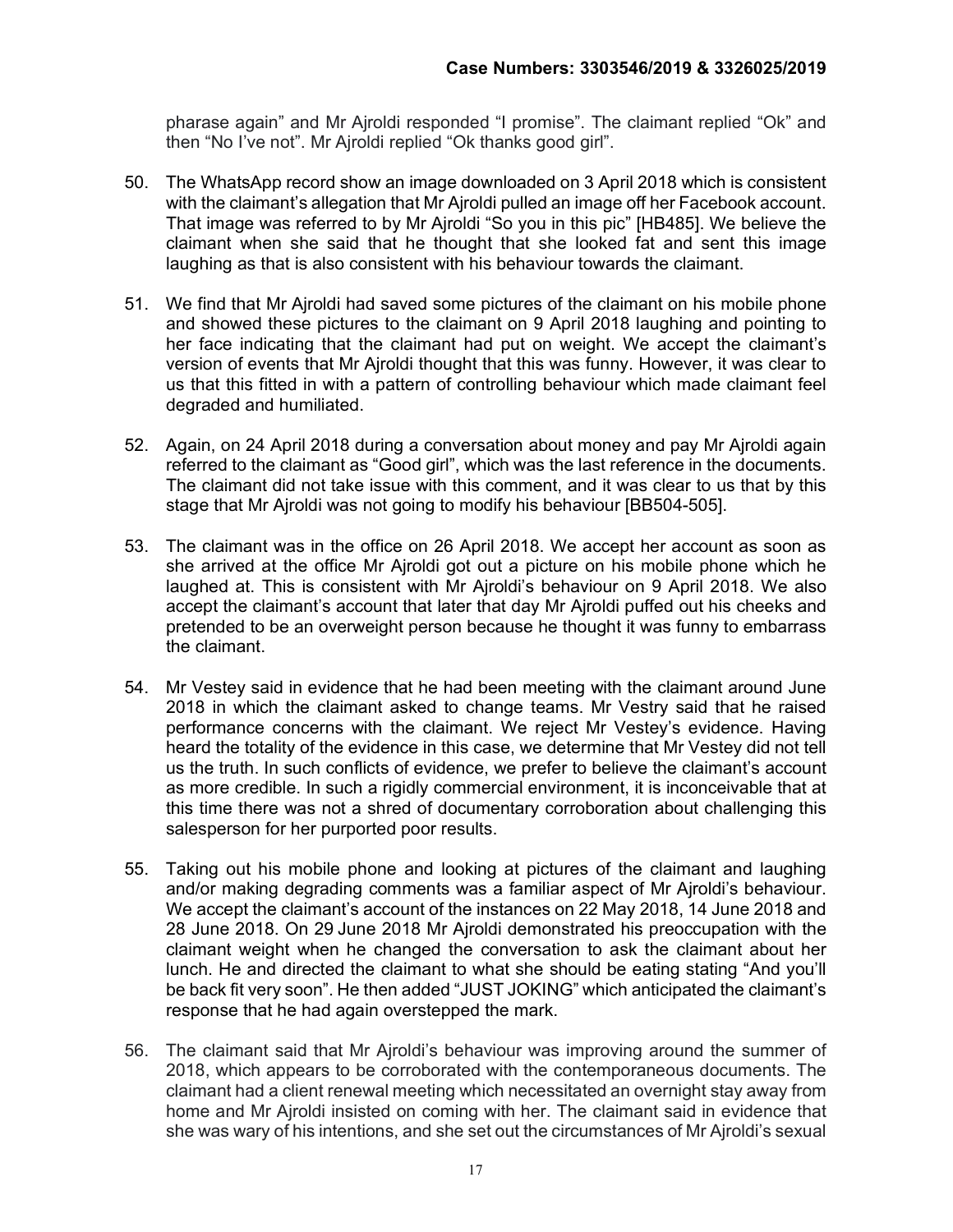advances to her on 7 August 2018 in her statement at paragraph 21. We have no difficulty in believing that this is a true and accurate account. Mr Ajroldi apologised for his behaviour by text once he was rebuffed later that night [see HB546-547]. We find that Mr Ajroldi made unwelcome sexual advances to the claimant in her hotel room on the work-related stay and this included attempts to kiss and touch her as alleged.

- 57. Following Mr Ajroldi's harassment of the night before, the claimant reported that he was apologetic the following morning and promised it would never happen again. The claimant said in very clear terms that this behaviour needed to stop so if Mr Ajroldi did somehow believe that there might be some degree of reciprocation in the claimant's feelings, we accept the claimant's account that any possible doubt was removed by her clear rejection of Mr Ajroldi and her response both on the night that she rejected his advances and more tellingly on the following morning.
- 58. A seminal incident happened on 10 September 2018. While in the office Mr Ajroldi asked the claimant about her weekend and the claimant mentioned that she had gone on another date with someone that she had been seeing. Mr Ajroldi asked how they had met and the claimant told him that this was through a dating website. Mr Ajroldi responded by saying he wanted to join the same dating website but that he did not want to risk his wife finding out so he could pretend to be someone else. He said it would be funny if he organised a date with the claimant disguised as someone else and turned up instead of the person that she thought she was meeting. The claimant deleted the dating app and, we accept, that she felt shocked, disgusted and threatened. That is an entirely understandable reaction in the circumstances.
- 59. It was this point that Mr Ajroldi's relationship with the claimant changed. The claimant described him as becoming defensive and very aggressive towards her. This is reflected in the WhatsApp messages. The claimant contended that Mr Ajroldi also soured relationships with senior colleagues, and this appears to be evidenced by Mr Rachi Weerasinghe (a Senior Managing Partner) pronounced and excessive public criticism of the claimant on 19 September 2018 [HB573] with, from what we could detect, little justification. Indeed, that it was following Mr Weerasinghe's outburst that an emboldened Mr Ajroldi started shouting at the claimant on the telephoned and raised questions about whether she should be working for the respondent.
- 60. It was around this time that Mr Ajroldi approached Ms Wyatt (HR Business Partner) to instigate performance management proceedings against the claimant and having heard the totality of the evidence we believe the claimant and we do not believe Ms Wyatt and Mr Vestey.
- 61. On 24 September 2018 Mr Ajroldi told the claimant that he was implementing a performance improvement plan by issuing a "Call to Action" ("CTA") letter. The claimant said that came completely out of the blue, and we are satisfied with her account. The claimant said that Mr Ajroldi intimated that the CTA would happen in the first quarter of the year end. The claimant was understandably concerned and questioned Mr Ajroldi about this which led to a further deterioration in Mr Ajroldi's attitude towards her. It was the respondent's case at the hearing and Mr Vestry evidence that he pressed for the CTA. We reject Mr Vestry's evidence, propped up by Ms Wyatt, on this point and believe that this is a deliberate attempt to mislead the Tribunal so that the respondent can evade liability for Mr Ajroldi's sexual harassment of the claimant. This is an attempt to cover up Mr Ajroldi's sexually harassing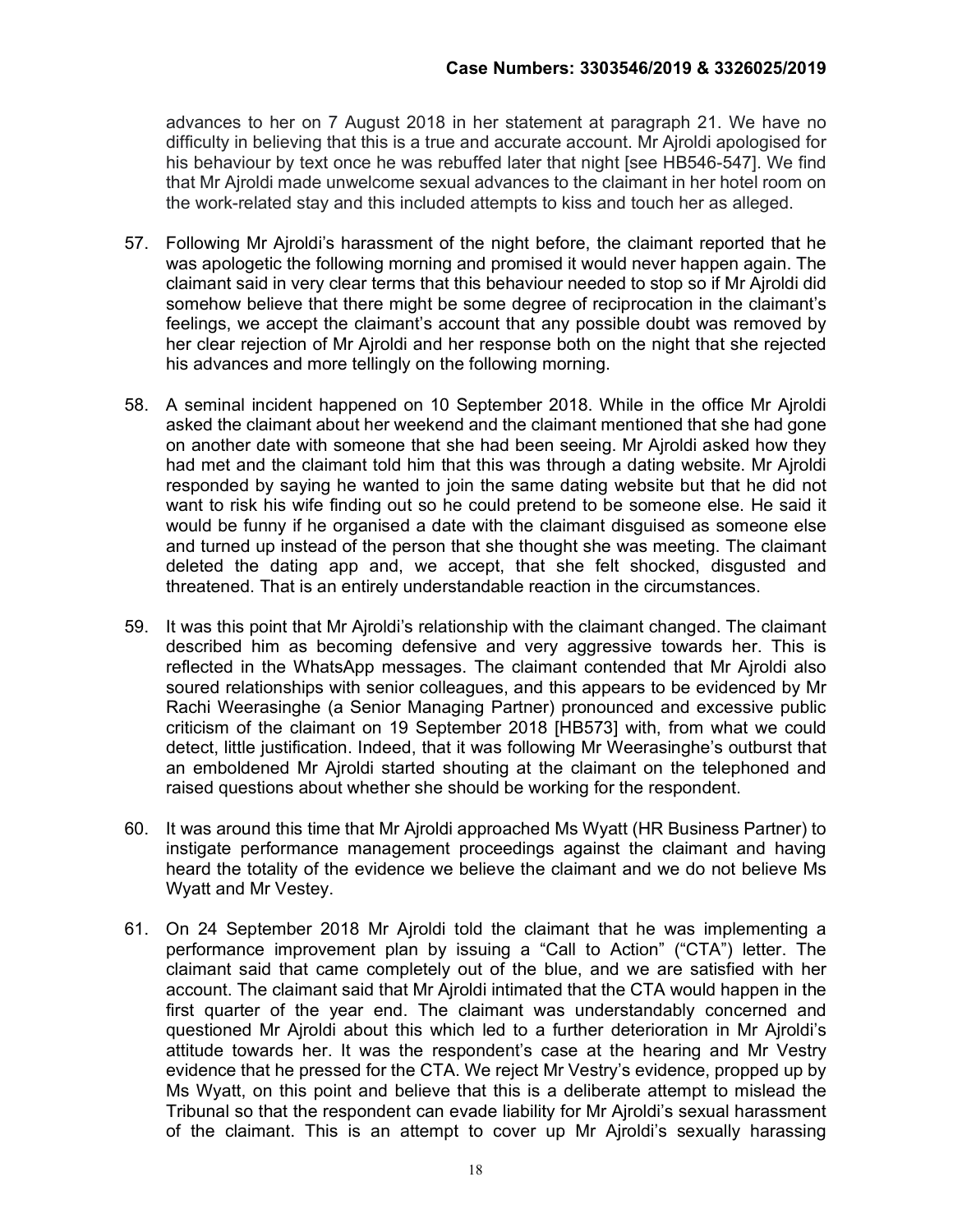behaviour. At no stage in the various conversations that followed when the claimant raised repeatedly her concerns about the CTA did Mr Vestry "come clean" and say that he instigated this. There are no contemporaneous documents that might corroborate this assertion. Furthermore, as late as early November 2018 after the claimant's formal grievance, when the claimant specifically raised Mr Ajroldi's role in the CTA, Mr Vestry did not say that he pressed for this [see HB649-650]. It was not until after the claimant's grievance that Mr Vestey claimed that he started the CTA. We do not believe that Mr Vestry was deceitful to the claimant only, we find that he perpetuated this lie to us.

- 62. On 26 September 2018 the claimant approached Ms Wyatt for some advice [HB597]. Ms Wyatt said that she was not available, and the next day Mr Ajroldi met with the claimant to implement the CTA. Mr Ajroldi read out a criteria or indicator that set immediate performance objectives of: (1) achieving a £100,000 target; (2) adding 4 new prospects per week; (3) accompanying Mr Ajroldi to client visits; (4) having faceto-face meetings with Mr Ajroldi and copying every correspondence to Mr Ajroldi. Mr Ajroldi told the claimant that if she did as she was told she would be fine which the claimant regarded as threatening. He told the claimant that she needed to bring in revenue within the next 30 days, which contrasts with the draft versions of the CTA letters provided in the hearing bundle that set review periods of 60 days. However, the reduced review timescale is consistent with the version of the CTA document completed by Mr Ajroldi [HB590], such departure being approved by Ms Wyatt [HB588] (with the rest of the email chain in the hearing bundle obscured).
- 63. The claimant approached Mr Vestey (UK Public Sector and Northern Commercial Sales RVP) for guidance on a matter. She was out of her dept in responding to her line manager's behaviour and did not want to escalate matters. She indicated in evidence that she feared that she might be a casualty in any repercussions and given what ensued and, given our assessment of how this employer behaved, that fear was both justified and born out. The claimant met with Mr Vestey the following day, i.e., on 27 September 2018. The claimant did not take a note of this meeting, which is understandable; however, we are surprised that Mr Vestry did not make a record of this meeting, either at the meeting or shortly thereafter, particularly as he contended this was the second occasion that he raised concerns with the claimant about her performance and, he said, he was at that time pressing Mr Ajroldi for the claimant to be placed on a performance review process. We believe the claimant asked for a transfer to another team. Under the circumstances, she likely hinted that she was concerned about Mr Ajroldi's behaviour, but we do not think that she explicitly complained about Mr Ajroldi's sexual harassment or his unwanted behaviour. If she had complained formally or forcefully about Mr Ajroldi conduct then this would have escalated matters. Mr Vestey version of this meeting is rejected because if the claimant had raised concerns about her territory, then he would have addressed this and, if there were concerns about the claimant's performance (which we do not accept there was) then Mr Vestey would have responded to these also. We suspect that Mr Vestey guessed or somehow understood the nature of the claimant's concerns and directed her away from raising these either formally or clearly.
- 64. On 27 September 2018, Mr Ajroldi proceeded to tell the claimant that he knew that she had been trying to speak to Ms Wyatt and Mr Vestry and that he was informed of everything as that was how the respondent worked. He proceeded to threaten the claimant that if she did not deliver his objectives then he would manage her out of the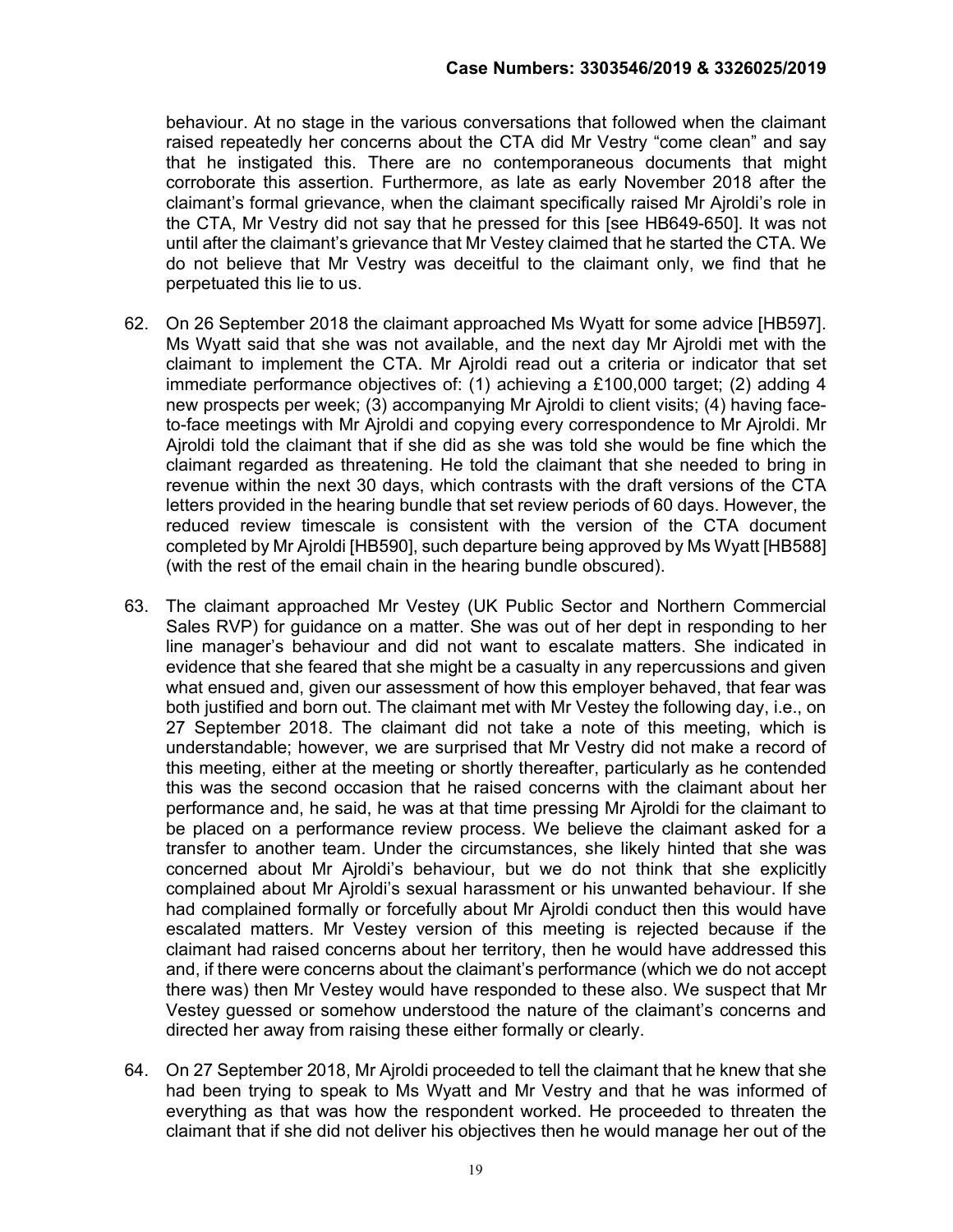business. The claimant said, and we accept, that the standard time for a CTA was 60 days. We reject the contention from the respondent's witnesses that a 30-day review period was widespread because this was not consistent with the documents nor did such a shortened period appear tenable for such a formal assessment.

- 65. The claimant was genuinely perplexed about Mr Ajroldi's purported performance concerns, particularly as she thought that she was doing a good job – which was also born out on 18 October 2018 when both Mr Ajroldi documented his agreement that the claimant had done "an excellent job this year" [HB613] and in respect of a separate matter a colleague John Wright had praised the claimant for a deal which "was entirely Fran's doing. Great Job" [HB614]. We note that on the respondent's own target and their own figures at the "End of 2017 Stack Ranking" the claimant excelled, although this on a low target. Nevertheless, her performance was between 3 times and 5 times better than her colleagues [HB563]. This contrasts with the effort Mr Vestry went to at the hearing to portray the claimant as a poor performer. The respondent's case on this took some deciphering. The tables provided were not in any readily intelligible format and they require explanation from Mr Vestry. Mr Vestry referred to tables which he said were attached to contemporaneous emails from Mr Ajroldi. we could not see that there was any such attachment identified in the emails and the text of the emails was obscured or redacted so that we could not see any context for the text or email chain [see HB564, 565, 567, 568, 569, 604, 605, 606, 607]. When the Tribunal queried these emails, the respondent proffered no adequate explanation as to why the emails had not been fully reproduced. This was suspicious and contributed to our assessment that Mr Vestry in particular was an unreliable witness and caution need to be applied in accepting the respondent's evidence. He and others sought to portray the claimant in a manner so as to discredit her and to justify his treatment of her and the treatment of others. We are not at all persuaded that the claimant's performance was deficient and most significantly that a performance review has required at that stage.
- 66. On 14 October 2018 the claimant approached Mr Vestey again. She asked to keep "this between ourselves the moment as its highly sensitive" [HB738]. Mr Vestry said that he was ill at first and when the claimant attempted to rearrange twice it looked as though he could not avoid this appointment [HB737, 738].
- 67. We accept the claimant's evidence that Mr Ajroldi perpetuated a hostile and intimidating environment throughout this period, specifically in respect of the incidents of 15 October 2018, 16 October 2018 and 22 October 2018 identified on the list of issues. We make this finding because as stated above we regard the claimant as an honest and credible witness. Mr Ajroldi has not attended the hearing to give his version of events and no credible explanation has been proffered to explain his nonattendance. We do not regard Mr Vestry as a truthful historian, nor do we regard Ms Wyatt as a credible witness, so we reject her version of events also.
- 68. Mr Vestey met with the claimant on 22 October 2018, which was a Monday. Mr Vestry accepted that the claimant raised a complaint of sexual harassment against Mr Ajroldi; indeed, that is confirmed by a near contemporaneous document [HB618]. This is a protected act pursuant to s27(2)(d) ERA. Furthermore, the claimant was explicit at this meeting that Mr Ajroldi had started the CTA as he was trying to protect himself against his harassing behaviour. The claimant said and we accept that Mr Vestry tried to shut down her complaint by saying that "he's done nothing wrong", however, the claimant was insistent in her protest about Mr Ajroldi's behaviour and by that stage it was clear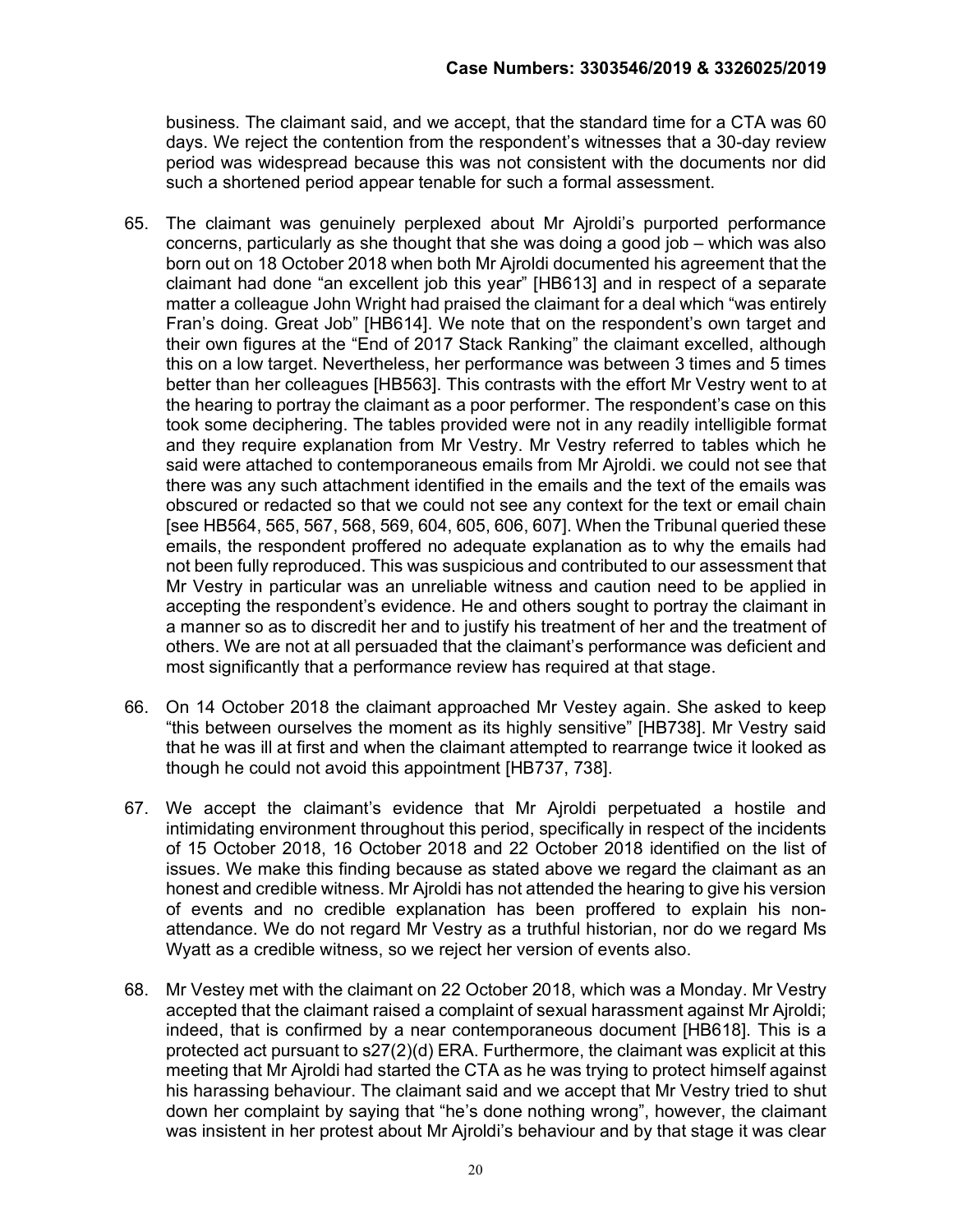that her complaint was going to come out. Mr Vestry placed great emphasis that the claimant did not tell him about the exchange in WhatApp messages and the supposed flirty relationship that she had with Mr Ajroldi. This indicates to the panel a surprisingly closed mind and condemnatory attitude by Mr Vestry. In effect he blamed the victim of sexual harassment for bringing this on herself.

- 69. Given that the claimant had made a complaint of sexual harassment about her line manager, we were puzzled about Mr Vestry's way of addressing this. He said that he sent Ms Wyatt a meeting appointment for  $\frac{1}{2}$ -hour on the Thursday, which was marked "urgent and confidential". Yet he did not seek immediate advice from his HR colleagues (as Ms Wyatt was on holiday). Ms Wyatt rang him the next day. She accepted that Mr Vestry mentioned that the claimant had reported that her line manager had sexually harassed her, but she proposed no immediate action. We thought the behaviour of both this manager and the human resources profession was odd and suspicious. We determine their evidence on this response was not credible.
- 70. Ms Wyatt telephoned the claimant after her ½-hour discussion with Mr Vestry on the 25 October 2018. She said that the claimant was unsure that she wanted to make a formal complaint and that the claimant also referred to Tony Wood's inappropriate behaviour. We accept the claimant's evidence that she asked that this matter be kept confidential from Mr Emanuele Oliveri del Castilo as he was Mr Ajroldi's friend, a very senior manager and the claimant feared that she would not get a fair hearing. Ms Wyatt subsequently confirmed that Mr Oliveri del Castilo was informed of her complaint, which breached the claimant's confidence.
- 71. On 29 October 2018 Mr Ajroldi told the claimant that he had decided to take her off the CTA. He said that was because there had been a significant improvement in her performance. This is recorded in the claimant grievance of the following day, so the claimant's version of events is corroborated with a near contemporaneous record. In contrast, Mr Vestry's account was that Mr Ajroldi approached him unsolicited and said that he wanted to pause the CTA. This dispute is significant both in determining a crucial part of the history of these events and in determining the credibility of the various historians. The claimant account is consistent with Mr Ajroldi knowing all about the claimant's initial complaint and her intention to pursue this formally. Mr Ajroldi realising that his conduct (and that of others) might be under scrutiny then sought to withdraw his attack on the claimant. There is no reason he would attempt to pause the CTA. This represents a clear and understandable narrative which is entirely consistent with both the paper-trail and with the lack of documents (where we expect to see appropriate documentation).
- 72. In contrast, Mr Vestry's version of events does not make sense. It is not credible that Mr Ajroldi would propose a ceasefire and effectively leaving the CTA hanging over the claimant. That makes no sense, nor does Mr Vestry agreement with Mr Ajroldi's proposal and the agreement of Ms Wyatt. It is also not consistent with any contemporaneous documentation or with the CTA process and the fact that none of these 3 recorded such an important development in any contemporaneous exchange is implausible. Mr Vestry was not able to explain convincing why Mr Ajroldi would propose a pause in the CVA, particularly when – he said – they did not discuss his behaviour with the claimant. Mr Vestry said that he was meticulous in not discussing the claimant's allegations with his direct-report which is incredible in the circumstances. We reject Mr Vestry's evidence on this point. This is a deliberately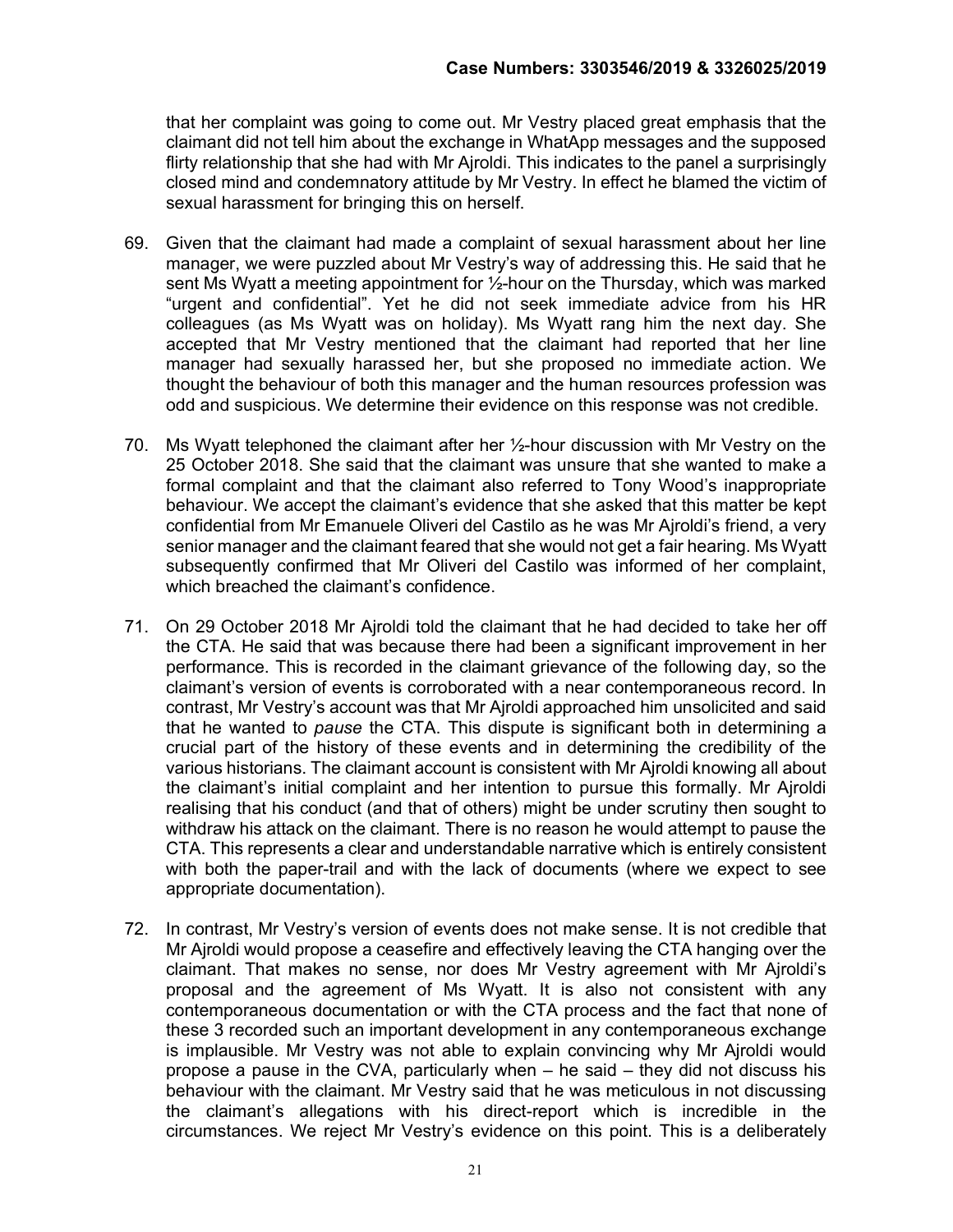attempted to mislead the Tribunal on such a crucial aspect of this case. Because Mr Vestry lied to us on this important aspect of his evidence, we are unwilling to accept anything he says, which is not independently corroborated. We note the consequence of this finding; we do not make this finding lightly. However, our over-riding objective is to do justice to this case.

- 73. The respondent had a very brief Equal Opportunity Policy [HB177-178]. It sets no plans nor targets so it is merely aspirational, at best, and rather rudimentary. The policy is not contractually binding which is puzzling as there are no tangible commitments. The document said that it was last reviewed on 1 January 2018 but the respondent has not disclosed any details of that review. If the Equal Opportunity Policy was, in fact, reviewed on 1 January 2018, it would be surprising if it was regarded as fit for purpose as it reads like a policy that might be drawn up decades before so as to demonstrate a paper-commitment to equality issues. The respondent has a policy that precludes personal and romantic relationships, but Ms Wyatt did not bring to the claimant's attention any policy in respect of addressing sexual harassment in the workplace, which is perplexing because the hearing bundle contained a "global" policy in this regard [HB198-203]. The policy referred to US legislation in detail and Australia legislation. There is one reference to the UK, in respect of the Equal Opportunities Commission; although the EOC ceased to exist 11 years before this policy was drawn up in 2018.
- 74. Mr Palmer referred us to a copy of the respondent's on-line course for preventing workplace harassment from 2009 and exported in November 2019 [HB278-334]. The tone of the course is light and simplistic and not at all challenging. Our reading of the course is that the example given might give the impression that a recipient of inappropriate behaviour might need to object for this to constitute harassment [see HB294-297] and this is an out-of-date approach. Where the course does talk about taking action, the assertion "Once you report a problem, your company will determine whether to **investigate**, if necessary" [HB323] is off-putting and fails to demonstrate a robust commitment to tackling harassment. In contrast to this document, we think investigating reported harassment is essential in all circumstances. The half-hearted indication that something might then happen is if harassment is reported is not really satisifactory. Given that the respondent undertakes much public sector work it is difficult to reconcile this insipid commitment with the Public Sector Equality Duty required for the clients upon whom the respondent seeks work. Mr Ajroldi training record showed that he completed the preventing workplace harassment course for 45 minutes on 16 February 2011 and almost 1-hour on the supervisor's course on 14 March 2013 [HB414-415]. There are no records of anyone else from the respondent's participating in these on-line courses.
- 75. The claimant was referred to the grievance procedure [HB195-197] by Ms Wyatt. The claimant raised her grievance the following on 30 October 2018 [HB626, 623-637]. Ms Wyatt shared the claimant's grievance with Mr Vestry promptly [HB639-640], which he replied "This doesn't look good" [HB639]. Nevertheless, it did not look so bad as to deter Mr Vestry parking the claimant's grievance while he went off to a symposium in Barcelona with Mr Ajroldi. This appears to be in breach of the global policy on discrimination and harassment which states that the company will promptly conduct a thorough investigation upon receipt of such a complaint [HB201]. Indeed, such a serious complaint was not promptly investigated, particularly as both Mr Vestry and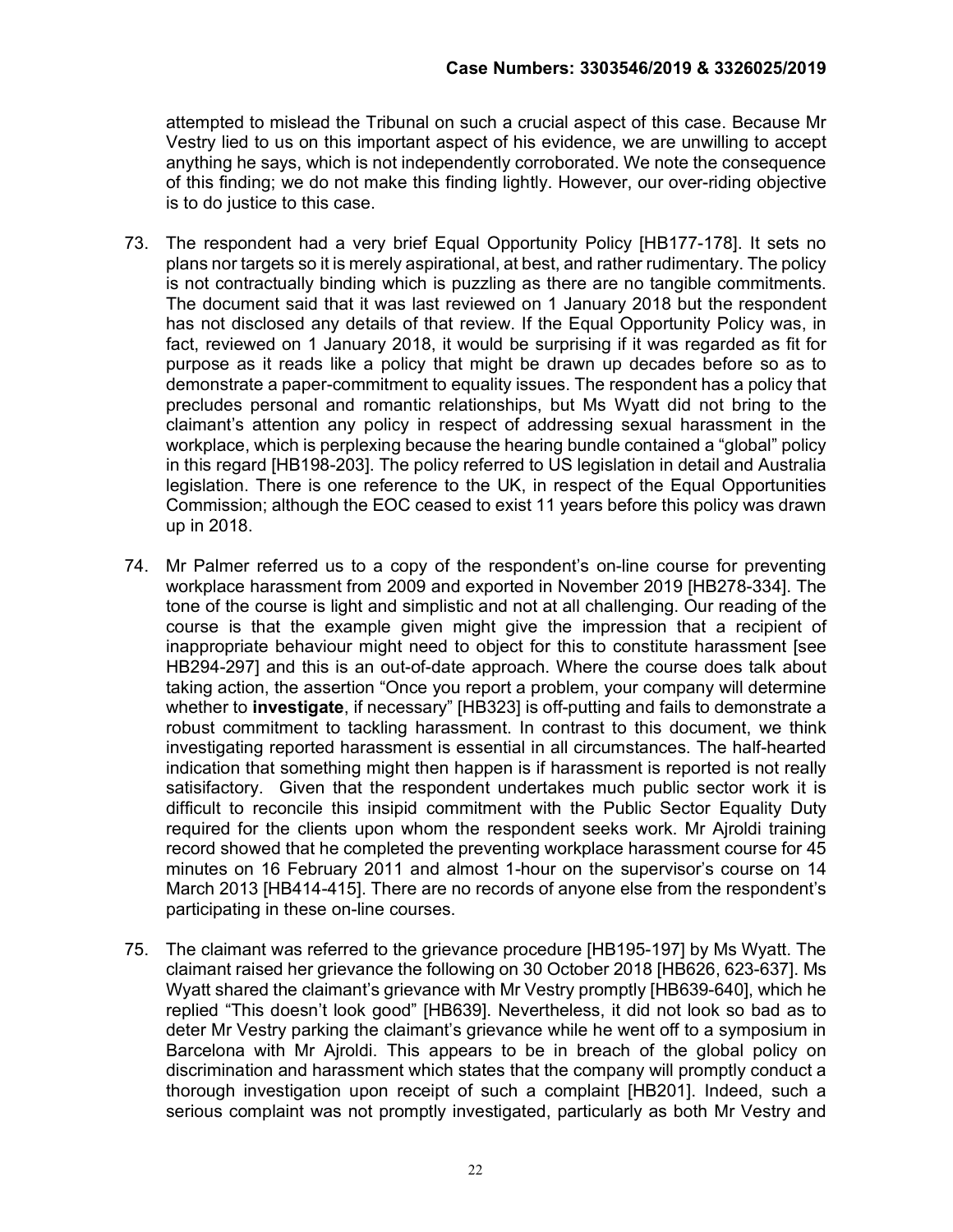Ms Wyatt said that they did not think to remove Mr A from the workplace, either through suspension or working from home which it what the Tribunal would have expected.

- 76. The claimant contended that during a conversation with Ms Wyatt, which the claimant said occurred on 30 November 2018, she asked if Mr Oliveri del Castilo knew about the grievance and that Ms Wyatt said that she did. Ms Wyatt was less than satisfactory in answering this question at the Tribunal, which was one of the factors which lead to us not believing her. We also regarded the claimant as a fundamentally truthful witness, and we believe that it was important to her that this was kept confidential as she feared that if Mr Oliveri del Castillo knew then the senior managers would close ranks and her grievance would be doomed. Ms Wyatt was evasive about who she told or knew Mr Vestry told about the grievance, but could not explain adequately why senior managers needed to know about the claimant's allegations before they were investigated. This appears to be in breach of the respondent's global policy on discrimination and harassment [see HB201] and the grievance policy [see HB195] as both emphasise confidentiality.
- 77. The claimant contends that she felt that colleagues had been warned off speaking to her once she submitted her grievance. Other that finding that Ms Wyatt and/or Mr Vestry were not discreet about this confidential matter we make not further findings of fact. Unsurprising there is no evidence for us to make a finding that colleagues had been warned off speaking to the claimant. However, we heard evidence from Mr McAdam about a sexist and sexualised culture at the respondent, which we believe. Mr McAdam said that this behaviour was part of this culture and publicly admitted and apologised for his deplorable behaviour. We believe his evidence. We have also seen evidence of Mr Tony Wood's "jokes". We were truly astonished that despite the respondent being aware of this behaviour, it was not challenged, and this diminishes the respondent's witnesses in the eyes of the Tribunal. So, we find that Mr Vestry and other senior managers allowed an unacceptable culture to prevail at the respondent company. Against this background, it is understandable that when the claimant complained about her manager's behaviour, her colleagues shied away from her and kept their heads down. Those that behaved badly no doubt wanted to keep out of the spotlight and the bystanders typically avoided standing-up.
- 78. The first tangible step to investigate the claimant's grievance occurred over 2 weeks later on 14 November 2018, when Mr Vestry and Ms Wyatt met Mr Ajroldi. There is a record of this meeting at pages 654 to 671, but with this respondent we are reluctant to accept this as an accurate record of events. The whole respondent disclosures are riddled with unexplained redactions and partial email chains. The fact that these documents were only disclosed late in the process convinces us that this is a respondent that seeks to strictly control the flow of information and that in not the behaviour of an open or honest party to proceedings.
- 79. It is unusual in sexual harassment complaint's not to speak to the complaint first to clarify the issues and then commence the investigation with the complainant, when we asked both Mr Vestry and Ms Wyatt why they did not speak to the claimant at the outset they could provide no reason. Both said that the claimant's grievance was sufficiently detailed so that they had no further question. This is particularly unconvincing as no attempt was made to ascertain whether the claimant could identify any witnesses. The claimant contended that Mr Vestry and Ms Wyatt's priority was more to limit the scope of the investigation than address her concerns and her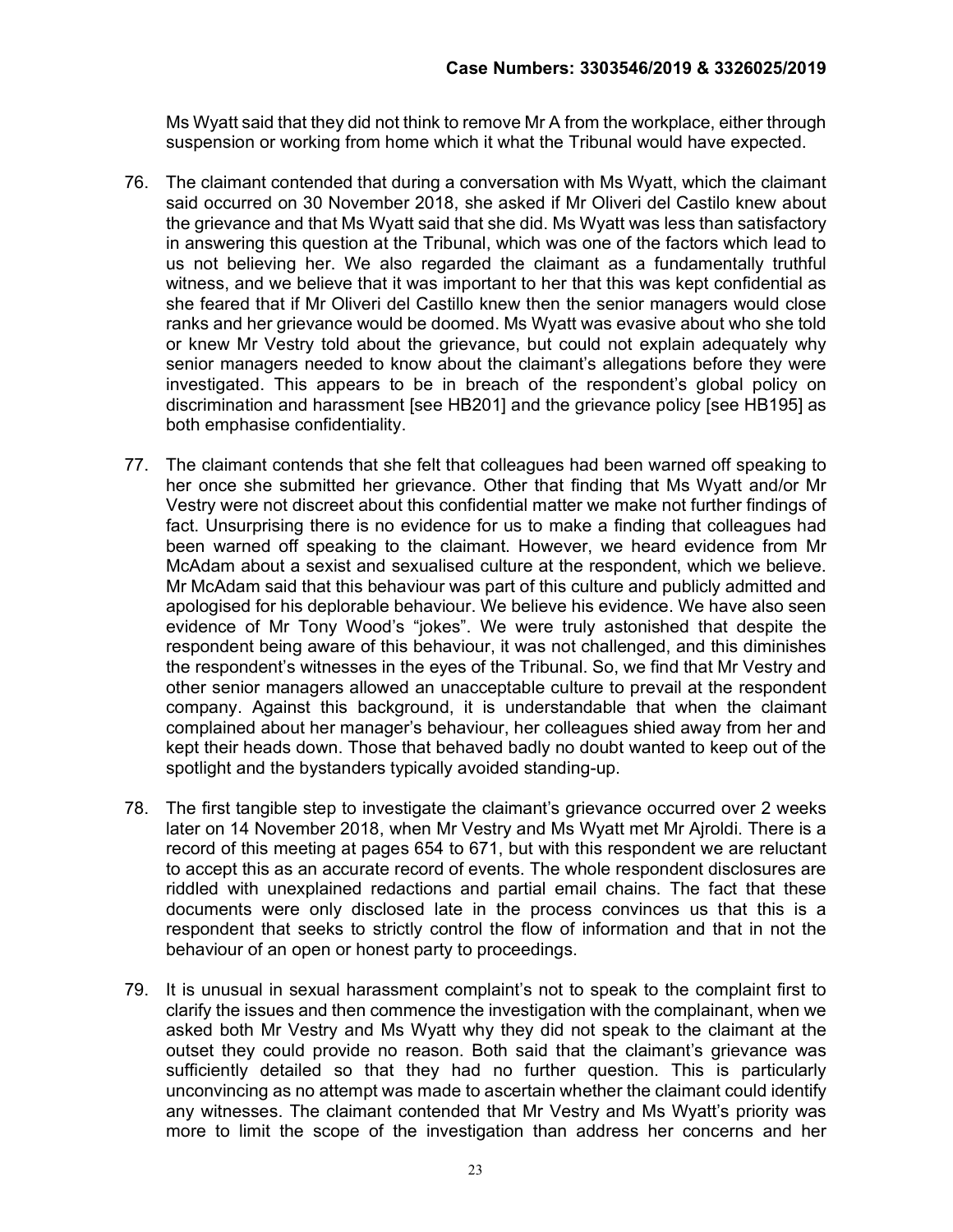contention appears the more credible, particularly as she was not given the opportunity to respond to Mr Ajroldi's evidence in advance of the grievance hearing.

- 80. So, the respondent's investigation of the claimant's grievance amounted to reading the claimant's complaint and speaking with Mr Ajroldi 2 weeks later, during which time the claimant heard nothing from Mr Vestry or Ms Wyatt. Ms Wyatt then set a date for the claimant's grievance hearing, yet she did not provide the claimant with a copy of or details of Mr Ajroldi's response. The claimant complained about the lack of information and support and that she was effectively bounced into the grievance hearing at short notice. The claimant asked to be accompanied by a workplace colleague whom she identified, and Ms Wyatt refused. This is in breach of s10 Employment Relations Act 1999, the ACAS Code of Practice on Disciplinary and Grievance Procedures and the respondent's own Grievance Policy. Mr Vestry said he played no part in this decision and Ms Wyatt purported to justify this exclusion on the basis that the claimant's female colleague was a team member and reported to Mr Ajroldi, that she was not there to take notes, and that she was concerned about confidentiality. These are not valid concerns and we resoundly reject them. At best this is a poor attempt to justify denying the claimant her statutory and contracts rights. However, this decision was not just a wrong choice made by an experienced HR practitioner and ratified by a senior manager, in the context of this case, we determine that this decision was so wrong, that it was intended to deliberately put the claimant at a disadvantage at the grievance hearing. It was aimed at isolating the claimant and precluded a fair, open and transparent process taking effect. When Mr Vestry said that the claimant chose to proceed unaccompanied at the hearing in the grievance outcome letter [HB749], this was window-dressing designed to cover up the transgression.
- 81. Grievance hearing proceeded on 21 November 2018. The claimant contended that she was not believed at the grievance hearing, and this is consistent with the evidence of Mr Vestry and Ms Wyatt. The had claimant founded herself in a difficult situation with her line manager, which she did not handle well. She hoped to extricate herself by side-stepping Mr Ajroldi's inappropriate behaviour rather than challenge this head on. When this did not work, she did not know what to do and it was then she went to Human Resources. The claimant did not receive a sympathetic reception from either Mr Vestry or Ms Wyatt, either because of a misplaced sense of protecting the organisation or because they felt that this particular victim of sexual harassment bore some culpability for the behaviour of her manager. What surprised the Tribunal was the condemnatory attitude of both Mr Vestry and Ms Wyatt towards the claimant at the hearing. Both were overtly sceptical of the claimant's version of events, both said that they regarded the claimant's behaviour as "reciprocal" and that she "participated" in the behaviour.
- 82. The claimant raised some further issues the following day in respect of Mr Ajroldi's attempts to discredit her and asked that Mr Vestry and Mr Wyatt interview 4 named individuals, including Mr Oliveri del Castilo. Neither Mr Vestry nor Ms Wyatt spoke to these individuals so it was deliberately misleading for Mr Vestry to write to the claimant to say "these have also been considered as part of my investigation" [HB749] because they were not, these further concerns were dismissed without further enquiry. To say that they were unable to find further evidence of breaches of confidentiality [HB750] is a gross distortion of the truth, because these 2 individuals chose not to investigate the claimant's concerns and yet dismiss them. This undermines the integrity of both.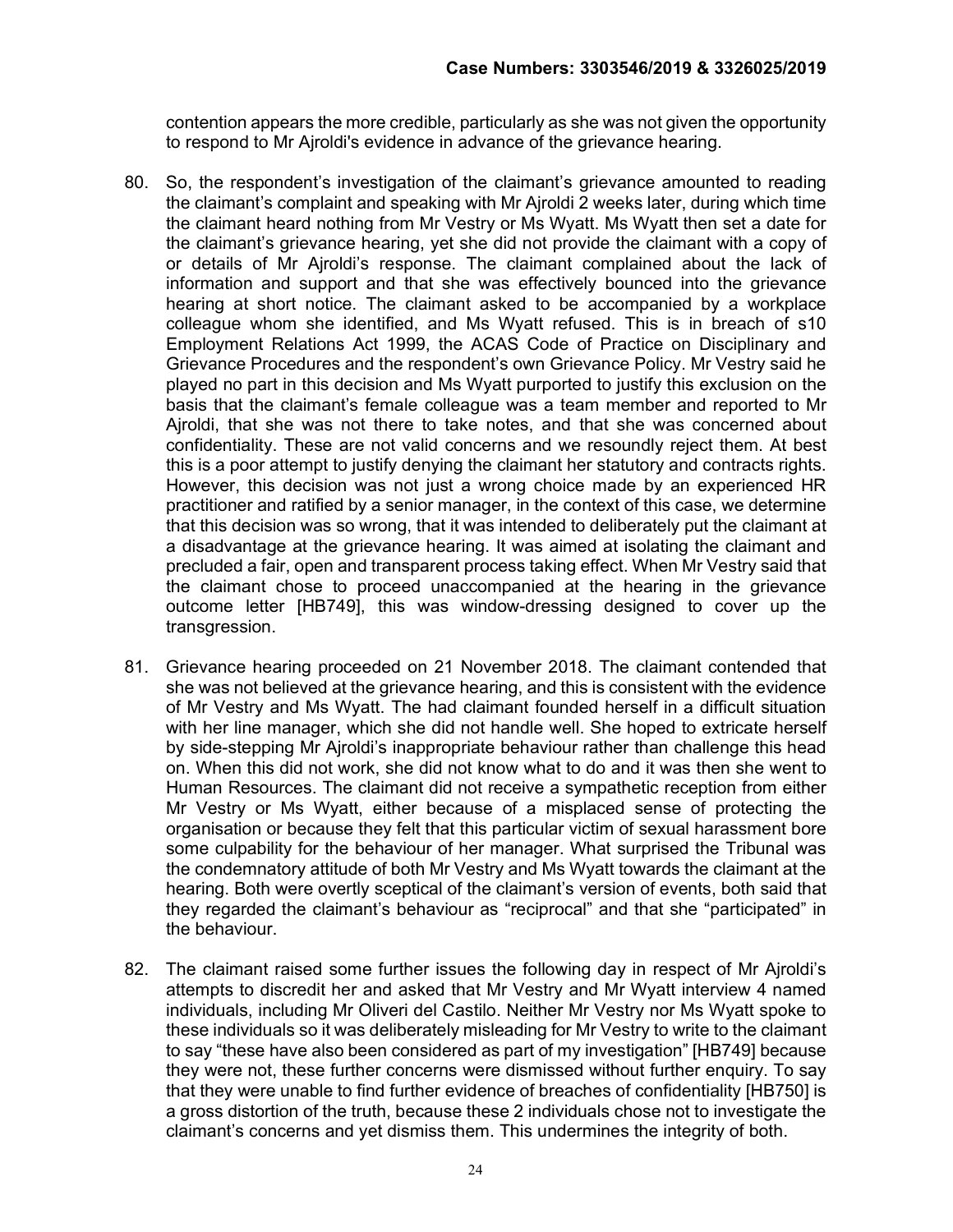83. The grievance outcome upheld the claimant's complaints [HB749-751]. Mr Vestry concluded that there was inappropriate behaviour and comments made towards the claimant from Mr Ajroldi. He placed particular evidence on the "incontrovertible proof" of the WhatsApp messages. Mr Vestry remarked that:

It is unfortunate that the WhatsApp exchanges between you appeared to be reciprocated on a number of occasions. I do not believe that the behaviour exhibited by either Giuseppe or you in these exchanges was in line with our expectations of associates generally and including under the Companies Code of Conduct. Despite this, in his position as your line manager, it is clear that Giuseppe had the greater responsibility. As such, I hold Giuseppe accountable for these exchanges and the effect that they have had on you. I will therefore be recommending that formal disciplinary proceedings be commenced against Giuseppe under the Company's Disciplinary Policy.

- 84. The claimant appealed against the grievance outcome on 23 November 2018 [HB756]. The claimant contended that the grievance outcome did not properly acknowledge the harassment after February 2018 and determined that Mr Ajroldi's behaviour appeared to be reciprocated. The claimant also complained about the process and the effect that it had on her health. The claimant went off on certified sick leave that day and did not return to work until 7 May 2019.
- 85. Mr Ajroldi either resigned on 29 November 2018 or left the respondent's employment amicably. He was not dismissed. It came out at the hearing that Mr Ajroldi had entered into a settlement agreement although no further information was forthcoming from the respondent.
- 86. On 4 December 2018 claimant wrote to Ms Dorkins [HB798-799]. She mentioned that she was still having counselling sessions and expressed her concerns about resolving her grievance. She restated/contended that she had a problem with Mr Wood's harassment and inappropriate behaviour when she first started with the respondent.
- 87. Mr Alan Miller wrote to the claimant with the grievance appeal outcome [HB813-816]. He recognised that the claimant felt under pressure to please her boss and keep a job and quoted some examples to justify his conclusion that the exchanges between the claimant and Mr Ajroldi appeared to be reciprocated. It is difficult to ascertain whether Mr Miller's conclusion stem from an inability to understand workplace coercive behaviour or whether he was merely towing what we believe to be the company line. Nevertheless we regard his conclusion as not just wrong, but also a poor reflection upon his credibility. Mr Miller also accepted Mr Vestry and Ms Wyatt's assertion that Mr Vestey pressed Mr Ajroldi to give the claimant a CTA, despite the concerning lack of contemporaneous evidence, the apparent failure to follow the proper process and the lack of consistency and substance of the Vestry-Wyatt explanation. The claimant responded to this outcome on 31 December 2018 [HB819]. This should stand as the appropriate – and honest – response to her grievance. We noted the ongoing upset that both Mr Vestry and Mr Miller caused the claimant by their handling of the claimant's internal complaints. This was not a matter of merely coming to the wrong conclusion. It was a matter of choosing to come to an obviously unsustainable conclusion.
- 88. The only other female member of the claimant's sales team who also happened to be the claimant's debarred representative - left the respondent's employment in mid-February 2019.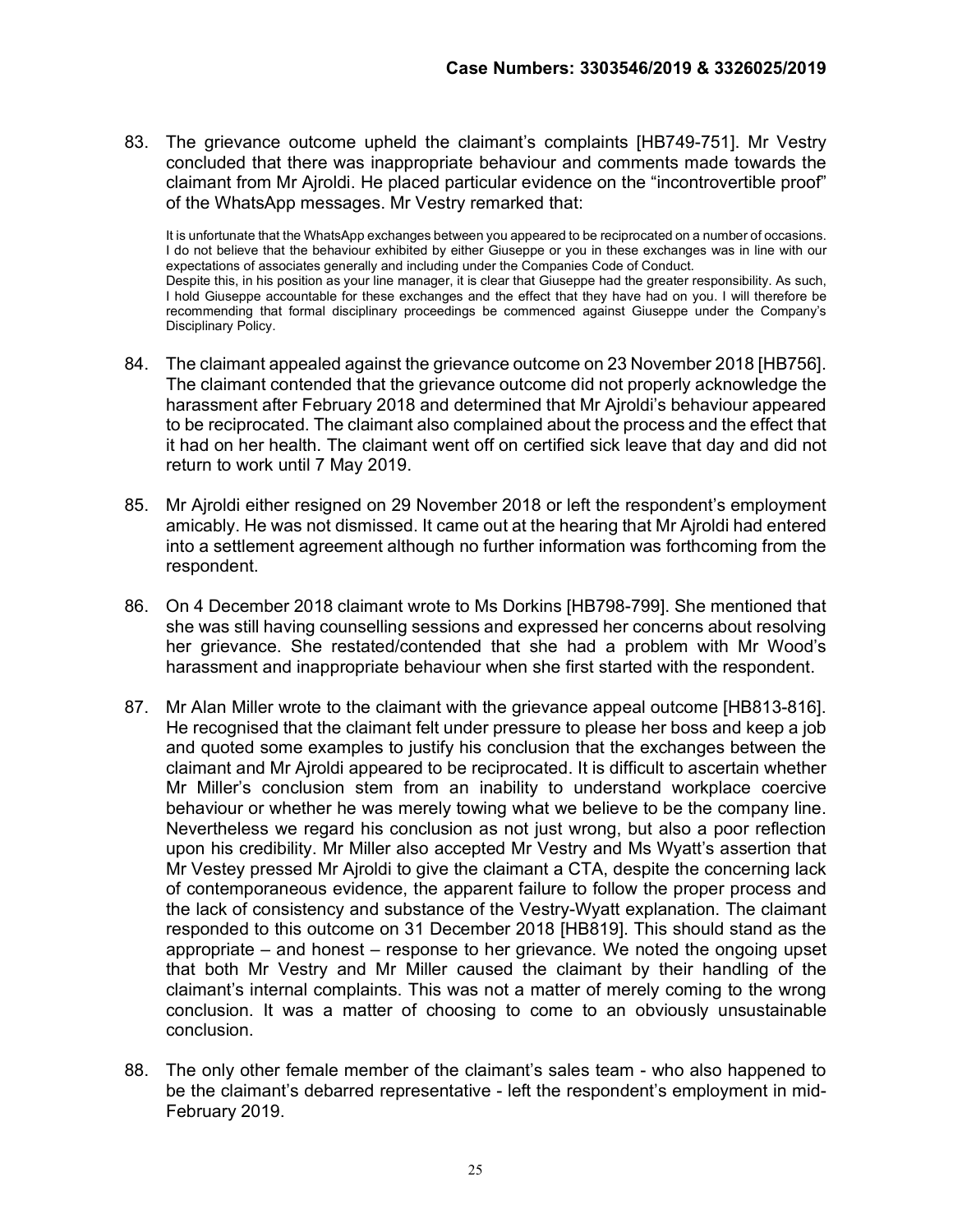- 89. On 11 February 2019 Mr Dorkin wrote to the claimant to confirm that a decision had been made to remove her territory and recruit for her position as she had been off for almost 3 months [HB825].
- 90. In early March 2019, Mr McAdams (the claimant's witness) created another WhatsApp group that included Mr Andrew Bissett, the claimant's new line manager. This was outside the work group WhatsApp, and we note that the claimant was not included in this apparently male-only group. Mr Bissett posted a message on this alternative group on 3 April 2019 to caution the members that the claimant was now on the work group chat. For which Mr McAdam replied, "no mention of slappers with shaven minges" and Mr Wood referred to the claimant as an "oxygen thief". Mr Bissett said in evidence that he contacted both by telephone to make clear that he would not tolerate this language or comments, but we do not believe him. If he was going to take informal action then he could easily do this by posting a message, which would serve as an example to the others, and there is no contemporary evidence to corroborate such a limited response. A more formal response would be appropriate from this new manager, especially in the circumstances of this workplace, but it is clear Mr Bissett made no reference to an equal opportunities process, human resources guidance or an informal response. We are also aware of posts made by Mr Bissett to his former sales team during late 2015 to mid-2016 which appear both inappropriate and sexist [see HB1014-1024]. This indicates a toxic culture where such posts are tolerated and suggests Mr Bissett was part of the problem.
- 91. The claimant was referred to occupational health report on 21 March 2019 [HB827- 831]. This confirmed that claimant suffered stress and anxiety. The occupational health practitioner was satisfied that the claimant provided a clear picture and did not exaggerate her symptoms. She detailed her current symptoms, recorded the claimant's antidepressant medication and that the claimant had undertaken counselling. The report noted that the claimant was anxious about her territory and that she found this upsetting. She recommended the claimant return to work with support structure that she set out.
- 92. Despite the respondent's occupational health practitioner's approval and the claimant's readiness to return to work, Ms Dorkins was insistent upon the claimant's GP's formal sign-off of her fitness to return to work. The claimant regarded this a placing another obstacle in her path as this requirement was outside the policy and ran counter to another colleague who had been absent for a longer period [see HB835- 838]. Ms Dorkins requirement for the extra sign-off stands in marked contrast to the respondent's unwillingness to demonstrate either a flexible or supportive approach with regard to the claimant's territory and target. Furthermore, on 24 May 2019 the claimant was so concerned about her territory and the prospects thereto that her occupation health nurse wrote to Ms Dorkins on her behalf [HB863].
- 93. On 15 May 2019 the claimant provided Ms Dorkins with a detailed objection to the territory that she had been assigned. She objected to both the quantity and the quality of the leads that had been assigned to her. She said that she was not being given the opportunity to have a successful return to work because of the limited opportunities and she said that this is making her anxious [HB854-855]. Ms Dawkins said she was not clear that the leads were any better or worse than elsewhere and suggested a 3 month review. She said that the allocation of territories was a business decision and the company's discretion which did not just depend upon the claimant but also the rest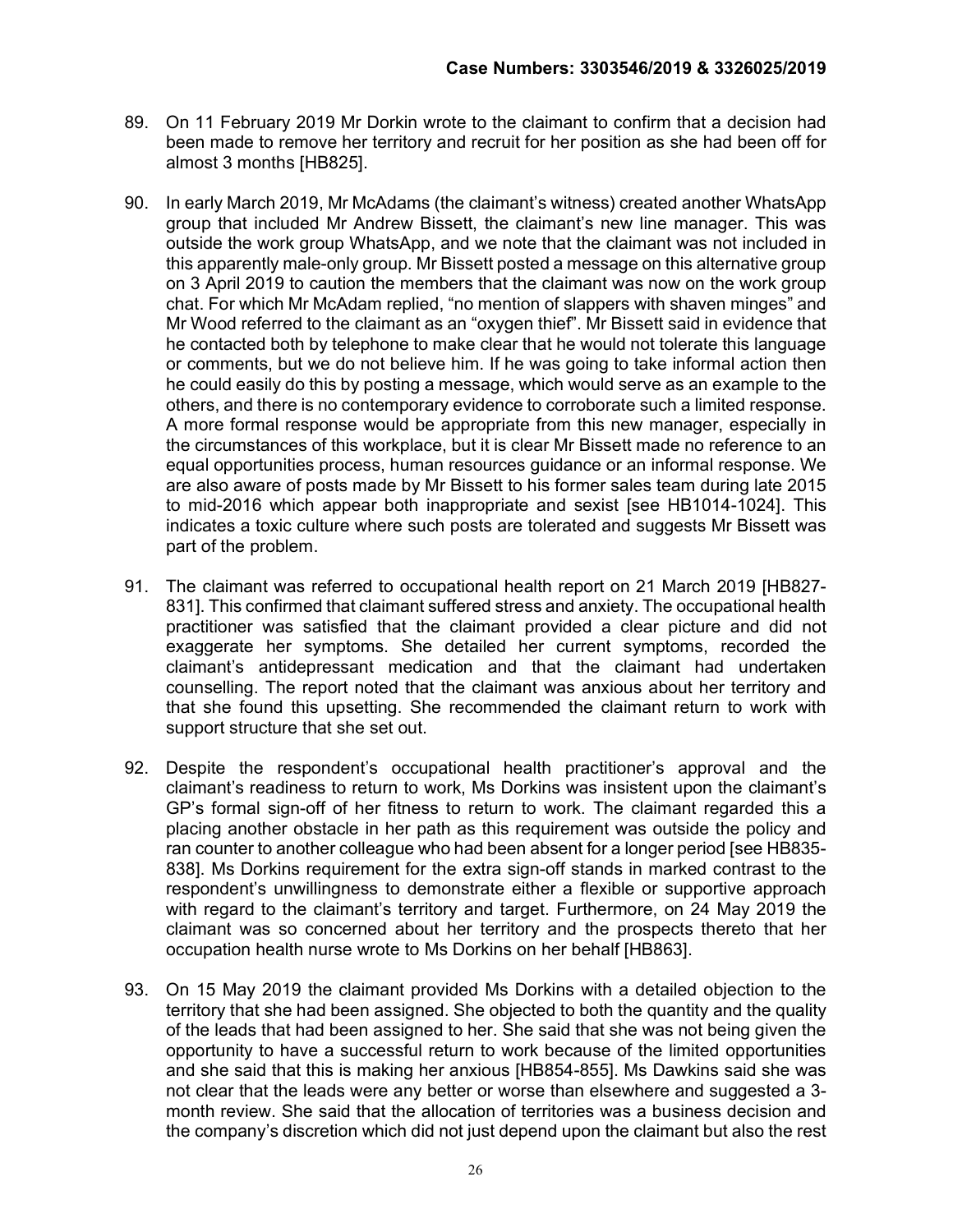of the team [HB 866-867]. The claimant came back with a more expansive reasons why the prospect she had been given was not a good opportunity [HB865-866].

- 94. Ms Dawkins told off the claimant for not interacting with Mr Woods on 2 August 2019 [HB894-895]. She refused the claimant a move to another team.
- 95. The claimant was given a number of clients marked red at time which meant that, prior to her involvement, the clients given were known to cancel. At around the same time Mrs Dorkins relayed the refusal to reduce the claimant's target. The renewals for the claimant old territories were not set against the claimant's target and we accept the claimant's evidence that 1 of the 3 accounts handed to her had already been cancelled and the claimant was not protected from the revenue loss.
- 96. There were alternative roles that the claimant could undertake [see HB993 for a list of vacancies] yet the respondent would not consider a move.
- 97. On 12 September 2019 the claimant said that she could not work with Mr Wood due to his inappropriate historical behaviour [HB907-908]. She was also clear that she had no confidence that this would be investigated properly due to her experience of how the respondent handled these types of grievances. The claimant had complained about Mr Wood's behaviour, originally to Mr Ajroldi and then during the investigation into Mr Ajroldi's behaviour. To say as Ms Dorkins did that the respondent was unaware of these complaints is disingenuous and to insist that the claimant raise another formal grievance in order to address this is unfathomable.
- 98. On 23 September 2019 Ms Wyatt remarked to Mrs Dorkins that it was getting too much for the claimant.
- 99. On 24 September 2019 the claimant Mr Vestey and Ms Dorkins in respect of a forthcoming telephone conference call. She said

After a couple of conversations with Andrew [Blisset] regarding Thursday call, I've been advised to outline what I'd like to gain clarity on by the end of our conversation.

After four months of desperately trying to reintegrate into the business, we have several fundamental areas why this hasn't been successful; the assigned poor territory/clients and my refusal to work with another Colleague who has previously been inappropriate and created a hostile work environment.

I assume by the blatant last-minute, out of the blue, allocation of decent prospects after I told Andrew of my intentions, this is an attempt to cover up the less favourable treatment/victimization I've been complaining about for the last four months.

Why else would Andrew randomly assigned a decent number of good prospects to me when that was never an option before now,

100. Following this conference call on 26 September 2019, Ms Dorkins wrote formally to the claimant about a number of matters [HB933-935]. She complained about the claimant's relationship with Mr Wood, particularly as, she said, the claimant had not raised a grievance against him. Ms Dorkins rejected that the relationship with the company had broken down, yet she refused to consider alternative roles or work in alternative teams. The claimant corrected Ms Dorkins in her equally formal letter of 3 October 2019 [HB945-947]. The Tribunal regards the claimant's version of events as the more accurate as we prefer the claimant more honest account than Ms Dorkins' respondent-orientate gloss on events. It is clear to us at this stage that the relationship had broken down irreparably at this stage.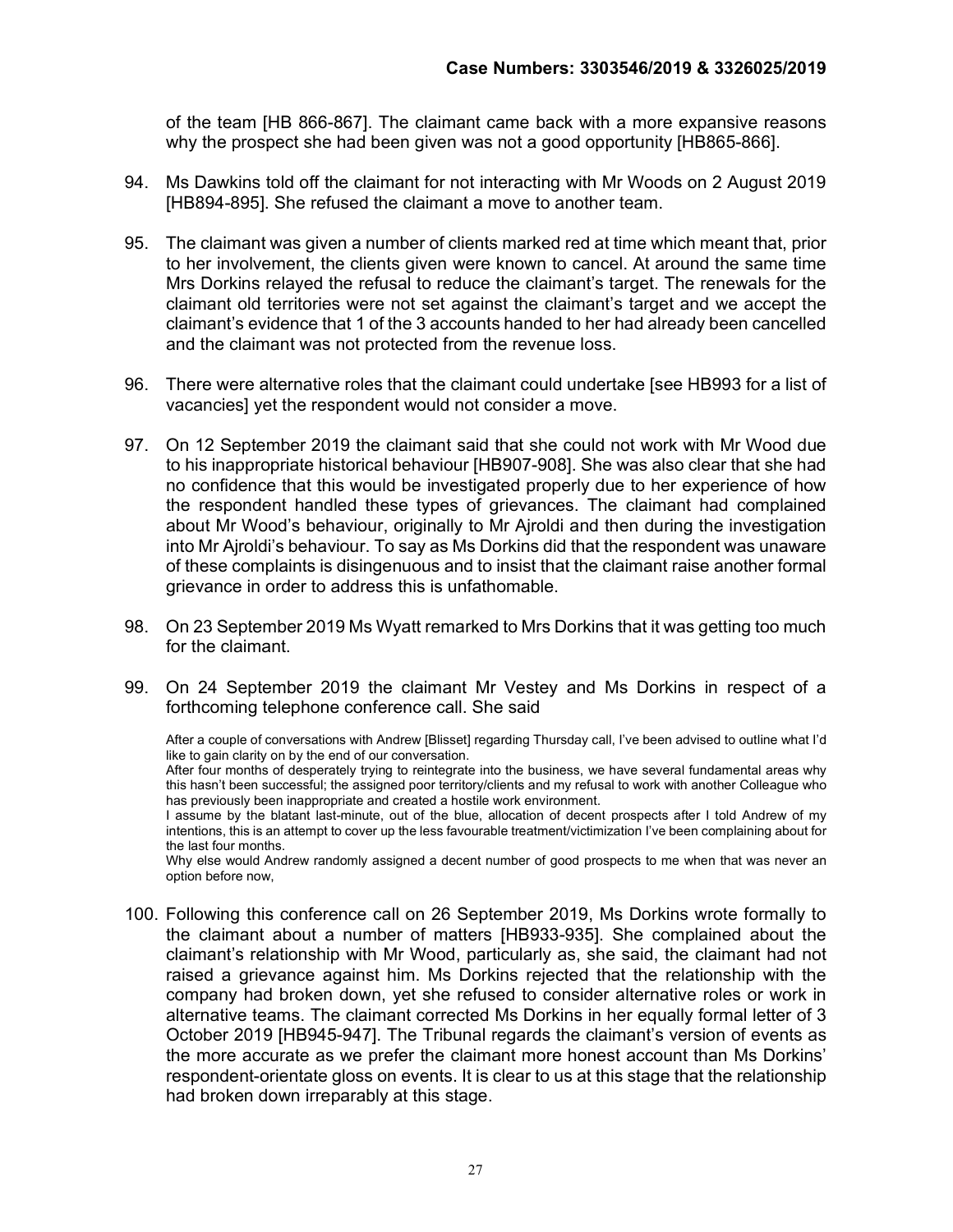101. The claimant resigned on 15 October 2019, with immediate effect [HB966]. The claimant referred to her recent experiences as follows:

Fundamental breach of contract; significantly change my territory, recruiting for my position when I was still employed, not investigating a sexual harassment complaint at the time it was raised.

Last straw doctrine; even though I waved your breaches in the past, I'm no longer willing to do so. The continued bullying and victimization and less favourable treatment I've received as a result of a previous harassment grievance, not creating a safe environment to work in, forcing me to work in a hostile environment and not sporting a reasonable request to move into a different team to allow me to perform well is the final act and one I can no longer tolerate.

Breach of trust and confidence; I've recently become aware of the business deformation of my character as a result of a previous grievance which is damage my reputation and career prospects

Failing to appropriately respond to a reasonable adjustment request.

- 102. The list of issues identified the following as amounting to a fundamental breach of contract individually:
	- (a) the lack of a safe working environment.
	- (b) The respondents alleged failings in the claimant's performance
	- (c) the respondent's failure to appropriately consider a reasonable adjustments request, i.e. moved to another team where she would not be at a severe disadvantage
	- (d) that the claimant was victimised and treated less favourably due to her mental disability or state of health as a result of the sexual harassment.
	- (e) The respondent unreasonably refused to look at workplace adjustments.
- 103. Notwithstanding the claimant contended that the above represented a repudiation of her employment, she said in evidence that she regarded the following 2 matters as key which by themselves destroyed the employment relationship:
	- (i) The provision of the new territory and the recruitment for someone to take over her patch while she was off on sick leave.
	- (ii) The respondent failed to address ongoing matters particularly in respect of Mr Wood.

The claimant said it was those 2 issues that caused a deterioration of her health, and these 2 over-riding concerns was consistent with the claimant's email to Mr Vestry and Ms Dorkins of 24 September 2019.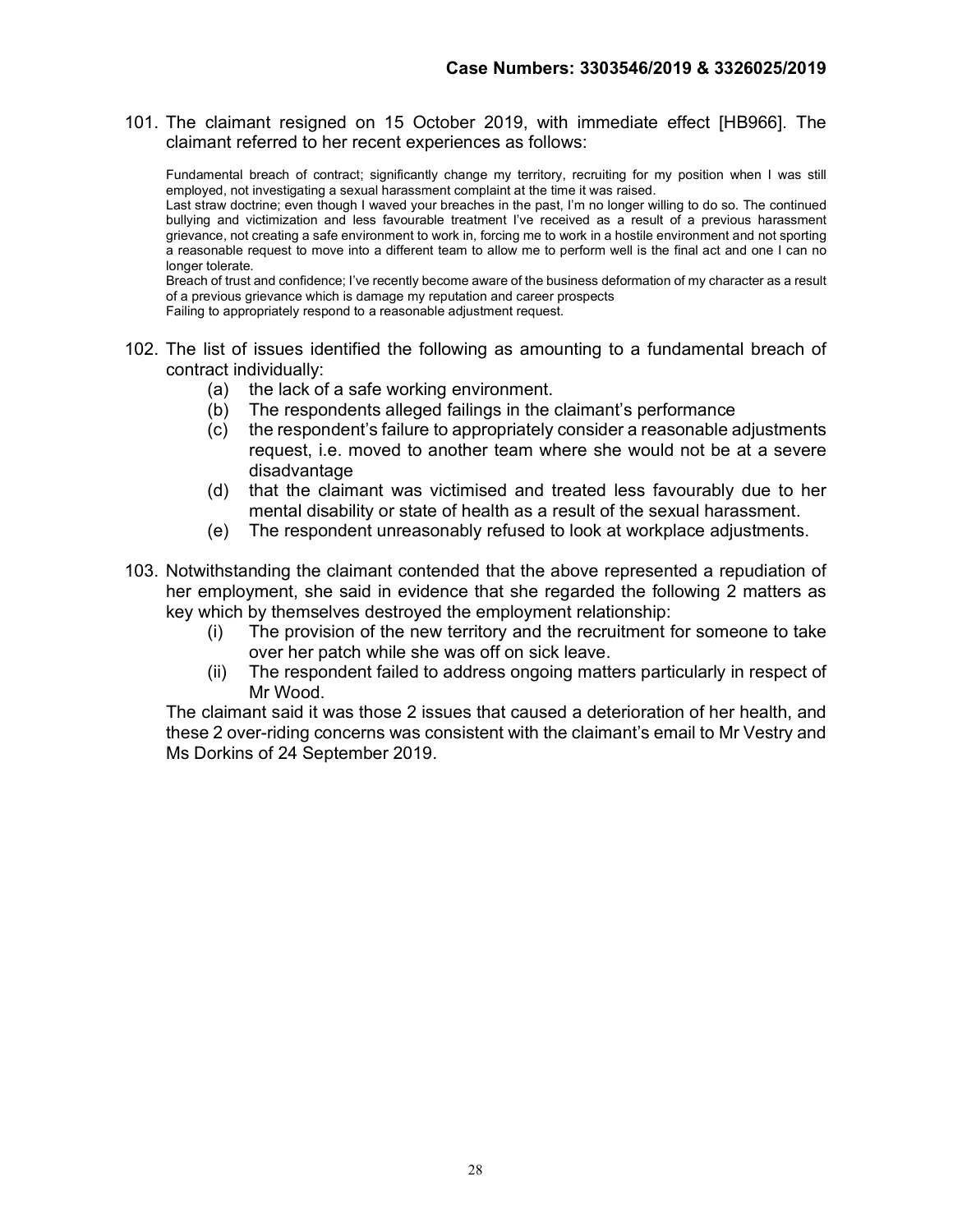## Our determination

- 104. We accept that it might be difficult to understand the dynamics and context of the early exchanges without hearing from a key protagonist. Nevertheless, the respondent was given every opportunity to call Mr Ajroldi to explain his version of events and to respond to the claimant's allegations. Yet they chose not to call him nor to provide a credible explanation as to why they did not call him or attempt to call him to give evidence.
- 105. The respondent's position at the Tribunal was difficult to understand. Essentially, the respondent disputed that discrimination occurred but contended that if it did, then it was not significant because the claimant brought this on herself "in the circumstances of her own behaviour".
- 106. The claimant described being recruited by her line manager who then supervised her induction, training, work allocated, and targets given. In effect Mr Ajroldi had near-total authority over her. The claimant did not complain about Mr Ajroldi's behaviour at first, instead she sought to deflect this. This perhaps reflected her inexperience with such conduct or perhaps an instinct not to make a fuss. The claimant was not allocated a mentor and there was no workplace network for women or for new employees where she might discuss or raise concerns and receive some support. Her new job was fairly well paid, and the claimant was a single parent with a child to support. We believe the claimant and Mr McAdam that the respondent's culture was laddish and probably toxic and all encompassing, particularly as we have seen evidence of posts from Mr Wood, Mr Bisset and Mr McAdam [see HB557, 558, 559, 899, 1014-1031]. We are an experienced Tribunal and note that documentary evidence indicating such a discriminatory culture is rare, so when we read nasty and sexist posts written by 3 of the claimant's colleagues, we see the credence in her criticism of the respondent.
- 107. In any event, the claimant's narrative was clear, consistent with the documents and credible – and it reflects the coercive conduct that is prevalent in such claims of persistent sexual harassment. The harassment started slightly at first with comments, particularly about the claimant's appearance and her standing (i.e. good girl) which then escalated into inappropriate advances. When he was rebuffed Mr Ajroldi took revenge upon the claimant and/or tried to cover his tracks by implementing a performance programme designed to manage her out of the business. When the claimant challenged this various managers attempted to cover Mr Ajroldi's tracks by pretending Mr Vestey had started the performance process, they denied the claimant's complains and eventually further attempted to manage her out of the business.

#### **Harassment**

- 108. There are 3 essential elements of a harassment claim under s23(1) EqA: (a) unwanted conduct; (b) that has the prescribed purpose or effect; and (c) that it relates to a relevant protected characteristic.
- 109. Under sexual as distinct from sex-related harassment, according to s26(2) EqA league claimant needs to establish that the respondent or its employee or representative, engaged in unwanted conduct of a sexual nature, and is conduct of the purpose or effect of violating the claimant's dignity, or creating an intimidating, hostile, degrading, humiliating or offensive environment for her.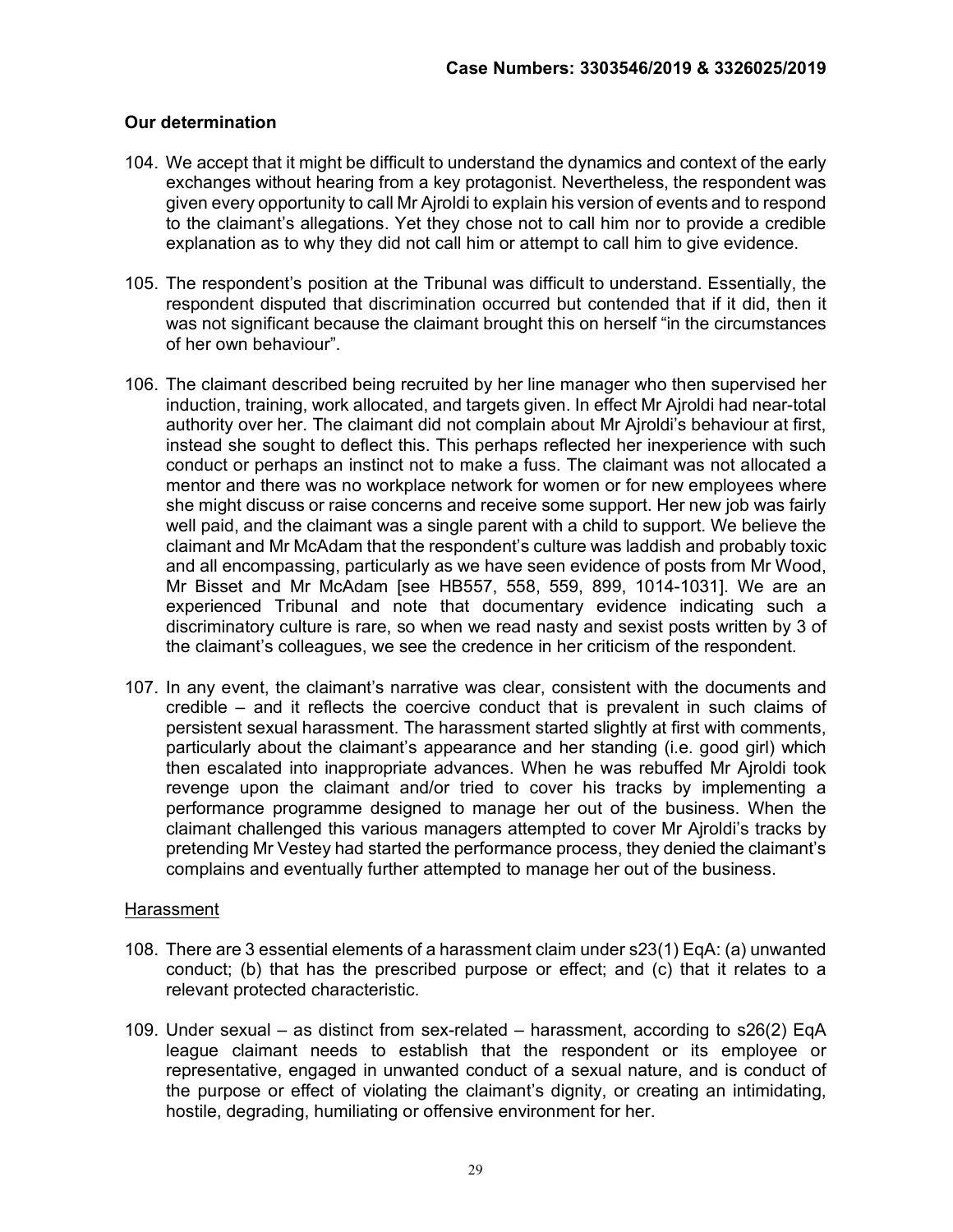- 110. In Driskel v Peninsular Business Services Ltd & Others 2000 IRLR 151, the EAT determined that sexual harassment should be defined on a common-sense basis by reference to the facts of each particular case.
- 111. A claim under s26(3) is similar to and victimisation claim in that it gives a remedy to a person who is treated detrimentally because of her refusal to tolerate the unlawful conduct. However, the claimant does not need to establish a protected act but she must show *less favourable treatment* i.e. by reference to an actual or hypothetical comparator; unfavourable treatment is not enough. That said, the less favourable treatment may be perpetrated by the person who carried out the original harassment or by a different person. Not many claims are brought under s23(3) EqA because the claimant has to make out all of the elements under s26(1) and s26(2) EqA as well as less favourable treatment and a causal link.
- 112. In respect of allegation H3, there are 6 documented instances of Mr Ajroldi pressing the claimant to post a better or different picture on her Linked-In account and for the claimant to post a picture suitable to him on the respondent's intranet. In addition to the documented cases, the claimant said that Mr Ajroldi chased her continually about her picture, which is entirely credible and which we believe. The claimant already had a picture uploaded to her Linked-In account and Mr Ajroldi's first request was made just over 2 months after the claimant commenced work with him and continued for another 2 months. We accept the claimant's evidence that Mr Ajroldi was looking for her to post a sexually attractive picture on the internet because he did not believe that the picture that she had previously posted made the most out of her looks. This was an wholly inappropriate exchange between a manager and his female subordinate. It was sexual harassment because Mr Ajroldi appears to have raised and pursued his requests as he was sexually attracted to the claimant, and we believe the claimant's evidence that he pursued her for a sexual relationship. In respect of sex-related harassment, we do not believe that Mr Arjoldi would have been so insistent that a new male employee change is internet photograph and provide one in which he was "beautiful". Various respondent witness referred to this as banter, suggesting that this was harmless. It was not. It was persistent, at least until Mr Arjoldi got his way and the claimant updated her photograph externally and posted a picture to satisfy him on the intranet. Mr Ajroldi's behaviour was unwanted because the claimant said so in evidence and, if there was any doubt on this, her unwillingness is demonstrated by the length of time this new employee took to comply with her manager instruction. It was demeaning that a younger woman was so obviously judged upon her looks and her photograph was regarded as a trophy.
- 113. H6. Language evolves over time. Words and phrases that might once have seemed harmless are now regarded as racial, homophobic and sexist slurs. Some phrases, whilst not regarded as taboo, are generally regarded as inappropriate in the workplace and referring to a woman in her late-30s with a school-age child as a girl is demeaning. Mr Ajroldi was a mature man, not elderly. We do not believe that he would have referred to a female client or Ms Wyatt or Mrs Dorkins or HM or any other employee as a girl, so this was used to assert or reinforce his authority or power over her.
- 114. We have no doubt that this is a respondent that would and did scour every piece of available correspondence to find something to discredit the claimant. Indeed, the respondent often raised documents to challenge the claimant where the context was obscured. There was no evidence that the claimant or anyone else referred to men as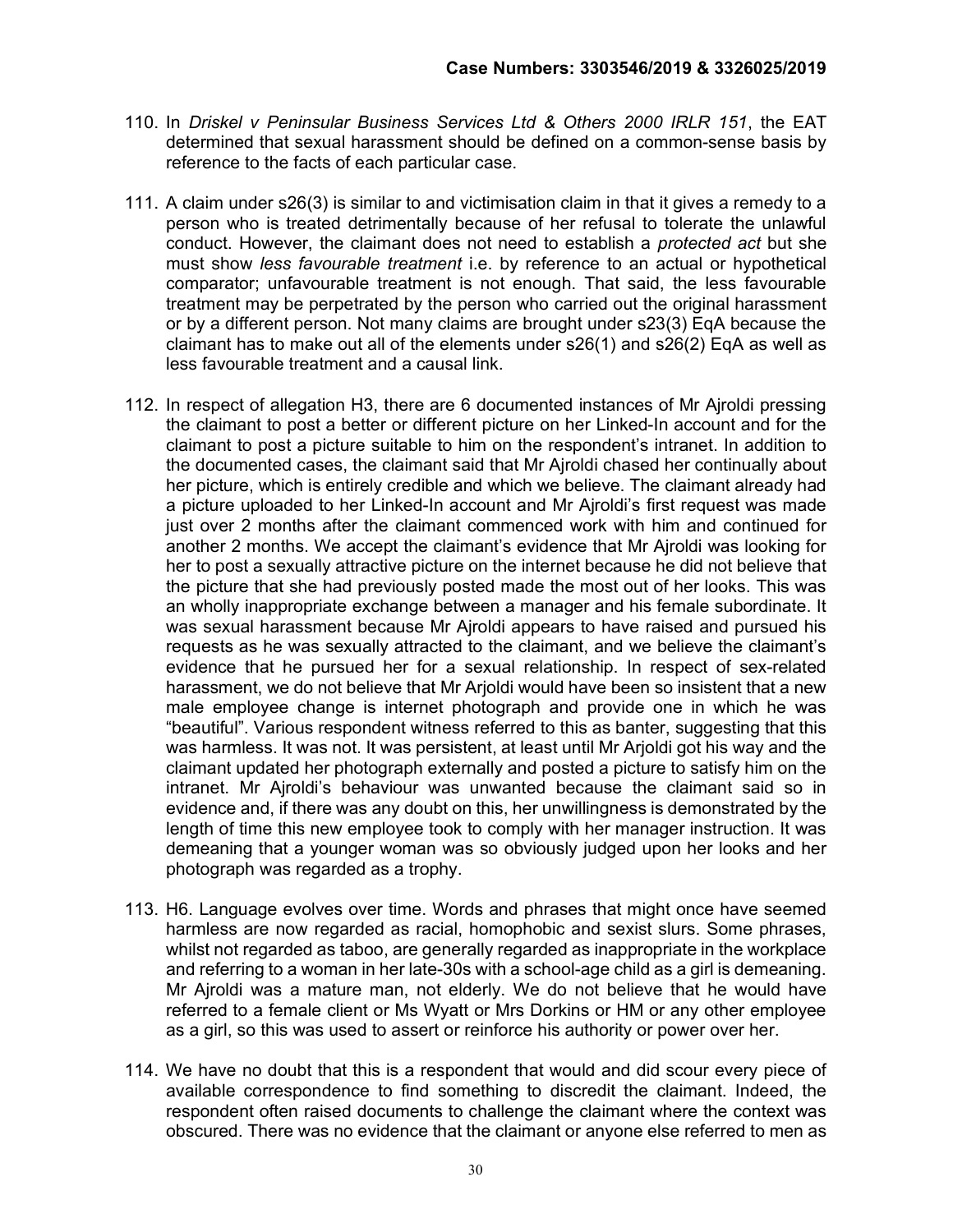"boys". So, this was not jocular, particularly as Mr Ajroldi continued to refer to the claimant as a girl after she objected and after she referred to him as a boy in an attempt to make him see how offensive she regarded this language.

- 115. H7. The claimant's complaints and the 7 instances quoted from 3 April 2018 to 29 June 2019 are entirely credible. We accept that these incidents occurred and that they represent harassing behaviour. It is self-evident that this is sexual harassment as it related to the claimant's appearance and Mr Arjoldi's perception of her attractiveness. The claimant found Mr Ajroldi's persistent mocking of her weight humiliating and offensive and which is incontrovertible.
- 116. H8. Our findings of fact make clear that we believe the claimant's account that Mr Ajroldi pressed her to attend the client visit in April 2019. Mr Arjoldi made unwelcome sexual advances to the claimant, which included an attempt to kiss her and touching her, so this was serious sexual harassment. The fact that the claimant was upset by the harassment she encountered from Mr Arjoldi was not in any way vitiated by the fact that she dated other men. We reject Mr Vestey's outdated attitude towards women (displayed in his criticism of the claimant at the work social). Even if the claimant was sexually assertive, which we do not find that she was, it was her right to express her sexuality without prejudice to her right to decide what she found offensive. It indicated a rather skewered moral compass for respondent managers to tolerate the behaviour of the claimant's male colleagues with no formal action to date, yet criticise the claimant for reciprocal behaviour.
- 117. H9. The incident of 10 September 2018 in respect of the dating website clearly amounts to sexual harassment. The incident occurred as described by the claimant and had such a profound effect upon her that she changed her behaviour and deleted the dating app.
- 118. The claim under H10 is brought under s26(3) EqA. We did not hear from Mr Weerasinghe (or Mr Ajroldi) and there was little credible investigation undertaken by Mr Vestey in respect of the claimant's grievance, so it is difficult to understand the respondent's evidence in respect of this allegation. Mr Weerasinghe might be the type of manager that fires off intemperate correspondence with little thought or he may have been influenced by Mr Ajroldi. The claimant did not contend that Mr Ajroldi manufactured the incident, merely that Mr Weerasinghe got hold of the wrong end of the stick and that instead of clarifying the situation Mr Ajroldi offered no assistance and stirred the pot a little. The allegation is against Mr Ajroldi for his role in Mr Weerasinghe's intemperate outburst. We heard the claimant's account and read the documents, we believe the index issue was overplayed at this stage to cast the claimant in a bad light and to attempt to justify the CTA. We accept the claimant's contention that at the time that it just was not that big a deal. It was a minor incident, and that Mr Weerasinghe's criticism of the claimant was both inappropriate and undeserved. In respect of the s26(3) EqA analyses, we set out above our factual findings and legal determinations that Mr Ajroldi sexually harassed the claimant. The claimant rejected his advances, and the claimant was subject to this unmerited criticism. This is less favourable treatment. With this claim there is a comparator required. As there was no actual or identified comparator proffered, the comparator is a hypothetical male Sales Executive, with about 1-year service, who had progressed past his probation, and preformed the same as the claimant. As the respondent has not persuaded us that the criticism of the claimant was warranted, we do not accept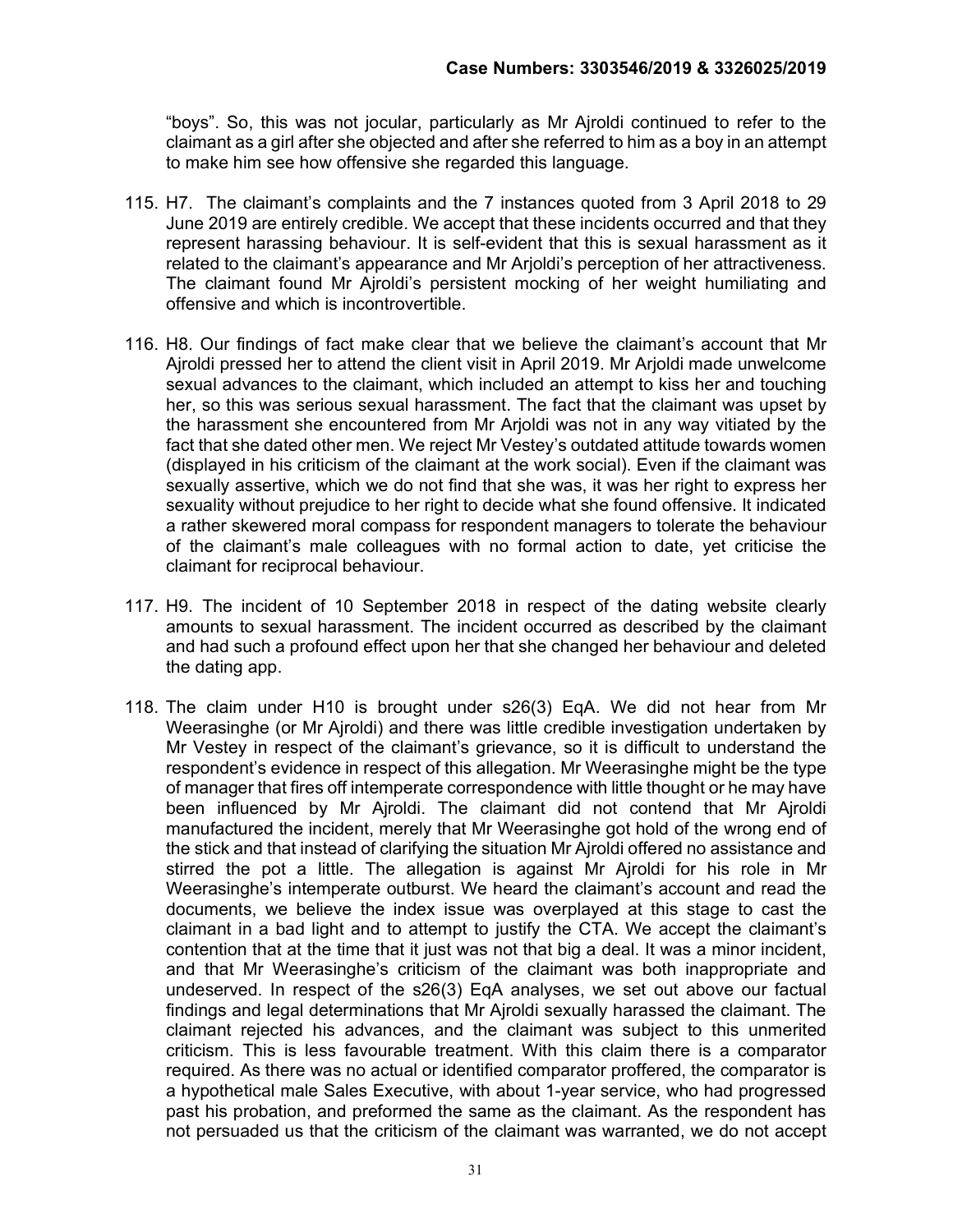claimant 's performance was sub-standard. The respondent has not persuaded us that Mr Ajroldi would not have supported a male subordinate in this matter and we accept the claimant's contention that Mr Ajroldi saw an opportunity to make the claimant uncomfortable and enjoyed it.

- 119. H11. We also believe the claimant's account in respect of Mr Ajroldi's aggressive and shouting behaviour, again occurring as it did in Mid-September 2019. This fitted a pattern of escalating harassing behaviour from Mr Ajroldi for which the claimant gave entirely persuasive evidence. Mr Ajroldi sexually harassed the claimant, the claimant rejected his advances, and the claimant was subject to this aggressive and shouting behaviour. The behaviour manifest from Mr Ajroldi was indicative of a work relationship breaking down because of the sexual harassment. A hypothetical male would not have been treated in this manner, so this claim is proved also.
- 120. The claimant brings H12 as a complaint under s26(3) EqA. The claimant was subject to a punitive performative review that was not merited, at that time or, from what we can see, at all. This is less favourable treatment that flows from the claimant's rejection of Mr Ajroldi's sexual advances. The comparator is identified above, i.e. a male Sales Executive, with about 1-year service, who had progressed past his probation, and preformed the same as the claimant. As the respondent has not persuaded us that the claimant's performance was sub-standard, we do not accept that she was put through the CTA genuinely and a comparator would not have been treated in a similar manner. So the claimant was treated less favourably following her harassment.
- 121. H13. 13.1 is effectively a more detailed version of H12 (although not brought under s26(3) EqA) coupled with the claimant being told that Mr Ajroldi would be made aware of anything relayed to Mr Vestey or HR. We accept that the attempt to implement a CTA was another example of hostile and intimidating behaviour by Mr Ajro;di, the claimant's harasser. So far as the threat that Mr Vestey and HR had a informed Mr Ajroldi, this is entirely credible and consistent with hoe we determine events unfolded. Consequently, we believe that this was said and also that Mr Ajroldi was telling the claimant how Gartner worked and that this was harassment. We have found as a matter of fact that the incidents referred to at H13.2 and H13.3 occurred. Under the circumstances we accept the claimant's evidence that this form part of an ongoing intimidating and hostile environment created by her harasser.

# Victimisation

- 122. We do not accept all of the alleged protected acts. We identify a number of the protected acts complained of occurred as follows;
	- a. On 22 October 2017 in respect of the claimant's complaint to Mr Vestry about Mr Ajroldi's harassment.
	- b. The claimant's formal grievance to Ms Wyatt on 30 October 2018.

The claimant also contended that her appeal meeting of 18 December 2019 amounted to a protected act (because she complained of harassment, less favourable treatment and victimisation) and also a response on 17 January 2019 to the outcome of the appeal hearing. These 2 latter incidents are, of course, protected acts but at the hearing the claimant contended that causally nothing turned on issues 6(c) and 6(d).

123. The key test to establish a detriment is: "Is the treatment of such a kind that a reasonable worker would or might take the view that in all the circumstances it was to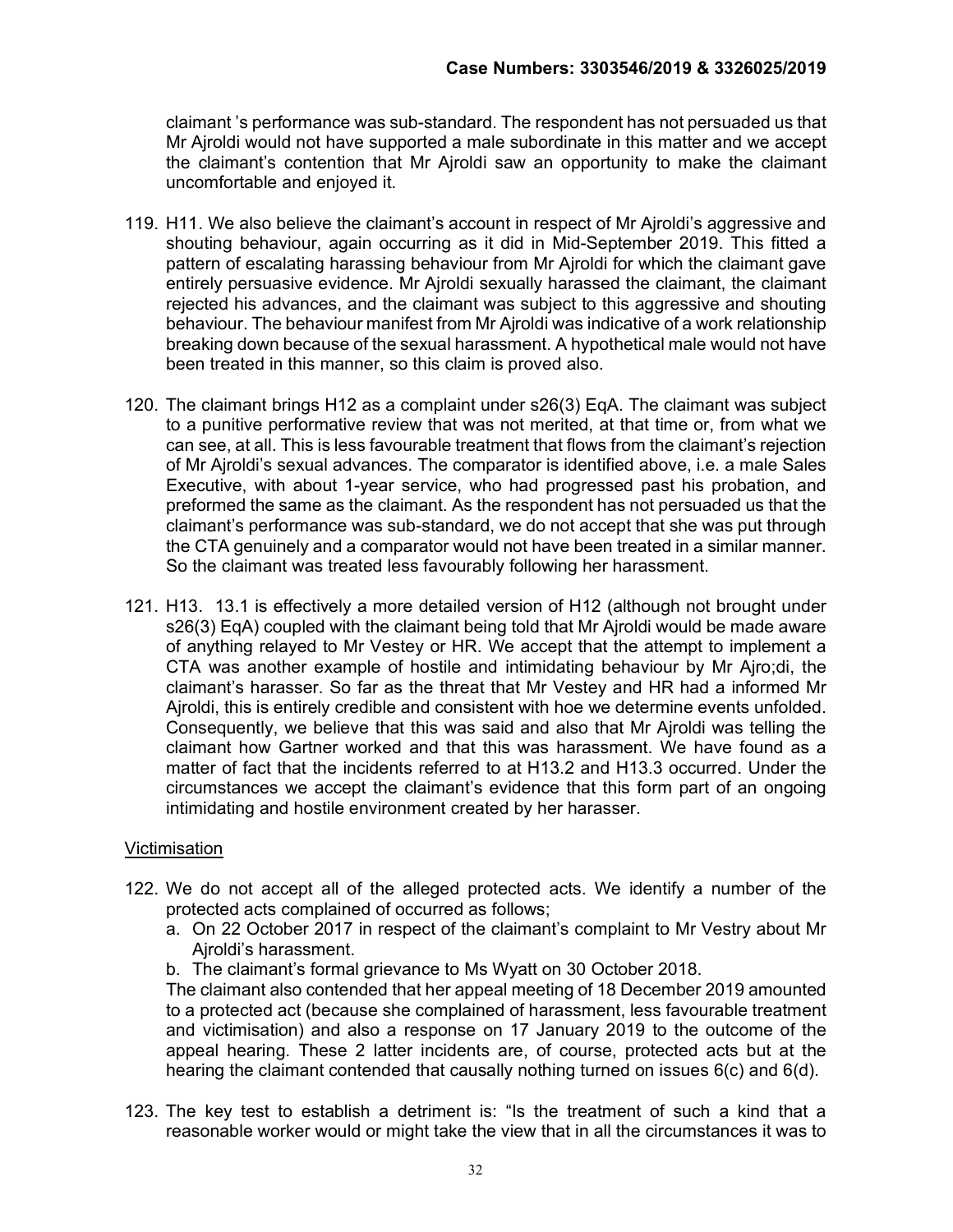[her] detriment?" see Shamoon v Chief Constable of the Royal Ulster Constabulary [2003] ICR 337 HL. Detriment is to be interpreted widely in this context. It is not necessary to establish any physical or economic consequence. Although the test is framed by reference to a reasonable worker, it is not a wholly objective test. It is enough that a reasonable worker might take such a view. This means that the answer to the question cannot be found only in the view taken by the Employment Tribunal itself. We might be of one view, and be perfectly reasonable in that view, but if a reasonable worker (although not all reasonable workers) might take the view that, in all the circumstances, it was to her detriment, the test is satisfied. It should not, therefore, be particularly difficult to establish a detriment for these purposes.

- 124. In respect of the causation or "reason why" question. The question was whether the protected act had a significant influence on the outcome see Chief Constable of West Yorkshire v Khan [2001] 1 WLR 1947 HL, Nagarajan v London Regional Transport [2000] 1 AC 502, Chief Constable of Greater Manchester v Bailey [2017] EWCA Civ 425 and Page v Lord Chancellor [2021] ICR 912 CA.
- 125. The crucial issue for the Tribunal was the reason for the claimant's treatment, i.e. what motivated the employer to act as it did. If the reason Mr Vestey dismissed the claimant's grievance was, wholly or in substantial part because the claimant had done a protected act (talking about grievance or bringing a grievance) then it was liable for victimisation. If that was not the reason, then the respondent is not liable. Mr Vestey was never going to give the claimant a fair hearing neither was Mr Miller in respect of the appeal. The reason they were not going to give the claimant a fair hearing was not because she bought a complaint or grievance (i.e. the protected acts) as that does not make sense and the rejection of every complaint in cases of discrimination would always amount to victimisation. So far as we could see, there was a combination of inter-related features: the motivation of denying potential liability, the desire to uphold the status quo and the propensity to support a manager against the complaint of a more junior employee which worked to deny the claimant a proper outcome of her complaint and also a fair hearing.
- 126. We accept the claimant's evidence that the incident identified at V1.1 and V1.2 occurred as identified in the list of issues. However, this occurred before the protected act. Whilst we have no problem in attributing V1.1 to Mr Ajroldi's ongoing harassment (particularly as it fitted into the timeframe and pattern of sexually harassing behaviour). V1.2 was based upon the claimant's fear that Mr Ajroldi and his friend and senior manager Mr Oliveri del Castilo would undermine the investigation. Nevertheless, we do not determine this to be victimisation because it predates the protected act therefore it cannot be causally linked to it.
- 127. Issue V1.3 occurred after the first protected act, although it is not clear when the claimant said the breach of confidentiality detriment arose. This also applies in respect of detriment V1.4 so we believe the claimant is saying that the breach of her confidentiality arose between 25 October 2018 and 1 November 2018. The claimant will, of course, not know when the breach of confidentiality arose because Mr Vestey and Ms Wyatt deny any such breach of confidence. We accept that the breach of confidentiality increased Mr Ajroldi's hostile and bullying behaviour towards the claimant; however, it does not make sense to us that Mr Vestey and Ms Wyatt breached confidentiality because the claimant had made a complaint of harassment. There has to be another motivation and they breach confidence because they did not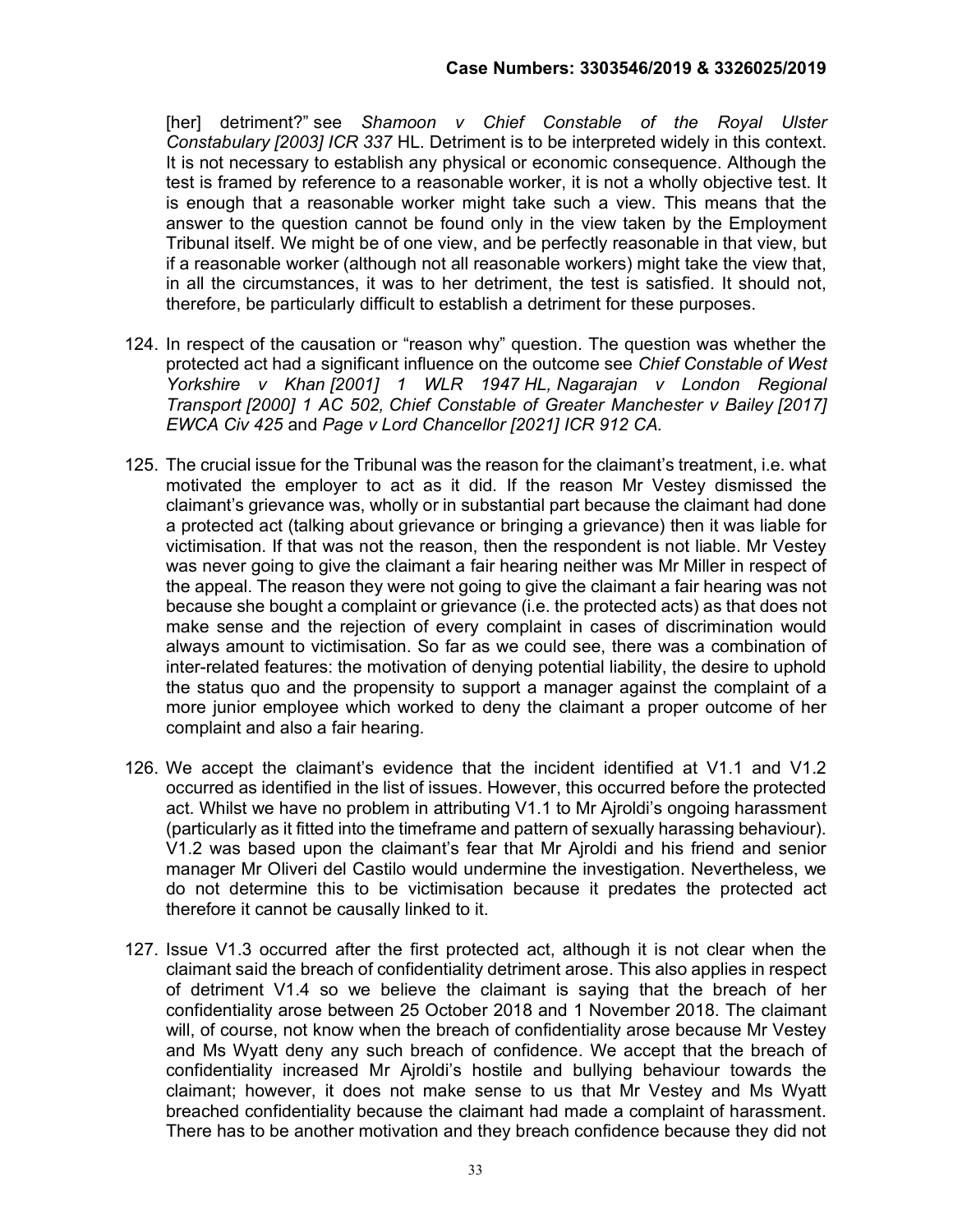believe the claimant and they did not feel the need to follow a fair and proper process with the confidentiality that this entailed. The claimant rightly recognises that the failure to follow a proper investigation of her complaint against Mr Ajroldi, with the confidentiality that this implies, is conduct that would amount to a fundamental breach of contract but it is not conduct that was wholly or in substantial part caused by her complaint.

- 128. So far as V1.4, the respondents were not going to appropriately investigate their own breach of confidence because of the protected act, they denied any irregularity to cover their tracks and this reasoning applies to issue V2. Our findings of fact set out why we don't accept the causation required for victimisation in V3.1.
- 129. The claimant raised in correspondence her discomfort about working with her alleged harasser in correspondence with Ms Wyatt and the fact that Mr Ajroldi was not removed from the workplace (which is customary for investigations into such allegations) gives an indication of this employer's approach. Even offering the claimant some paid leave might have shown a degree of compassion or even that her complaint might have some validity whilst it was investigated, but the claimant was expected to carry on working with her (at this time) alleged harasser. However, for V3.2 similarly to above, we do not accept the causation point that suggests the respondent would defer putting in measures to stop the claimant working with Mr Ajroldi during the 2 to 3 weeks period between her complaint and mid November 2018 because she made a complaint of harassment. We agreed it was wholly inappropriate not to take interim measures to protect the claimant from further harassment, particularly when there was, at least, some veracity to her complaints. But this was a respondent determined to reject so far as possible any wrongdoing by its managers and any potential liability, which was the reason for its refusal to follow any proper investigatory process as opposed to the fact that the claimant had made a complaint of harassment.
- 130. Even with a wide definition of detriment at V3.3 and V4, we do not see how these allegations could amount to a detriment to the claimant so we reject these allegations.
- 131. We have dealt with the breach of confidentiality point and causation above so V5 is not accepted as victimisation.
- 132. Under V6 the detriment was profound. Ms Wyatt and Mr Vestey breached the respondent's own Grievance Policy, the ACAS Code of Practice and s10 ERelA. This was not an oversight or a mistake it was a deliberate departure from following a key requirement for a fair process. Neither Mr Vestey nor Ms Wyatt were able to explain their disregard for this crucial safeguard to ensure a properly fair process. However, again, consistent with our application of the reasons for test, neither of these 2 experienced and senior employees made the decision because the claimant had made a formal complaint. They did so because they were not interested in following a fair procedure.
- 133. We have explored the causation relevant V7, V8, V9, V13 and V14 above. The test is not a "but for" tests, i.e. but for the grievance the respondent would have rejected it or but for the grievance the respondent would not have followed a proper process. The test is more sophisticated. It looks to the reason why, motivation and whether the protected act had a significant influence upon a detriment. We are clear that the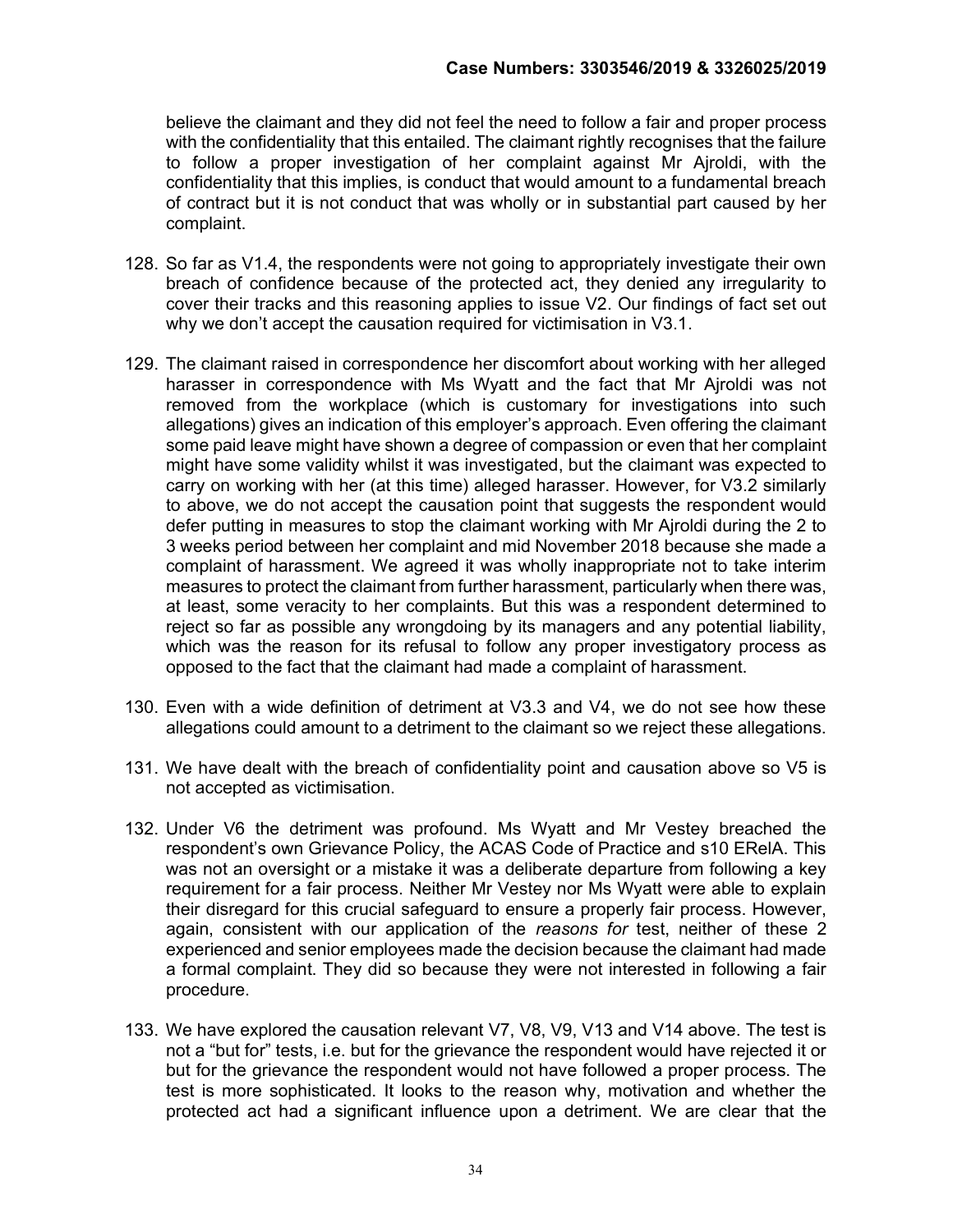respondent treated the claimant unfairly and dismissively. But this was not because of her complaint, it was in respect of the inter-related features identified above.

- 134. The allegation in V10 is credible but reflects Mr Vestey's motivation of protecting the respondent's interests as opposed to taking "a yellow card for the team" because of the claimant's complaint.
- 135. V11. We accept that the claimant was probably speaking to his erstwhile colleagues about his version of events and then later about his departure. We cannot see how the claimant speaking with his former colleagues, in itself, acted to the claimant's detriment so we do not determine that to unfavourable treatment.
- 136. In respect of V12, Mrs Dorkins, referred to the claimant being disciplined but there was not a shred of documentation to support this in the rather large bundle. No credible reason was given by Mrs Dorkins for this omission. It did come out at the hearing that Mr Ajroldi signed a settlement agreement, so the Judge offered to make an order for its disclosure if there was any non-disclosure provision binding upon the respondent. However, the respondent was keen to keep this agreement secret. Neither Mrs Dorkins nor other respondent witnesses could clarify when the claimant's disciplinary hearing been set for or the precise allegations made against him. We do accept the claimant resigned, he left the respondent sometime around late-November or December 2018. So, it appears that he negotiated his resignation or received some benefit from the company, hence he signed a settlement agreement. The respondent's contention that the claim was actually dismissed or effectively dismissed is rejected and is an attempt to mislead by suggesting appropriate disciplinary action was taken.

# Constructive unfair dismissal

- 137. it is common with self-representing parties to adopt a scattergun approach in respect of identifying alleged fundamental breaches of contract.
- 138. The claimant had been treated appallingly by Mr Ajroldi. Mr Vestey and Ms Wyatt sought cover this up, particularly with regard to the CTA, which was disgraceful. We accept the claimant's criticism of the grievance and the grievance appeal and we regard this as demonstrating that the respondent's officers were committed to frustrate a proper outcome to the claimant's legitimate complaints.
- 139. The claimant said that taking away the territory and allocating her another patch with limited opportunity and the same targets was a deliberate message that she had no future with the respondent. Furthermore, the respondent's failure to address Mr Wood's previous behaviour, particularly as the claimant was not allowed to be moved from his team was also intolerable. Given that these 2 ongoing matters were prevailing upon the claimant's return to work and was not satisfactorily addressed we find that these amounted to fundamental breaches of contract; as did Mr Ajroldi's treatment of the claimant and as did the respondent's treatment of her complaints.
- 140. The claimant did not waive these breaches because she regularly complained of matters and her complaints about her territory and Mr Wood's behaviour was still outstanding at her resignation. We reject the respondent's contention that either the claimant did not resign because of the repudiation of the contract, or she waved the breach by waiting until she found another job. The claimant's resignation letter and the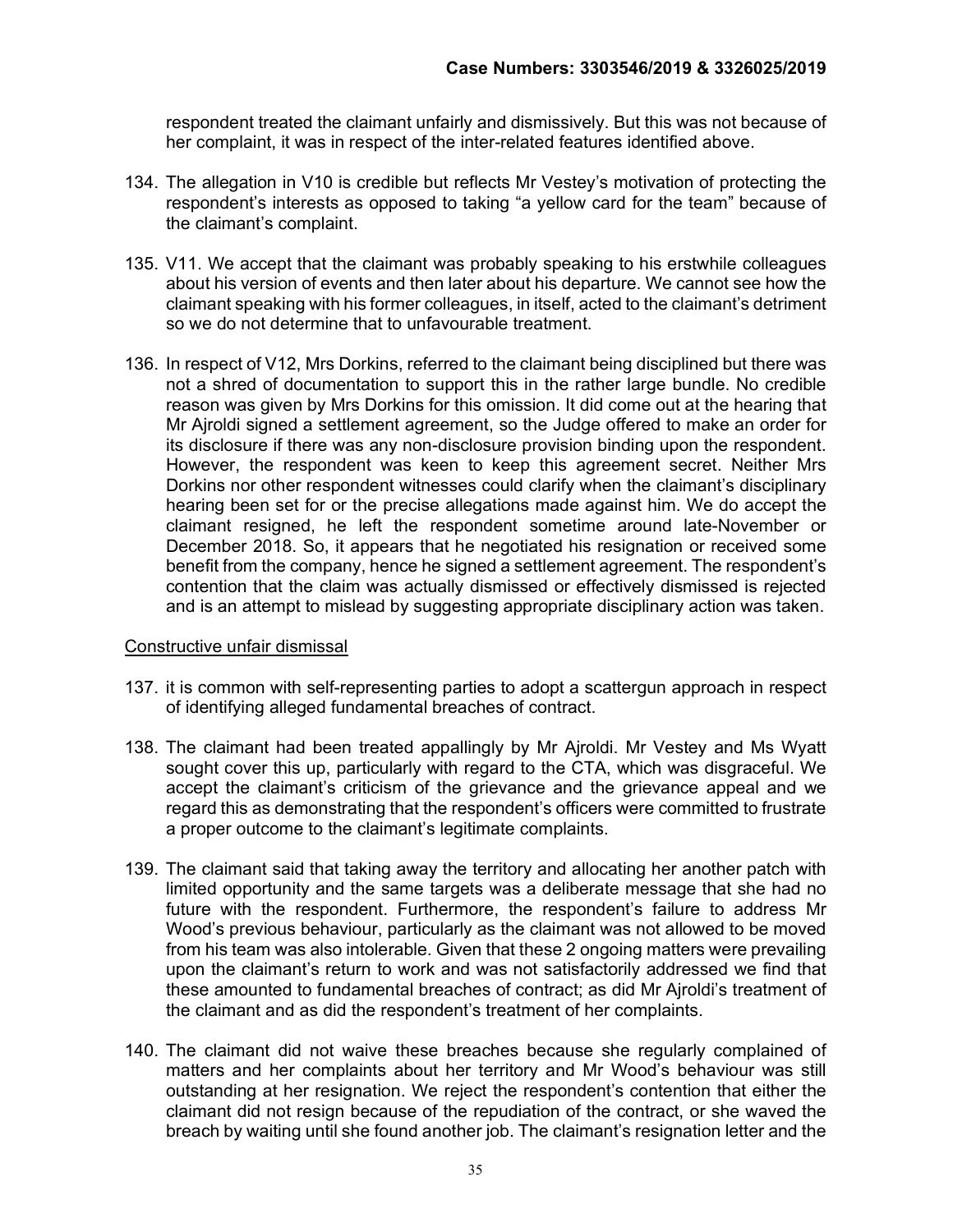correspondent and exchanges leading up to this demonstrate that the claimant asserted in various fundamental breaches of contract upon which she relied. The fact that the claimant sought to secure alternative work merely reflected the economic reality of a single parent with responsibilities. She needed to find alternative work fast, which she did so as to avoid unemployment. This does not mean that the claimant chose to leave freely (as opposed to resigning because of the respondent's behaviour) nor does it mean that she affirmed the contract.

- 141. Under the circumstances, we conclude that the claimant was constructively unfair dismissed.
- 142. The respondent's reference to both contributory conduct and to a possible deduction on the basis of blameworthy conduct is stupid in the circumstances. To suggest that the claimant contributed to these unfortunate events is astonishing as is the reference for the Tribunal to consider the claimant's purported blameworthy conduct. In the wake of what the claimant had to endure, particularly from Mr Ajroldi, such reference by the respondent would appear to be callous and offensive. Fortunately, Mr Palmer was more sensible in the way that he presented this case.

# Direct sex discrimination

- 143. We struggled to understand the claimant's claims of direct sex discrimination under s13 EqA. The Employment Judge spent some time discussing this at the outset of proceeding. The claimant equated this to her harassment and equated her less favourable treatment to the unfairness which we have dealt with in the constructive dismissal.
- 144. Findings of harassment and direct discrimination are mutually exclusive because of the wording of s212(3) EqA as the concept of "detriment" does not include conduct that amounts to harassment. The claimant is able to bring a direct sex discrimination claim in the alternative, but we cannot find both harassment and direct discrimination from the same course of conduct. There is no detriment to the claimant in this regard because we find in her favour in respect of all of the harassment complaints. However, we do not find that the claimant was discriminated under s13 EqA so this claim is dismissed.

# Time limits

- 145. The claimant's claims of harassment against Mr Ajroldi certainly represent a pattern of discriminatory conduct – under s123(3)(a) EqA, which we accept. This ran from early-November 2017 until 22 October 2018. The claimant's ACAS Early Conciliation Certificate is dated 3 December 2018 until 3 January 2019. Her first claim was received by the Employment Tribunal on 31 January 2019, so her complaint was presented well within the appropriate statutory time limit.
- 146. In respect of the second proceedings, the claimant has succeeded with her constructive dismissal claim only. Her constructive dismissal took effect on 15 October 2019 and her second claim was received by the Employment Tribunal on 20 November 2019. This was also well within the appropriate time limit set out in s111 ERA.

# The statutory defence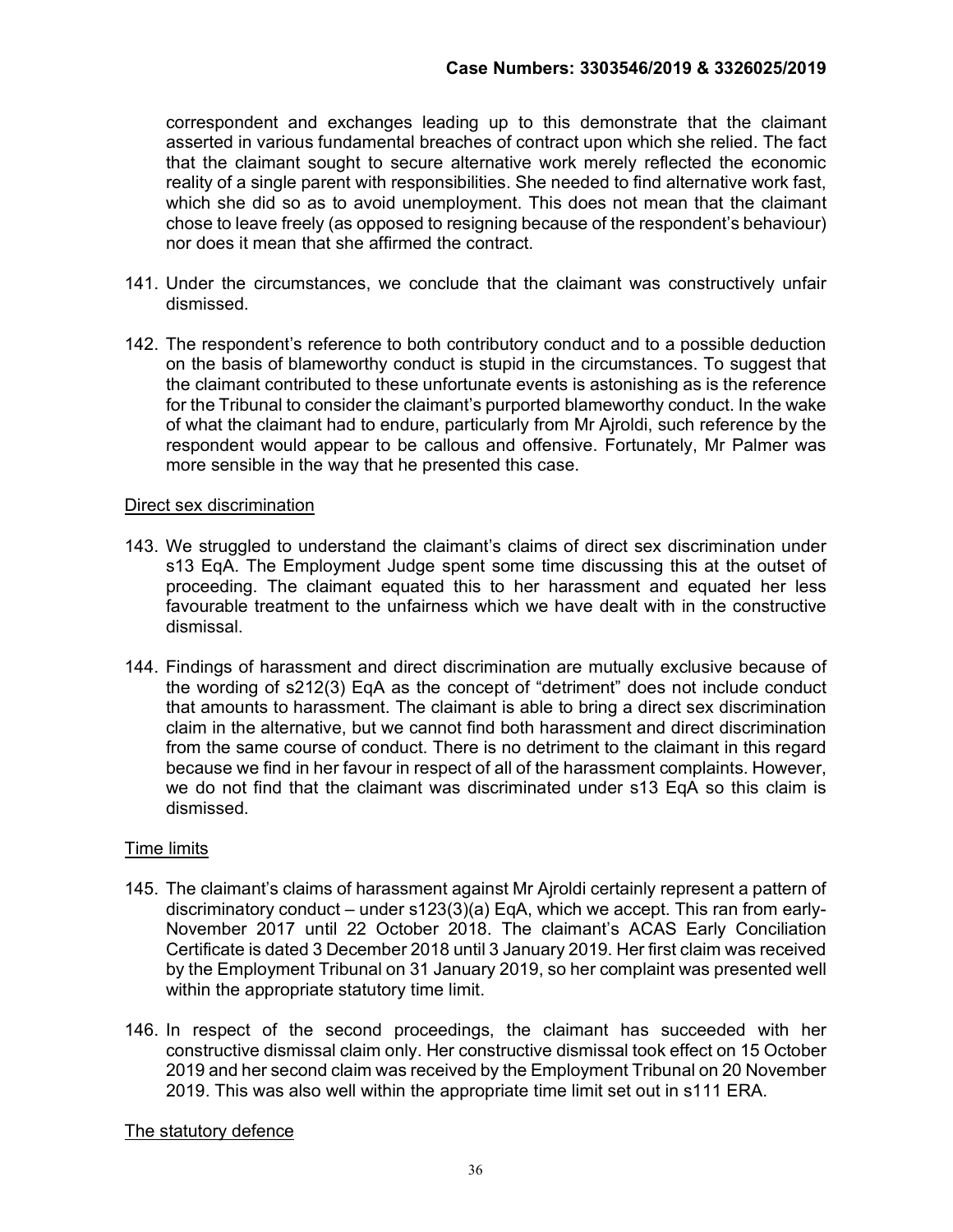- 147. What amounts to reasonable steps to prevent the discrimination will depend upon the circumstances, but as a minimum this should be: (a) the implementation and regular review of a properly drafted equal opportunities policy; (b) that the employer can demonstrate that steps were taken to ensure all employees and workers were aware of that policy; (c) that equal opportunities training was provided and regularly updated and; (d) there was an effective policy to deal with appropriate complains from employees or workers.
- 148. So, the respondent did have an Equal Opportunities Policy, which is something, but the policy was really in name only as its drafting is poor: generalised, outmoded and not really committing to anything more than laudable aspirations. But that is better than nothing. There is evidence that Mr Ajroldi received training in respect of harassment, but this was "entry-level" training for 45-minutes in 2011 and supervisor's training (which was not at all sophisticated) for almost an hour in 2013. Neither training was rigorous or likely to have been memorable. And there was not any follow-up or refresher training nor were updates given, which is surprising for an organisation in receipt of public sector money.
- 149. We did not see that there was any demonstrable commitment to ensure all staff were trained in equal opportunities or the avoidance of discrimination or harassment. There is some evidence that policies were reviewed, but we do not see that this happened often and there was no evaluation of the performance or any policy or training. So, the respondent paid lip-service to the prevention of discrimination.
- 150. An Employment Tribunal in Quashie v Yorkshire Ambulance Service NHS Trust Case No: 1802401/2015 determined that having an equal opportunities policy and issuing the claimant with a training workbook with sections on dignity at work and equality and diversity, together with a multiple-choice questionnaire relating to the workbook's contents, and regularly updating the workbook (with another questionnaire) was not sufficient. This seems to have gone beyond the respondent's approach, with the provision of a workbook and updated training. Equal opportunities training that was delivered 2-years before the harassment and not followed up on, was held by the EAT to be "clearly stale" and not good enough in Allay (UK) Limited v Gahlen 2021 ICR 645 so this suggests that the respondent lagged so distance behind.
- 151. We were not given evidence of how similar complaints of harassment have been dealt with to that of the claimant. We do not accept that the claimant's complain of harassment was addressed properly and that is the only gauge to assess the respondent's steps in preventing, responding to and deterring discrimination. In addition, we do not believe that Mr Ajroldi was appropriately dealt with. In fact, we believe Mrs Dorkins attempted to mislead us over the circumstances of his departure as this was a case where the respondent should either have continued to make some form of findings (to set a benchmark and deter future harassers) despite his contended resignation or pressed on with the process promptly and provided a copy of his warning or dismissal letter. Indeed, the fact that it required the claimant to succeed in her grievance before any steps were considered for Mr Ajroldi and the fact that no investigation was undertaken in respect of Mr Wood, despite the involvement of an experienced HR practitioner (Ms Wyatt) and her more senior manager (Mrs Dorkins) convinces us that the approach of this respondent to allegations of harassment is primitive.